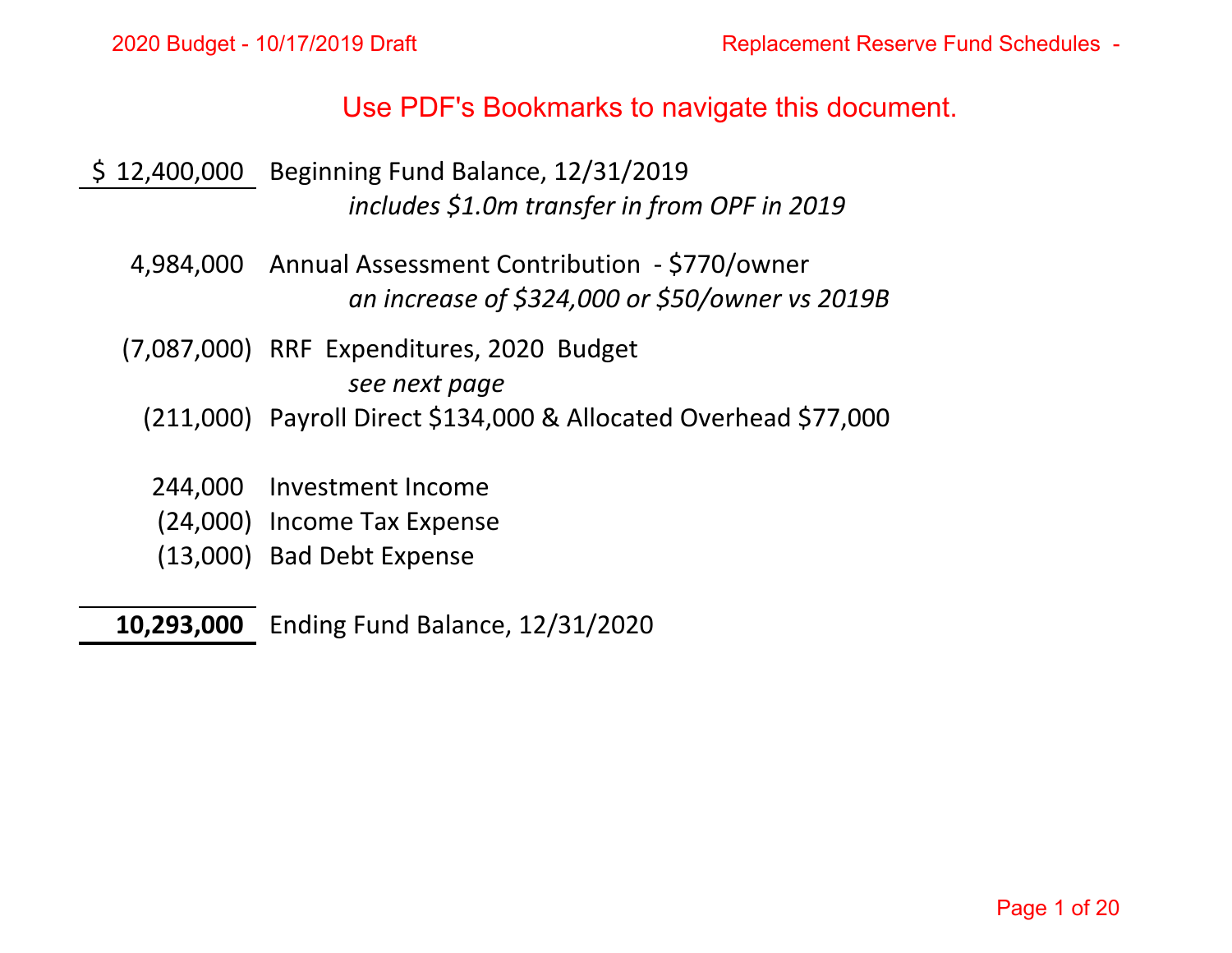# 2020 Budget ‐ RRF Expenditures for 2020 by Location

| Sum of Future Replacement Cost (Current Budgeted Cost)        |                |                 |                    |
|---------------------------------------------------------------|----------------|-----------------|--------------------|
| <b>Row Labels</b>                                             | <b>Capital</b> | <b>Expense</b>  | <b>Grand Total</b> |
| Administration                                                | 528,379        | 42,125          | 570,504            |
| <b>Bikeworks</b>                                              | 23,238         |                 | 23,238             |
| Campground                                                    |                | 2,018           | 2,018              |
| Capital Projects                                              |                | 215,626         | 215,626            |
| <b>Cross Country</b>                                          | 124,832        | 31,969          | 156,802            |
| <b>Equestrian Center</b>                                      | 13,029         | 4,099           | 17,128             |
| Forestry                                                      | 45,895         | 121,982         | 167,877            |
| <b>General Maintenance</b>                                    |                | 8,185           | 8,185              |
| <b>Golf Complex</b>                                           |                | 2,018           | 2,018              |
| <b>Golf Course</b>                                            | 2,411,406      | 67,143          | 2,478,550          |
| ΙT                                                            | 153,955        | 467,713         | 621,668            |
| Maintenance                                                   | 76,635         |                 | 76,635             |
| Marina                                                        | 84,096         | 30,123          | 114,218            |
| No. Woods Pool-Bldg.                                          | 2,947          |                 | 2,947              |
| Northwoods                                                    | 18,066         | 38,057          | 56,123             |
| Pizza                                                         | 5,106          |                 | 5,106              |
| Recreation                                                    | 10,529         | 8,087           | 18,615             |
| Ski Area - Mtn Ops                                            | 156,953        | 33,449          | 190,401            |
| Ski Area - Mtn Ops - Lift Maintenance                         | 130,924        | 14,491          | 145,414            |
| Ski Area - Mtn Ops - Rental-Retail                            | 97,497         |                 | 97,497             |
| Ski Area - Mtn Ops - Top Shop                                 |                | 10,124          | 10,124             |
| Ski Area - Mtn Ops - Winter Food-Beverage                     | 4,657          |                 | 4,657              |
| Snowplay                                                      |                | 25,646          | 25,646             |
| <b>Tennis Complex</b>                                         | 56,942         | 14,544          | 71,486             |
| The Lodge                                                     | 50,978         | 12,456          | 63,434             |
| <b>Trails</b>                                                 | 988,209        | 22,100          | 1,010,309          |
| <b>Trout Creek BLDG</b>                                       | 971,199        | 59,930          | 1,031,128          |
| <b>Trout Creek POOLSPA</b>                                    | 104,668        | 5,578           | 110,246            |
| <b>Grand Total</b>                                            | 6,060,138      | 1,237,462       | 7,297,600          |
| Less Payroll Direct and Allocated Overhead (Capital Projects) |                | (211,000)       | (211,000)          |
| Rounding                                                      | (138)          | 538             | 400                |
| TOTAL RRF Expenditures, 2020 Budget \$                        | 6,060,000      | \$<br>1,027,000 | \$<br>7,087,000    |

C:\Users\msalmon\Tahoe Donner Association\Accounting ‐ zBudget\TDA\Capital\2020 Spend 2019‐10‐10 for \$7.3 10/11/2019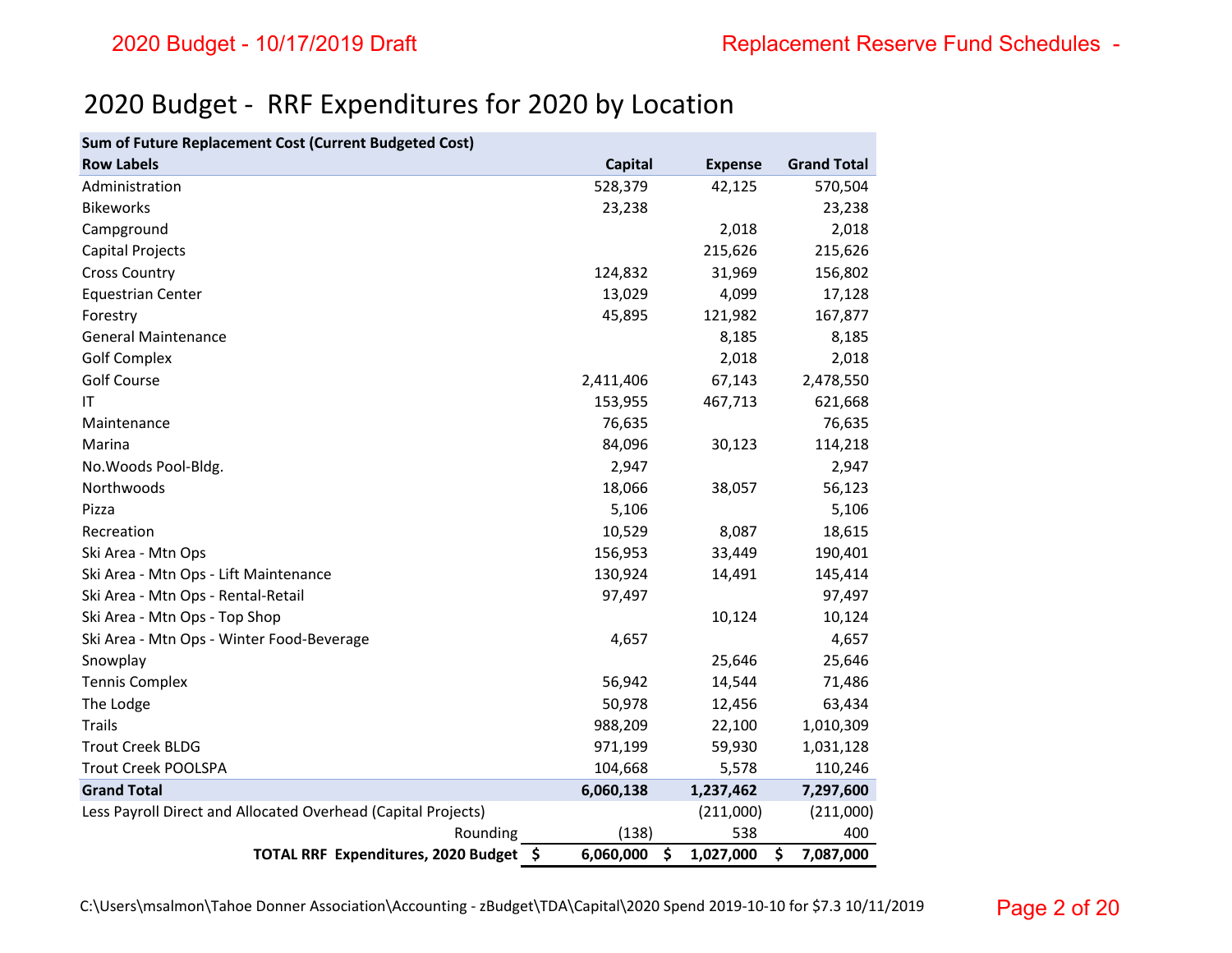|                                            |                          |                  |      |                               | Est            |                                  | %    |               |
|--------------------------------------------|--------------------------|------------------|------|-------------------------------|----------------|----------------------------------|------|---------------|
| Component                                  | Location                 | Sub-<br>Location | Qty  | <b>Service</b><br><b>Date</b> | Life           | Useful Adjuste Assigne<br>d Life | d    | <b>BUDGET</b> |
| CASp Improvements Year 2                   | Administration           | Capital          | 1.00 | 9/1/1980                      | 40             | $\overline{a}$                   | 100% | 509,971.29    |
| <b>Radio Batteries</b>                     | Administration           | Capital          | 1.00 | 6/9/2016                      | $\overline{4}$ | $\overline{a}$                   | 100% | 2,206.39      |
| Managerial Desk Replacement                | Administration           | Capital          | 1.00 | 3/9/2019                      | $\mathbf{1}$   | ÷,                               | 100% | 5,054.74      |
| Copier Lease-Admin/ASO                     | Administration           | Expense          | 1.00 | 1/2/2019                      | $\mathbf{1}$   | $\sim$                           | 100% | 33,910.74     |
| Mail Machine - Lease                       | Administration           | Expense          | 1.00 | 1/2/2019                      | $\mathbf{1}$   | $\overline{a}$                   | 100% | 4,117.33      |
| <b>AED Pads</b>                            | Administration           | Expense          | 1.00 | 5/23/2016                     | $\overline{2}$ | $\overline{2}$                   | 100% | 4,097.14      |
| <b>AED Trainer</b>                         | Administration           | Capital          | 1.00 | 6/1/2015                      | 5              | $\overline{a}$                   | 100% | 2,024.75      |
| Bank-Misc Safes -9-                        | Administration           | Capital          | 1.00 | 6/1/1999                      | 30             | (9)                              | 100% | 5,061.88      |
| Association Signage - General              | Administration           | Capital          | 1.00 | 8/1/2018                      | $\mathbf{1}$   | $\mathbf{1}$                     | 100% | 2,034.77      |
| No Smoking Signage                         | Administration           | Capital          | 1.00 | 6/1/2015                      | 5              | ÷.                               | 100% | 2,024.75      |
| Bikes & Helmets - Day Camps - Yr 1         | <b>Bikeworks</b>         | Capital          | 1.00 | 5/7/2019                      | 3              | (2)                              | 100% | 3,030.99      |
| Bikes & Helmets - Rentals - Yr 1           | <b>Bikeworks</b>         | Capital          | 1.00 | 5/7/2019                      | 3              | (2)                              | 100% | 20,206.62     |
| Campground - Asphalt - Stripe              | Campground               | Expense          | 1.00 | 4/20/2018                     | $\overline{2}$ | $\overline{a}$                   | 100% | 2,017.88      |
| <b>Reserve Overhead Allocation</b>         | Capital Projects         | Expense          | 1.00 | 1/2/2019                      | $\mathbf{1}$   | $\overline{a}$                   | 100% | 78,965.39     |
| Reserve Payroll Allocation                 | <b>Capital Projects</b>  | Expense          | 1.00 | 1/2/2019                      | $\mathbf{1}$   | $\overline{a}$                   | 100% | 136,661.06    |
| Asphalt - ACAC Seal-Stripe-Sweep           | <b>Cross Country</b>     | Expense          | 1.00 | 5/31/2018                     | $\overline{2}$ | ÷,                               | 100% | 16,196.72     |
| Trail maintenance 2020 only                | <b>Cross Country</b>     | Capital          | 1.00 | 6/17/1985                     | 35             | $\overline{a}$                   | 100% | 16,219.02     |
| Forest Service Special Use Permit          | <b>Cross Country</b>     | Expense          | 1.00 | 5/1/2019                      | $\mathbf{1}$   | $\blacksquare$                   | 100% | 4,039.36      |
| Stormwater - Containment-Repair            | <b>Cross Country</b>     | Expense          | 1.00 | 6/1/2019                      | $\mathbf{1}$   | $\overline{a}$                   | 100% | 2,075.37      |
| Umbrellas / Stands                         | <b>Cross Country</b>     | Capital          | 1.00 | 1/16/2018                     | $\mathbf{1}$   | $\mathbf{1}$                     | 100% | 2,102.55      |
| Wayfinding Signage - Winter - Supplemental | <b>Cross Country</b>     | Capital          | 1.00 | 1/16/2019                     | $\mathbf{1}$   | $\equiv$                         | 100% | 2,002.43      |
| High End Demo Equipment - Year 1           | <b>Cross Country</b>     | Capital          | 1.00 | 9/5/2019                      | 5              | (4)                              | 100% | 20,405.46     |
| Ski-Boot-Poles Rental - 2020               | <b>Cross Country</b>     | Capital          | 1.00 | 1/27/1985                     | 35             | $\equiv$                         | 100% | 40,084.25     |
| Groomer Tiller no3                         | <b>Cross Country</b>     | Capital          | 1.00 | 9/13/2012                     | 5              | 3                                | 100% | 15,314.00     |
| Groomer-Tracks no 1                        | <b>Cross Country</b>     | Capital          | 1.00 | 6/1/2015                      | 5              | L.                               | 100% | 12,148.52     |
| Warming Hut Repair - Stain                 | <b>Cross Country</b>     | Expense          | 1.00 | 8/6/2016                      | 3              | $\mathbf{1}$                     | 100% | 9.657.89      |
| Uniforms - Jackets                         | <b>Cross Country</b>     | Capital          | 1.00 | 2/12/2016                     | 3              | $\mathbf{1}$                     | 100% | 16,556.18     |
| Horses Yr 1                                | <b>Equestrian Center</b> | Capital          | 1.00 | 5/13/2019                     | 3              | (2)                              | 100% | 5,879.95      |
| Round Pen and Paddocks Footing             | <b>Equestrian Center</b> | Capital          | 1.00 | 6/27/2018                     | 3              | (1)                              | 100% | 3,085.12      |
| Signage - Amenity                          | <b>Equestrian Center</b> | Capital          | 1.00 | 2/12/2016                     | 8              | (4)                              | 100% | 4,063.79      |
| South Arena rock removal                   | <b>Equestrian Center</b> | Expense          | 1.00 | 6/1/2017                      | $\overline{2}$ | $\mathbf{1}$                     | 100% | 4,099.11      |
| Building - Roll Up Doors -5-               | Forestry                 | Capital          | 1.00 | 6/1/2013                      | 11             | (4)                              | 100% | 15,185.65     |
| <b>Building Doors - Ext</b>                | Forestry                 | Capital          | 1.00 | 6/1/2013                      | 15             | (8)                              | 100% | 5,061.88      |
| Garage Door Openers - 3                    | Forestry                 | Capital          | 1.00 | 6/1/2013                      | 15             | (8)                              | 100% | 10,123.77     |
| Chainsaws Stihl 460-4 660-1 Blowers-2      | Forestry                 | Capital          | 1.00 | 5/15/2015                     | 5              | $\overline{a}$                   | 100% | 6,369.21      |
| Metal Detectors (3)                        | Forestry                 | Capital          | 1.00 | 3/21/2016                     | 5              | (1)                              | 100% | 2,042.18      |
| Small Tools & Equipment                    | Forestry                 | Capital          | 1.00 | 6/1/2015                      | 5              | ÷.                               | 100% | 2,024.75      |
| Gate - Forestry Campus                     | Forestry                 | Capital          | 1.00 | 8/2/2015                      | 30             | (25)                             | 100% | 5,087.35      |
| Common Area Tree Damage                    | Forestry                 | Expense          | 1.00 | 6/28/2018                     | $\mathbf{1}$   | $\mathbf{1}$                     | 100% | 10,286.94     |
| Mastication - Plantation Management        | Forestry                 | Expense          | 1.00 | 8/9/2018                      | $\mathbf{1}$   | $\mathbf{1}$                     | 100% | 84,899.94     |
| Mastication - Small Equipment              | Forestry                 | Expense          | 1.00 | 8/9/2018                      | $\mathbf{1}$   | $\mathbf{1}$                     | 100% | 26,794.97     |
| Misc. Pav. Crack Repairs                   | General Maintenance      | Expense          | 1.00 | 6/19/2019                     | $\mathbf{1}$   | $\overline{a}$                   | 100% | 5,069.26      |
| Mailbox Cluster Repair-Replace             | General Maintenance      | Expense          | 1.00 | 9/25/2018                     | $\mathbf{1}$   | $\mathbf{1}$                     | 100% | 3,115.85      |
| GC/Lodge Pking Stripe                      | <b>Golf Complex</b>      | Expense          | 1.00 | 4/20/2018                     | $\overline{2}$ | $\overline{a}$                   | 100% | 2,017.88      |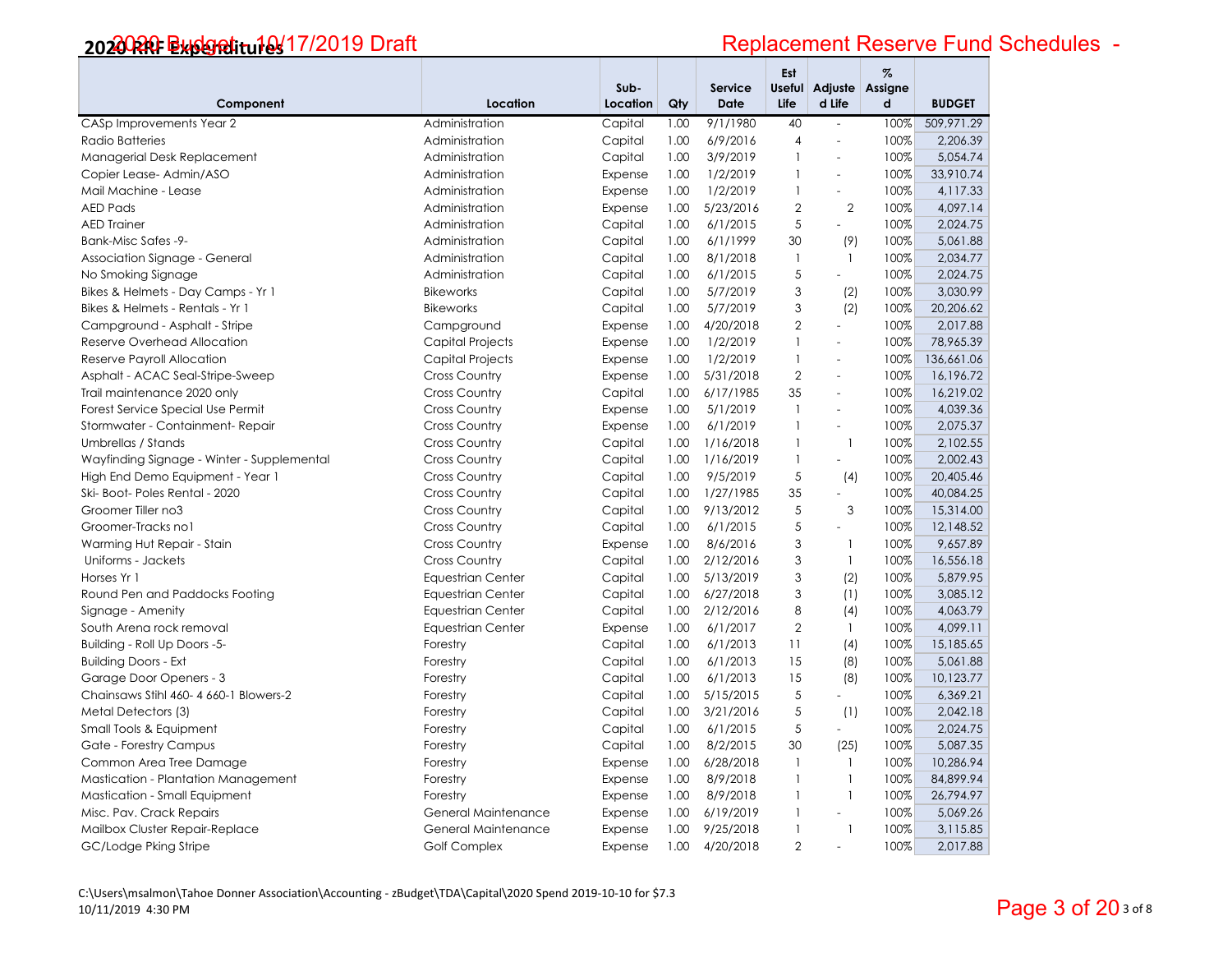| Component                                              | Location               | Sub-<br>Location | Qty  | Service<br>Date | Est<br><b>Useful</b><br>Life | Adjuste<br>d Life        | $\%$<br>Assigne<br>d | <b>BUDGET</b> |
|--------------------------------------------------------|------------------------|------------------|------|-----------------|------------------------------|--------------------------|----------------------|---------------|
| Fairways / Rough Hole # 10                             | Golf Course            | Capital          | 1.00 | 3/1/2013        | 30                           | (23)                     | 100%                 | 250,091.41    |
| Fairways / Rough Hole # 11                             | <b>Golf Course</b>     | Capital          | 1.00 | 3/1/2013        | 30                           | (23)                     | 100%                 | 347,684.14    |
| Fairways / Rough Hole #15-A                            | <b>Golf Course</b>     | Capital          | 1.00 | 3/1/2013        | 30                           | (23)                     | 100%                 | 78,379.66     |
| Fairways / Rough Hole #16                              | Golf Course            | Capital          | 1.00 | 3/1/2013        | 30                           | (23)                     | 100%                 | 108,653.30    |
| Fairways / Rough Hole #4                               | Golf Course            | Capital          | 1.00 | 3/1/2013        | 30                           | (23)                     | 100%                 | 50,162.98     |
| Fairways / Rough Hole #8                               | Golf Course            | Capital          | 1.00 | 3/1/2013        | 30                           | (23)                     | 100%                 | 74,862.63     |
| Greens-4-                                              | Golf Course            | Capital          | 1.00 | 6/1/1989        | 40                           | (9)                      | 100%                 | 144,882.28    |
| Greens-4-                                              | Golf Course            | Capital          | 1.00 | 6/1/1988        | 40                           | (8)                      | 100%                 | 144,882.28    |
| Greens-4-                                              | <b>Golf Course</b>     | Capital          | 1.00 | 6/1/1985        | 40                           | (5)                      | 100%                 | 144,882.28    |
| Greens-4-                                              | Golf Course            | Capital          | 1.00 | 6/1/1986        | 50                           | (16)                     | 100%                 | 144,882.28    |
| Greens-4-                                              | Golf Course            | Capital          | 1.00 | 6/1/1987        | 42                           | (9)                      | 100%                 | 144,882.28    |
| <b>Tee Markers</b>                                     | <b>Golf Course</b>     | Capital          | 1.00 | 6/1/2016        | $\overline{4}$               | ÷.                       | 100%                 | 5,623.75      |
| Tee Repairs and Modifications                          | Golf Course            | Capital          | 1.00 | 6/1/2013        | 30                           | (23)                     | 100%                 | 273,341.78    |
| <b>Toro Greens Mower Reels</b>                         | <b>Golf Course</b>     | Capital          | 1.00 | 8/28/2017       | 3                            | $\equiv$                 | 100%                 | 3,304.56      |
| Weedeaters -6-                                         | Golf Course            | Capital          | 1.00 | 6/1/2016        | $\overline{4}$               | $\equiv$                 | 100%                 | 2,874.14      |
| Irrigation Heads                                       | Golf Course            | Capital          | 1.00 | 4/9/2019        | $\mathbf{1}$                 | $\sim$                   | 100%                 | 21,295.94     |
| Irrigation Repairs - Greens                            | Golf Course            | Expense          | 1.00 | 4/1/2012        | 12                           | (4)                      | 100%                 | 56,932.74     |
| Fairways/Rough Remodel - Agency and Construction Costs | <b>Golf Course</b>     | Capital          | 1.00 | 6/1/2019        | 30                           | (29)                     | 100%                 | 438,359.22    |
| <b>Fuel Tank Cleaning</b>                              | Golf Course            | Expense          | 1.00 | 2/19/2018       | $\overline{2}$               | $\equiv$                 | 100%                 | 6,168.41      |
| GC Tree Damage                                         | <b>Golf Course</b>     | Expense          | 1.00 | 5/10/2019       | $\mathbf{1}$                 | ÷.                       | 100%                 | 4,042.30      |
| Snowblower-3-                                          | <b>Golf Course</b>     | Capital          | 1.00 | 6/1/2007        | 13                           | $\blacksquare$           | 100%                 | 10,933.67     |
| <b>Bridges Year 3</b>                                  | Golf Course            | Capital          | 1.00 | 9/6/2000        | 20                           | $\mathbf{r}$             | 100%                 | 21,427.46     |
| VMWare Maintenance                                     | $\mathsf{I}$           | Capital          | 1.00 | 1/27/2016       | $\overline{4}$               | $\overline{\phantom{a}}$ | 100%                 | 10,205.45     |
| <b>Amenity Security Cameras</b>                        | $\mathsf{I}\mathsf{T}$ | Capital          | 1.00 | 4/25/2016       | $\overline{4}$               | $\equiv$                 | 100%                 | 18,168.30     |
| CRM - EZ Texting                                       | $\mathsf{I}$           | Expense          | 1.00 | 8/8/2019        | $\mathbf{1}$                 | $\overline{a}$           | 100%                 | 6,107.78      |
| <b>Fiber Optic Leases</b>                              | $\mathsf{I}$           | Expense          | 1.00 | 1/30/2019       | $\mathbf{1}$                 | $\blacksquare$           | 100%                 | 48,705.17     |
| Gasboy - Maintenance Software License                  | $\mathsf{I}\mathsf{T}$ | Expense          | 1.00 | 6/1/2018        | $\mathbf{1}$                 | $\mathbf{1}$             | 100%                 | 2,024.75      |
| Golf Module- 4 tees                                    | $\mathsf{I}$           | Expense          | 1.00 | 6/1/2018        | $\mathbf{1}$                 | $\mathbf{1}$             | 100%                 | 6,299.01      |
| Infoneige/Lumiplan - Website                           | IT                     | Expense          | 1.00 | 6/1/2018        | $\mathbf{1}$                 | $\mathbf{1}$             | 100%                 | 2.024.75      |
| Ntwrk Softwr- AntiVirus                                | $\mathsf{I}$           | Capital          | 1.00 | 8/28/2017       | 3                            | L.                       | 100%                 | 8,156.90      |
| Server-Hardware - C                                    | $\mathsf{I}$           | Capital          | 1.00 | 6/1/2014        | $\overline{4}$               | $\overline{2}$           | 100%                 | 6,074.26      |
| Service Microsoft 365 license                          | $\mathsf{I}$           | Expense          | 1.00 | 1/31/2019       | $\mathbf{1}$                 | ÷,                       | 100%                 | 37,089.94     |
| Timeclocks - Paychex - Lease - SAAS                    | $\mathsf I\mathsf T$   | Expense          | 1.00 | 2/21/2019       | $\mathbf{1}$                 | $\equiv$                 | 100%                 | 25,611.49     |
| <b>UPS Units-Network</b>                               | $\mathsf{I}$           | Capital          | 1.00 | 6/11/2019       | $\mathbf{1}$                 | $\Box$                   | 100%                 | 7,115.68      |
| <b>UPS Units-Server</b>                                | $\mathsf{I}$           | Capital          | 1.00 | 8/28/2017       | 3                            | ÷,                       | 100%                 | 2.039.22      |
| Website Framework                                      | $\mathsf{I}$           | Capital          | 1.00 | 9/1/2016        | $\overline{4}$               | ÷,                       | 100%                 | 31,208.20     |
| Amenity - TIVO TV controllers                          | $\overline{1}$         | Capital          | 1.00 | 6/1/2015        | $\overline{4}$               | $\mathbf{1}$             | 100%                 | 2,024.75      |
| AV Systems Amenities - Alder Room & Gathering Room     | $\sf I\sf T$           | Capital          | 1.00 | 6/1/2015        | $\overline{4}$               | $\mathbf{1}$             | 100%                 | 15,185.65     |
| POS Equip-Ticket Printers                              | $\sf I\sf T$           | Capital          | 1.00 | 8/15/2015       | 5                            | $\overline{a}$           | 100%                 | 5,500.12      |
| Security Cameras - Includes License                    | $\mathsf{I}$           | Expense          | 1.00 | 2/26/2019       | $\mathbf{1}$                 | $\blacksquare$           | 100%                 | 7,031.80      |
| Likemojie Hdwr - iPads, Stands, Otterboxes             | $\mathsf{I}$           | Capital          | 1.00 | 12/4/2018       | 3                            | (1)                      | 100%                 | 6,654.56      |
| Adobe-Macromedia Software - Enterprise                 | $\overline{1}$         | Expense          | 1.00 | 3/6/2019        | $\mathbf{1}$                 | L.                       | 100%                 | 8,329.70      |
| Annual Conference Room Improvements                    | IT                     | Capital          | 1.00 | 1/31/2019       | $\mathbf{1}$                 | $\equiv$                 | 100%                 | 5,014.16      |
| ARC GIS Forestry Software                              | IT                     | Capital          | 1.00 | 2/14/2019       | $\mathbf{1}$                 | $\overline{a}$           | 100%                 | 3,512.49      |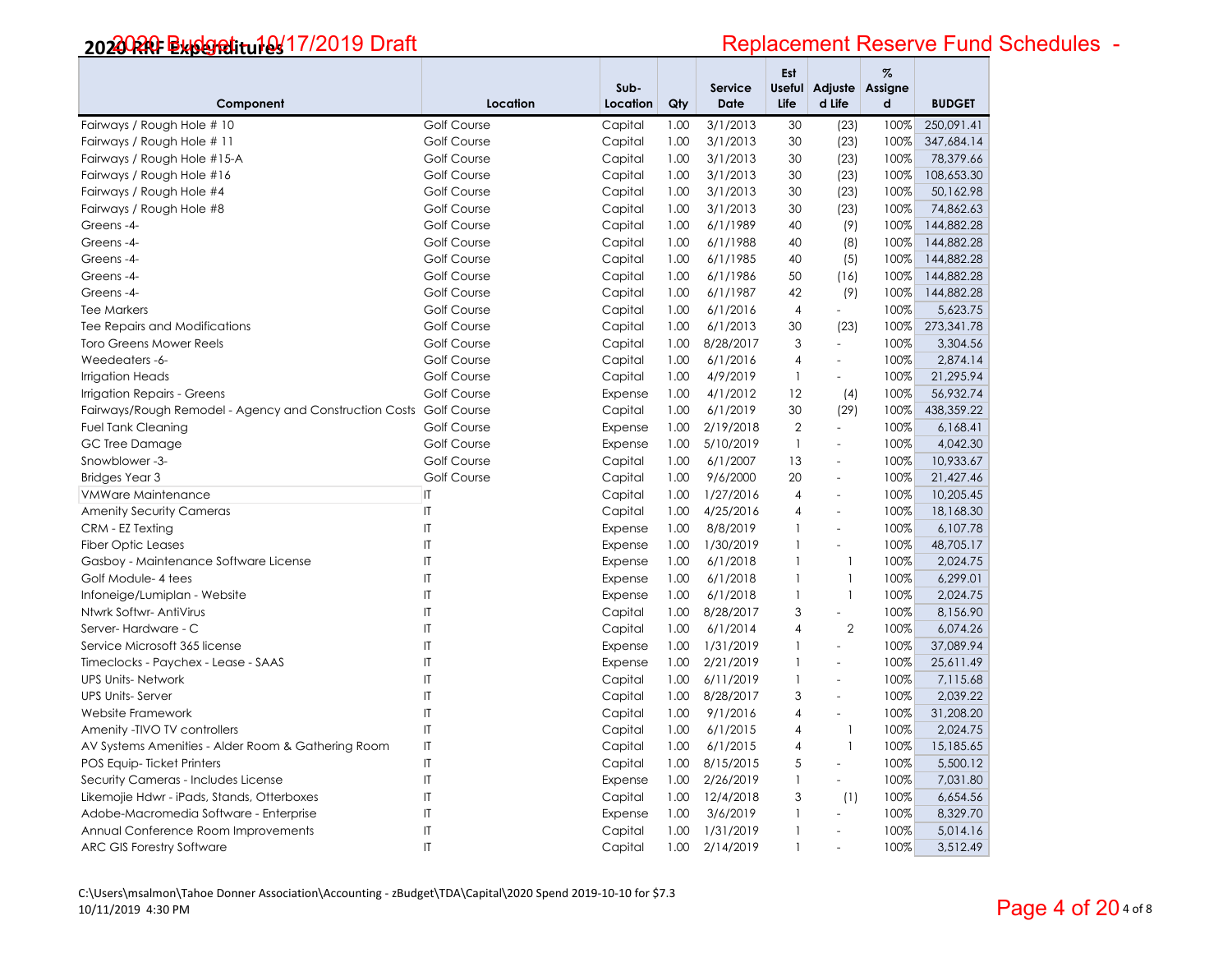|                                                       |                        | Sub-     |      | <b>Service</b> | Est<br><b>Useful</b> | Adjuste                  | %<br>Assigne |               |
|-------------------------------------------------------|------------------------|----------|------|----------------|----------------------|--------------------------|--------------|---------------|
| Component                                             | Location               | Location | Qty  | <b>Date</b>    | Life                 | d Life                   | q            | <b>BUDGET</b> |
| ConnectWise Automate Software                         | $\mathsf{I}$           | Expense  | 1.00 | 3/6/2019       | $\mathbf{1}$         | $\omega$                 | 100%         | 7.251.04      |
| Digital Board Portal - Pervasent Software Exp         | $\mathsf{I}\mathsf{T}$ | Expense  | 1.00 | 1/16/2019      | $\mathbf{1}$         | $\sim$                   | 100%         | 4,086.96      |
| Digital Signage - Navori Software                     | $\mathsf{I}$           | Expense  | 1.00 | 4/25/2016      | $\overline{4}$       | $\mathbf{r}$             | 100%         | 17,817.05     |
| EmojiLike - Likemoji Software                         | IT                     | Expense  | 1.00 | 1/30/2019      | $\mathbf{1}$         | $\blacksquare$           | 100%         | 4.209.87      |
| E-Store - replaced by Aspenware                       | $\mathsf{I}$           | Expense  | 1.00 | 1/31/2019      | 40                   | (39)                     | 100%         | 27,398.44     |
| Aspenware-Unity - to replace E-Store                  | $\mathsf{I}$           | Expense  | 1.00 | 9/5/2019       | 7                    | (6)                      | 100%         | 207,115.38    |
| Risk/HR Video Safety Platform                         | $\mathsf{I}$           | Expense  | 1.00 | 9/5/2019       | $\mathbf{1}$         | $\sim$                   | 100%         | 20,405.46     |
| Lama - Maintenance - Software                         | $\mathsf{I}$           | Expense  | 1.00 | 6/28/2019      | $\mathbf{1}$         | $\overline{a}$           | 100%         | 13,415.94     |
| LPMS - Risk - Case Mngmnt                             | $\mathsf{I}$           | Expense  | 1.00 | 1/2/2019       | $\mathbf{1}$         | $\overline{\phantom{a}}$ | 100%         | 6,937.56      |
| Maintenance Work Order-M+ Software License            | $\mathsf{I}$           | Expense  | 1.00 | 1/28/2019      | $\mathbf{1}$         | $\sim$                   | 100%         | 2.074.53      |
| Marketing Interactive Web Features                    | $\mathsf{I}$           | Expense  | 1.00 | 2/27/2019      | $\mathbf{1}$         | $\blacksquare$           | 100%         | 3,164.56      |
| Marketing - User Smartphone App - Platform - Lumiplan | $\mathsf{I}\mathsf{T}$ | Expense  | 1.00 | 1/2/2019       | $\mathbf{1}$         | $\overline{\phantom{a}}$ | 100%         | 7,500.61      |
| Performance Dashboard Module                          | $\mathsf{I}$           | Capital  | 1.00 | 9/1/2016       | $\overline{4}$       | $\mathbf{r}$             | 100%         | 8,426.77      |
| Reserve Fund Software                                 | $\mathsf{I}$           | Expense  | 1.00 | 2/13/2019      | $\mathbf{1}$         | $\overline{\phantom{a}}$ | 100%         | 3,110.81      |
| Server-Hardware                                       | $\mathsf{I}$           | Capital  | 1.00 | 1/5/2016       | $\overline{4}$       |                          | 100%         | 12,838.16     |
| Zendesk - Member Services                             | IT                     | Capital  | 1.00 | 4/2/2019       | $\mathbf{1}$         | $\sim$                   | 100%         | 11,830.76     |
| <b>Fuel Tanks</b>                                     | Maintenance            | Capital  | 1.00 | 1/30/2005      | 25                   | (10)                     | 100%         | 47,611.61     |
| Hoist - Overhead                                      | Maintenance            | Capital  | 1.00 | 11/1/1988      | 25                   | $\overline{7}$           | 100%         | 3,697.14      |
| Honda Snow Thrower                                    | Maintenance            | Capital  | 1.00 | 6/1/2011       | 9                    | $\sim$                   | 100%         | 3,644.56      |
| Honda Snow Thrower #2                                 | Maintenance            | Capital  | 1.00 | 11/15/2012     | 6                    | $\mathbf{2}$             | 100%         | 3,694.15      |
| Honda Snow Thrower #3                                 | Maintenance            | Capital  | 1.00 | 11/15/2012     | 6                    | $\overline{2}$           | 100%         | 3,694.15      |
| Tire Chains Ldr no. HE101                             | Maintenance            | Capital  | 1.00 | 9/6/2018       | $\overline{2}$       | $\sim$                   | 100%         | 6,132.34      |
| Tool - Air Compressor                                 | Maintenance            | Capital  | 1.00 | 6/1/2002       | 18                   | $\omega$                 | 100%         | 3,872.34      |
| <b>Tool Inventory</b>                                 | Maintenance            | Capital  | 1.00 | 8/28/2017      | $\overline{2}$       | $\mathbf{1}$             | 100%         | 2,039.22      |
| SnapOn Software Upgrade                               | Maintenance            | Capital  | 1.00 | 12/1/2018      | $\mathbf{1}$         | $\mathbf{1}$             | 100%         | 2,249.16      |
| Marina Asphalt Repairs                                | Marina                 | Expense  | 1.00 | 5/16/2019      | $\mathbf{1}$         | $\blacksquare$           | 100%         | 5,143.30      |
| Marina Pkg Seal-Stripe                                | Marina                 | Expense  | 1.00 | 5/31/2018      | $\overline{2}$       | $\sim$                   | 100%         | 8,385.85      |
| Marina Pthwys-Ramp Seal                               | Marina                 | Expense  | 1.00 | 5/31/2018      | $\overline{2}$       | $\bar{a}$                | 100%         | 2.024.59      |
| Kayaks-One Man (2)                                    | Marina                 | Capital  | 1.00 | 6/1/2014       | 6                    | $\sim$                   | 100%         | 2,460.08      |
| Kayaks-Two Man (2)                                    | Marina                 | Capital  | 1.00 | 8/28/2017      | 3                    | $\overline{a}$           | 100%         | 2,936.48      |
| Paddleboat-Four Man (2)                               | Marina                 | Capital  | 1.00 | 6/1/2013       | $\overline{7}$       | $\blacksquare$           | 100%         | 4,049.51      |
| Paddleboat-Two Man                                    | Marina                 | Capital  | 1.00 | 6/1/2013       | $\overline{7}$       | $\overline{a}$           | 100%         | 2,024.75      |
| Windsurfer (2)                                        | Marina                 | Capital  | 1.00 | 6/1/2012       | 8                    | $\overline{\phantom{a}}$ | 100%         | 2,921.72      |
| <b>Dock Repairs</b>                                   | Marina                 | Expense  | 1.00 | 5/6/2019       | $\mathbf{1}$         | $\sim$                   | 100%         | 6,251.42      |
| Marina Beach Repairs                                  | Marina                 | Capital  | 1.00 | 4/27/2016      | $\mathbf{1}$         | $\mathsf 3$              | 100%         | 2,321.88      |
| <b>State Land Commission Lease</b>                    | Marina                 | Capital  | 1.00 | 4/9/2019       | $\mathbf{1}$         | $\sim$                   | 100%         | 6,503.90      |
| Stormwater - Containment- Repair                      | Marina                 | Expense  | 1.00 | 2/1/2018       | $\mathbf{1}$         | $\mathbf{1}$             | 100%         | 4,245.64      |
| Furniture- Beach - Chaises                            | Marina                 | Capital  | 1.00 | 6/15/2010      | 6                    | 4                        | 100%         | 45,674.49     |
| Furniture- Beach - Tables & Chairs                    | Marina                 | Capital  | 1.00 | 6/15/2010      | 6                    | $\overline{4}$           | 100%         | 15,202.87     |
| <b>Roofing Repairs</b>                                | Marina                 | Expense  | 1.00 | 8/8/2019       | 5                    | (4)                      | 100%         | 4,071.85      |
| Contrilr- Chem NWDS Pool                              | No. Woods Pool-Bldg.   | Capital  | 1.00 | 2/1/2018       | $\overline{2}$       | $\sim$                   | 100%         | 2,947.39      |
| <b>NWDS Asphalt Repairs</b>                           | Northwoods             | Expense  | 1.00 | 5/16/2019      | $\mathbf{1}$         |                          | 100%         | 5,143.30      |
| NWDS Prking Seal-Stripe                               | Northwoods             | Expense  | 1.00 | 5/2/2019       | $\mathbf{1}$         | $\sim$                   | 100%         | 11,961.52     |
| Server Room Door                                      | Northwoods             | Capital  | 1.00 | 9/5/2019       | 30                   | (29)                     | 100%         | 3,060.82      |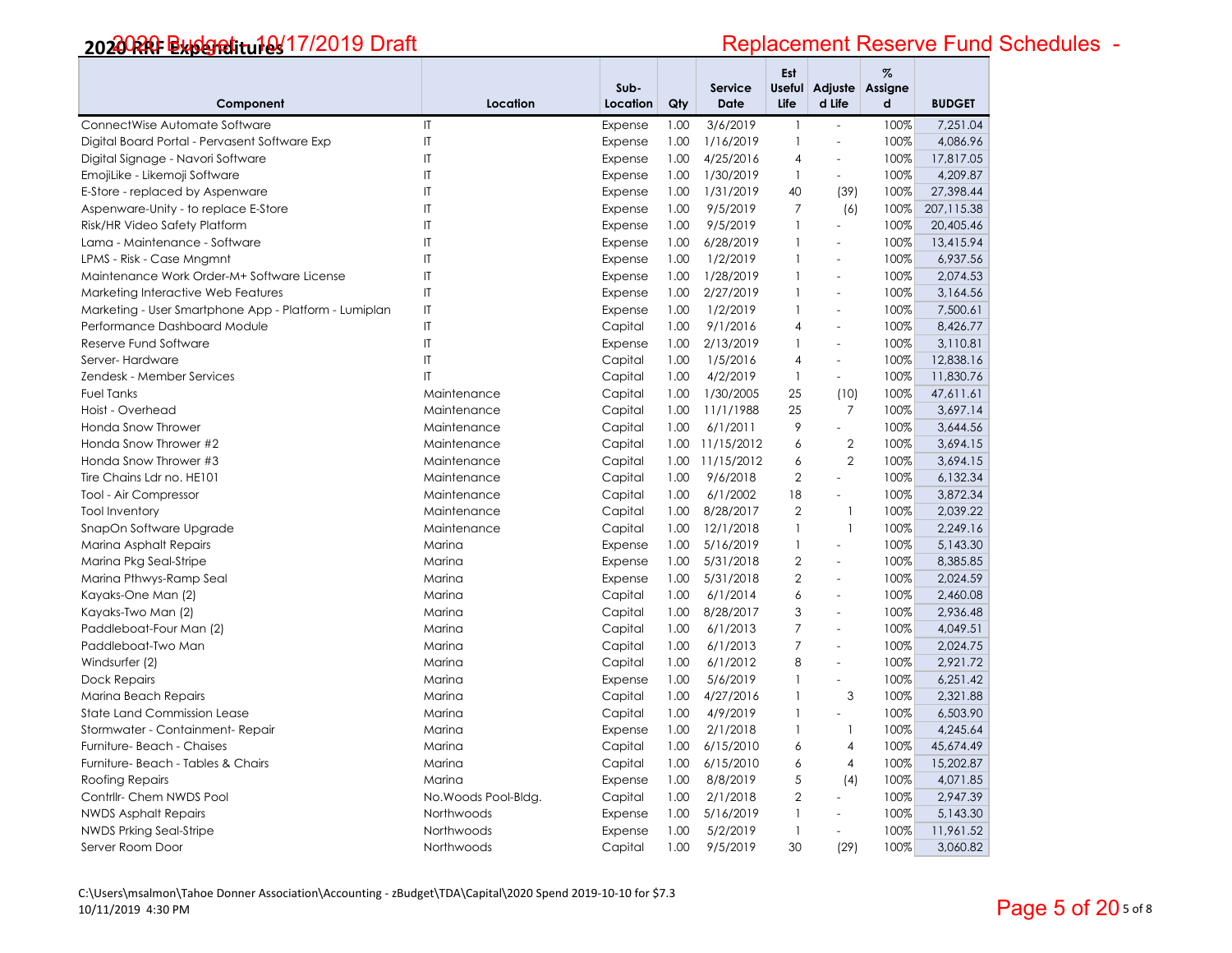|                                                        |                                           | Sub-     |          | Service   | Est            | Useful Adjuste Assigne | $\%$     |               |
|--------------------------------------------------------|-------------------------------------------|----------|----------|-----------|----------------|------------------------|----------|---------------|
| Component                                              | Location                                  | Location | Qty      | Date      | Life           | d Life                 | d        | <b>BUDGET</b> |
| Mezzanine - Upstrs Tables-Chairs                       | Northwoods                                | Capital  | 1.00     | 1/5/2015  | 10             | (5)                    | 100%     | 15,004.86     |
| <b>Building Paint and Stain Exterior</b>               | Northwoods                                | Expense  | 1.00     | 6/1/2012  | $\overline{7}$ | $\mathbf{1}$           | 100%     | 20,952.15     |
| China / Glassware                                      | Pizza                                     | Capital  | 1.00     | 2/14/2018 | $\mathbf{1}$   | $\mathbf{1}$           | 100%     | 2,047.28      |
| Smallwares / Flatware                                  | Pizza                                     | Capital  | 1.00     | 8/28/2017 | $\mathbf{1}$   | $\overline{2}$         | 100%     | 3,058.84      |
| Trailer - Event Furniture Storage                      | Recreation                                | Capital  | 1.00     | 6/1/2003  | 15             | $\overline{2}$         | 100%     | 4,454.46      |
| Event Furniture                                        | Recreation                                | Capital  | 1.00     | 6/1/2010  | 10             | ÷,                     | 100%     | 6,074.26      |
| <b>Bocce Courts Repair</b>                             | Recreation                                | Expense  | 1.00     | 5/13/2015 | $\overline{2}$ | 3                      | 100%     | 8,086.57      |
| Vehicle Bus Wrap - Yr 1                                | Ski Area - Mtn Ops                        | Expense  | 1.00     | 9/5/2019  | $\overline{4}$ | (3)                    | 100%     | 10,202.73     |
| <b>DSL Asphalt Repairs</b>                             | Ski Area - Mtn Ops                        | Capital  | 1.00     | 5/22/2019 | $\mathbf{1}$   | $\equiv$               | 100%     | 25,794.73     |
| DSL Prking - Stripe                                    | Ski Area - Mtn Ops                        | Expense  | 1.00     | 4/20/2018 | $\overline{2}$ | L.                     | 100%     | 7,082.77      |
| <b>DSL Deck Concrete Urethane Coating</b>              | Ski Area - Mtn Ops                        | Expense  | 1.00     | 6/7/2018  | $\mathbf{1}$   | $\mathbf{1}$           | 100%     | 5,570.78      |
| Stormwater - Containment- Clean out Lots 3 & 5         | Ski Area - Mtn Ops                        | Expense  | 1.00     | 6/1/2019  | $\mathbf{1}$   | L.                     | 100%     | 5,061.88      |
| Furniture - Outdoor Lounge - Cushion Replacement       | Ski Area - Mtn Ops                        | Capital  | 1.00     | 7/19/2016 | 3              | $\mathbf{1}$           | 100%     | 5,117.16      |
| Yurt Deck Repair/Stain                                 | Ski Area - Mtn Ops                        | Expense  | 1.00     | 3/9/2018  | $\mathbf{1}$   | $\mathbf{1}$           | 100%     | 5,530.35      |
| Alpina - Sherpa Sled Trailer ST600                     | Ski Area - Mtn Ops                        | Capital  | 1.00     | 6/1/2013  | $\overline{7}$ | ÷.                     | 100%     | 9,617.58      |
| No. 054 - Shuttlebus- Eldorado - 6Y04470 - DSL         | Ski Area - Mtn Ops                        | Capital  | 1.00     | 6/1/2012  | 12             | (4)                    | 100%     | 116,423.35    |
| <b>Conveyor Summer Covers</b>                          | Ski Area - Mtn Ops - Lift Mainter Capital |          | 1.00     | 10/1/2008 | 3              | 9                      | 100%     | 15,336.33     |
| Eagle Lift-CAT D10 Fin Drive                           | Ski Area - Mtn Ops - Lift Mainter Capital |          | 1.00     | 6/1/2013  | $\overline{7}$ | ÷.                     | 100%     | 40,495.08     |
| Eagle Rock - Haul Rope Splice                          | Ski Area - Mtn Ops - Lift Mainter Expense |          | 1.00     | 8/1/2014  | 5              | $\mathbf{1}$           | 100%     | 12,420.26     |
| Eagle Rock Chair Pads                                  | Ski Area - Mtn Ops - Lift Mainter Capital |          | 1.00     | 8/1/2007  | 10             | 3                      | 100%     | 16,278.19     |
| <b>Eagle Rock Communication Lines Repairs</b>          | Ski Area - Mtn Ops - Lift Mainter Expense |          | 1.00     | 8/1/2015  | 5              | $\blacksquare$         | 100%     | 2.070.38      |
| Eagle Rock Grips (10)                                  | Ski Area - Mtn Ops - Lift Mainter Capital |          | 1.00     | 5/7/2019  | $\mathbf{1}$   | $\overline{a}$         | 100%     | 15,428.76     |
| Eagle Rock Lift Nosecone                               | Ski Area - Mtn Ops - Lift Mainter Capital |          | 1.00     | 6/1/2000  | 20             | $\blacksquare$         | 100%     | 6,074.26      |
| Eagle Rock Tower Bushings                              | Ski Area - Mtn Ops - Lift Mainter Capital |          | 1.00     | 6/1/1999  | 20             | $\mathbf{1}$           | 100%     | 30,371.31     |
| Eagle Rock Tower Pads                                  | Ski Area - Mtn Ops - Lift Mainter Capital |          | 1.00     | 9/4/2013  | $\sqrt{5}$     | $\mathbf{2}$           | 100%     | 4,879.57      |
| <b>Fall Protection Equip</b>                           | Ski Area - Mtn Ops - Lift Mainter Capital |          | 1.00     | 8/1/2018  | 5              | (3)                    | 100%     | 2,060.21      |
| AD Skis & Bindings - B (Starting 2020 - 5 yr cycle)    | Ski Area - Mtn Ops - Rental-Retc Capital  |          | 1.00     | 6/28/2018 | 5              | (3)                    | 100%     | 18,009.71     |
| Child Skis & Bindings - B (Starting 2020 - 5 yr cycle) | Ski Area - Mtn Ops - Rental-Retc Capital  |          | 1.00     | 6/28/2018 | 5              | (3)                    | 100%     | 7,298.97      |
| Demo Skis - B (Starting 2020 - 5 yr cycle)             | Ski Area - Mtn Ops - Rental-Retc Capital  |          | 1.00     | 6/28/2018 | $\sqrt{5}$     | (3)                    | 100%     | 11,480.81     |
| Poles - B (Starting 2020 - 5 yr cycle)                 | Ski Area - Mtn Ops - Rental-Retc Capital  |          | 1.00     | 6/28/2018 | 5              | (3)                    | 100%     | 4,611.52      |
| Ski Boots - B (Starting 2020 - 5 yr cycle)             | Ski Area - Mtn Ops - Rental-Retc Capital  |          | 1.00     | 6/28/2018 | $\sqrt{5}$     | (3)                    | 100%     | 19,668.16     |
| Snowboard Bindings - B (Starting 2020 - 5 yr cycle)    | Ski Area - Mtn Ops - Rental-Retc Capital  |          | 1.00     | 6/28/2018 | $\sqrt{5}$     | (3)                    | 100%     | 18,555.46     |
| Snowboard Boots - B (Starting 2020 - 5 yr cycle)       | Ski Area - Mtn Ops - Rental-Retc Capital  |          | 1.00     | 6/28/2018 | 5              | (3)                    | 100%     | 7,298.97      |
| Snowboards - B (Starting 2020 - 5 yr cycle)            | Ski Area - Mtn Ops - Rental-Retc Capital  |          | 1.00     | 6/28/2018 | $\sqrt{5}$     | (3)                    | 100%     | 10,573.46     |
| <b>Building Roof Repairs</b>                           | Ski Area - Mtn Ops - Top Shop Expense     |          | 1.00     | 6/1/2007  | 15             | (2)                    | 100%     | 10,123.77     |
| Appliance - Steam Tables                               | Ski Area - Mtn Ops - Winter Fook Capital  |          | 1.00     | 6/1/2010  | 8              | $\overline{2}$         | 100%     | 4,656.93      |
| Snowplay ADA Ramp, Stairs, Walkway Repairs             | Snowplay                                  | Expense  | 1.00     | 8/13/2016 | 3              | $\mathbf{1}$           | 100%     | 25,645.75     |
| Divider Net Skirts Supplemental                        | <b>Tennis Complex</b>                     | Capital  | 1.00     | 8/8/2019  | $\overline{4}$ | (3)                    | 100%     | 2,035.93      |
| Divider netting and hardware Supplemental              | <b>Tennis Complex</b>                     | Capital  | 1.00     | 8/8/2019  | $\overline{7}$ | (6)                    | 100%     | 5,089.82      |
| Fence Perim Repairs                                    | <b>Tennis Complex</b>                     | Expense  | 1.00     | 5/17/2019 | $\mathbf{1}$   | $\sim$                 | 100%     | 4,990.02      |
| <b>Trash Receptacles Supplemental</b>                  | <b>Tennis Complex</b>                     | 1.00     | 8/8/2019 | 14        | (13)           | 100%                   | 2,035.93 |               |
| Furn Crts Bench-22--Ump-2-                             | <b>Tennis Complex</b>                     | 1.00     | 6/1/2006 | 15        | (1)            | 100%                   | 5,186.41 |               |
| Furn Patio Umbrella                                    | <b>Tennis Complex</b>                     | Capital  | 1.00     | 6/30/2016 | 3              | $\mathbf{1}$           | 100%     | 3,088.92      |
| Cabanas Repairs - Supplemental                         | <b>Tennis Complex</b>                     | Capital  | 1.00     | 8/8/2019  | 5              | (4)                    | 100%     | 4,071.85      |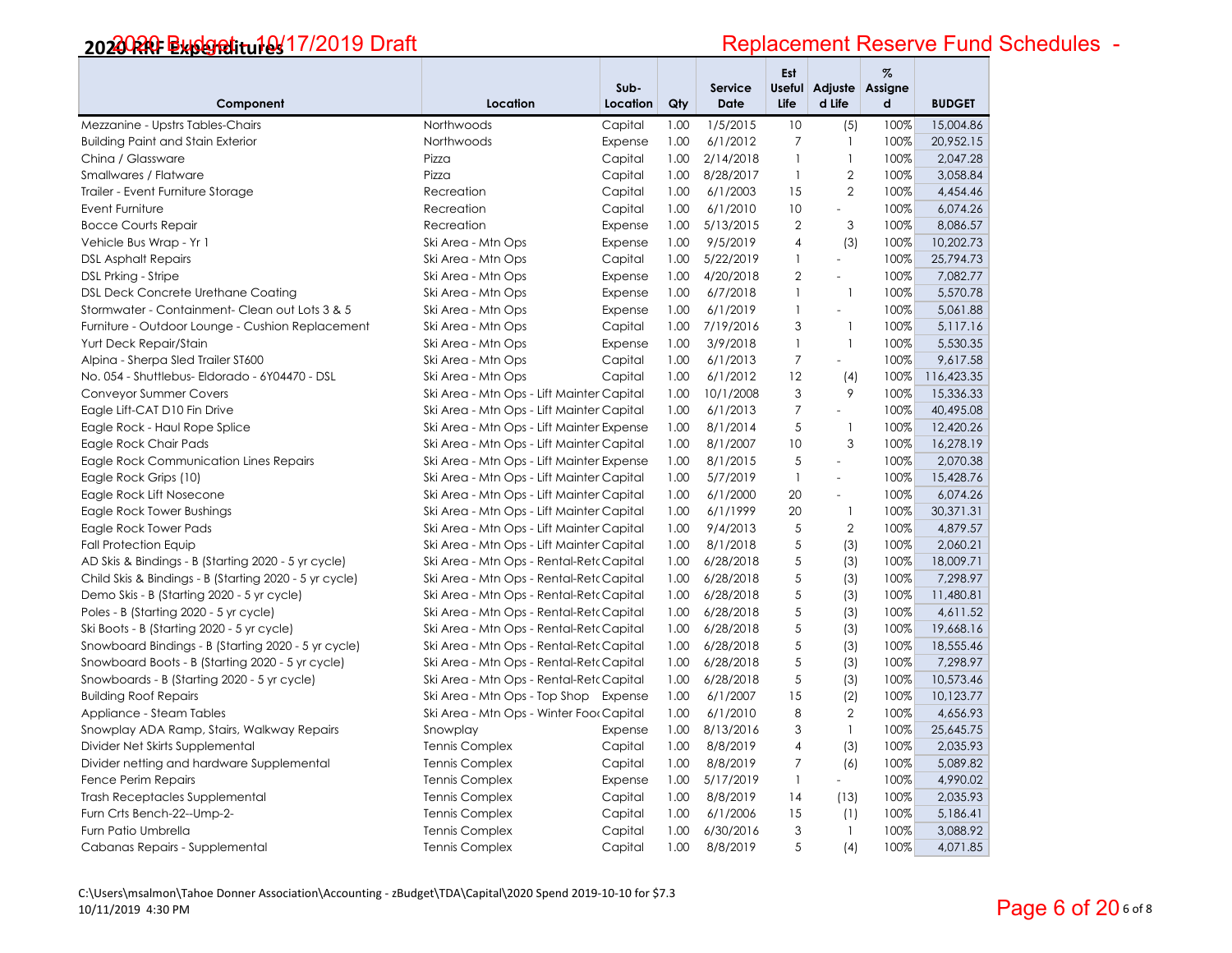# Replacement Reserve Fund Schedules -

|                                                               |                       | Sub-     |      | <b>Service</b>  | Est            | Useful Adjuste Assigne   | $\%$ |               |
|---------------------------------------------------------------|-----------------------|----------|------|-----------------|----------------|--------------------------|------|---------------|
| Component                                                     | Location              | Location | Qty  | <b>Date</b>     | Life           | d Life                   | d    | <b>BUDGET</b> |
| <b>Handrail Repairs</b>                                       | <b>Tennis Complex</b> | Expense  | 1.00 | 3/9/2018        | $\mathbf{1}$   | $\mathbf{1}$             | 100% | 3,069.85      |
| Court Crack Repairs                                           | <b>Tennis Complex</b> | Expense  | 1.00 | 5/8/2018        | $\mathbf{1}$   | $\mathbf{1}$             | 100% | 6,483.82      |
| Court Resurf. 1-2-3                                           | <b>Tennis Complex</b> | Capital  | 1.00 | 6/1/2015        | 5              | $\bar{a}$                | 100% | 28,346.55     |
| Ralleymaster Backboard System - Court 3                       | <b>Tennis Complex</b> | Capital  | 1.00 | 6/1/2010        | 10             | $\Box$                   | 100% | 7,086.64      |
| Deck - Pavers - Repairs                                       | The Lodge             | Expense  | 1.00 | 5/1/2018        | $\overline{2}$ | $\overline{a}$           | 100% | 8,157.49      |
| <b>Building Doors - Loading Dock Roll</b>                     | The Lodge             | Capital  | 1.00 | 9/1/2005        | 15             | $\equiv$                 | 100% | 2,549.86      |
| Carpet - Banquet Room                                         | The Lodge             | Capital  | 1.00 | 11/15/2015      | $\overline{7}$ | (2)                      | 100% | 10,261.52     |
| Carpet - Porch                                                | The Lodge             | Capital  | 1.00 | 6/1/2014        | 10             | (4)                      | 100% | 10,123.77     |
| Landscaping Supplemental                                      | The Lodge             | Capital  | 1.00 | 8/1/2009        | 10             | $\mathbf{1}$             | 100% | 5,175.45      |
| Stormwater - Containment- Repair                              | The Lodge             | Expense  | 1.00 | 7/1/2018        | $\mathbf{1}$   | $\mathbf{1}$             | 100% | 2,055.05      |
| Outdoor Furniture - Deck - Chairs -56-                        | The Lodge             | Capital  | 1.00 | 9/1/2005        | 12             | 3                        | 100% | 12,794.16     |
| Furniture - Deck - Umbrellas                                  | The Lodge             | Capital  | 1.00 | 3/9/2018        | $\mathbf{1}$   | $\mathbf{1}$             | 100% | 2,072.37      |
| <b>Bus Station Cabinets Repairs</b>                           | The Lodge             | Expense  | 1.00 | 9/1/2005        | 5              | 10                       | 100% | 2,243.87      |
| China - Glassware - Flatware - Smallwares                     | The Lodge             | Capital  | 1.00 | 1/2/2019        | $\mathbf{1}$   | $\equiv$                 | 100% | 8,000.65      |
| Tool Inventory - Trails                                       | Trails                | Capital  | 1.00 | 8/1/2018        | $\overline{2}$ | $\omega$                 | 100% | 3,255.64      |
| Wildland Perimeter Fencing Repair                             | Trails                | Expense  | 1.00 | 6/1/2018        | $\mathbf{1}$   | $\mathbf{1}$             | 100% | 2,050.06      |
| Dog Valet Stations (12)                                       | <b>Trails</b>         | Capital  | 1.00 | 8/15/2010       | 18             | (8)                      | 100% | 12,222.48     |
| Picnic Tables-Bnchs - Supplemental                            | Trails                | Capital  | 1.00 | 8/21/2018       | 5              | (3)                      | 100% | 2,547.59      |
| Trail - Nature Loop - Interpretive Signage                    | Trails                | Capital  | 1.00 | 6/1/2006        | 15             | (1)                      | 100% | 8,099.02      |
| Trail - Coyote Crossing - Soft Costs                          | Trails                | Capital  | 1.00 | 6/1/2003        | 20             | (3)                      | 100% | 151,856.54    |
| Trail - Equestrian - Trails Repairs                           | Trails                | Capital  | 1.00 | 4/3/2019        | $\overline{2}$ | (1)                      | 100% | 5,037.77      |
| Trail - Glacier Way Connector to Tiwinot Trail - Construction | <b>Trails</b>         | Capital  | 1.00 | 8/8/1999        | 20             | $\mathbf{1}$             | 100% | 3,115.99      |
| Trail - Nature Loop - Bridge Replacement                      | Trails                | Capital  | 1.00 | 8/28/1983       | 36             | $\mathbf{1}$             | 100% | 152,941.87    |
| Trail - Nature Loop - Construction                            | Trails                | Capital  | 1.00 | 8/28/2000       | 20             | $\sim$                   | 100% | 285,491.49    |
| Trail - Nature Loop - Elevated Walkway                        | <b>Trails</b>         | Capital  | 1.00 | 2/1/2003        | 15             | $\overline{2}$           | 100% | 200,502.38    |
| Trail - South Euer Valley Road Repair - Soft Costs            | Trails                | Capital  | 1.00 | 8/28/2017       | 20             | (17)                     | 100% | 122,353.50    |
| Trail - Whoop it Up remodel                                   | Trails                | Capital  | 1.00 | 8/28/2017       | 20             | (17)                     | 100% | 40,784.50     |
| <b>Trail Repair</b>                                           | <b>Trails</b>         | Expense  | 1.00 | 2/1/2018        | $\mathbf{1}$   | $\overline{1}$           | 100% | 20,050.24     |
| Concrete Curb Repairs - 2020 only                             | Trout Creek BLDG      | Expense  | 1.00 | 9/25/1980       | 40             | $\sim$                   | 100% | 12,160.91     |
| Court R-R Basketball & Path                                   | Trout Creek BLDG      | Capital  | 1.00 | 7/1/2000        | 15             | 5                        | 100% | 40,593.51     |
| Building Doors- 2020 only                                     | Trout Creek BLDG      | Capital  | 1.00 | 6/1/1980        | 40             | $\bar{a}$                | 100% | 37,409.35     |
| Building - Lighting & Electrical - 2020 only                  | Trout Creek BLDG      | Capital  | 1.00 | 6/1/1980        | 40             | $\sim$                   | 100% | 60,354.88     |
| Exercise Equipment - Ellipticals w/P30 -2-                    | Trout Creek BLDG      | Capital  | 1.00 | 6/1/2015        | $\overline{4}$ | $\mathbf{1}$             | 100% | 13,436.27     |
| Exercise Equipment - Precor Elliptical w/P30 console -2-      | Trout Creek BLDG      | Capital  | 1.00 | 4/18/2016       | $\overline{4}$ | $\sim$                   | 100% | 6,213.07      |
| Exercise Equipment - Recumbent Bicycles w/P80-2-              | Trout Creek BLDG      | Capital  | 1.00 | 10/1/2015       | $\overline{4}$ | $\mathbf{1}$             | 100% | 11,183.25     |
| Exercise Equipment - Recumbent Bike-1-                        | Trout Creek BLDG      | Capital  |      | 1.00 11/15/2012 | $\overline{4}$ | $\overline{4}$           | 100% | 9,483.70      |
| Exercise Equipment - Rowing Maching                           | Trout Creek BLDG      | Capital  | 1.00 | 10/9/2014       | 5              | $\mathbf{1}$             | 100% | 4,603.88      |
| Exercise Equipment - Spin Bikes -2-                           | Trout Creek BLDG      | Capital  | 1.00 | 4/18/2016       | $\overline{4}$ | $\mathbf{r}$             | 100% | 3,471.21      |
| Exercise Equipment - Strength                                 | Trout Creek BLDG      | Capital  | 1.00 | 6/1/2004        | 14             | $\overline{2}$           | 100% | 94,151.06     |
| Exercise Equipment - Treadmills -2-                           | Trout Creek BLDG      | Capital  | 1.00 | 5/1/2014        | 3              | 3                        | 100% | 17,708.56     |
| Exercise Equipment - Treadmills -3-                           | Trout Creek BLDG      | Capital  | 1.00 | 4/18/2016       | 4              | $\overline{\phantom{a}}$ | 100% | 26,535.92     |
| Exercise Equipment - Upright Bicycles -1-                     | Trout Creek BLDG      | Capital  | 1.00 | 4/19/2016       | 4              | $\sim$                   | 100% | 3,531.01      |
| Exercise Equipment - Upright Bicycles -3-                     | Trout Creek BLDG      | Capital  | 1.00 | 5/1/2014        | 4              | $\overline{2}$           | 100% | 10,603.32     |
| <b>TRX Equipment</b>                                          | Trout Creek BLDG      | Capital  | 1.00 | 6/1/2015        | $\overline{4}$ | $\mathbf{1}$             | 100% | 2,024.75      |

C:\Users\msalmon\Tahoe Donner Association\Accounting ‐ zBudget\TDA\Capital\2020 Spend 2019‐10‐10 for \$7.3 10/11/2019 4:30 PM <sup>7</sup> of 8 Page 7 of 20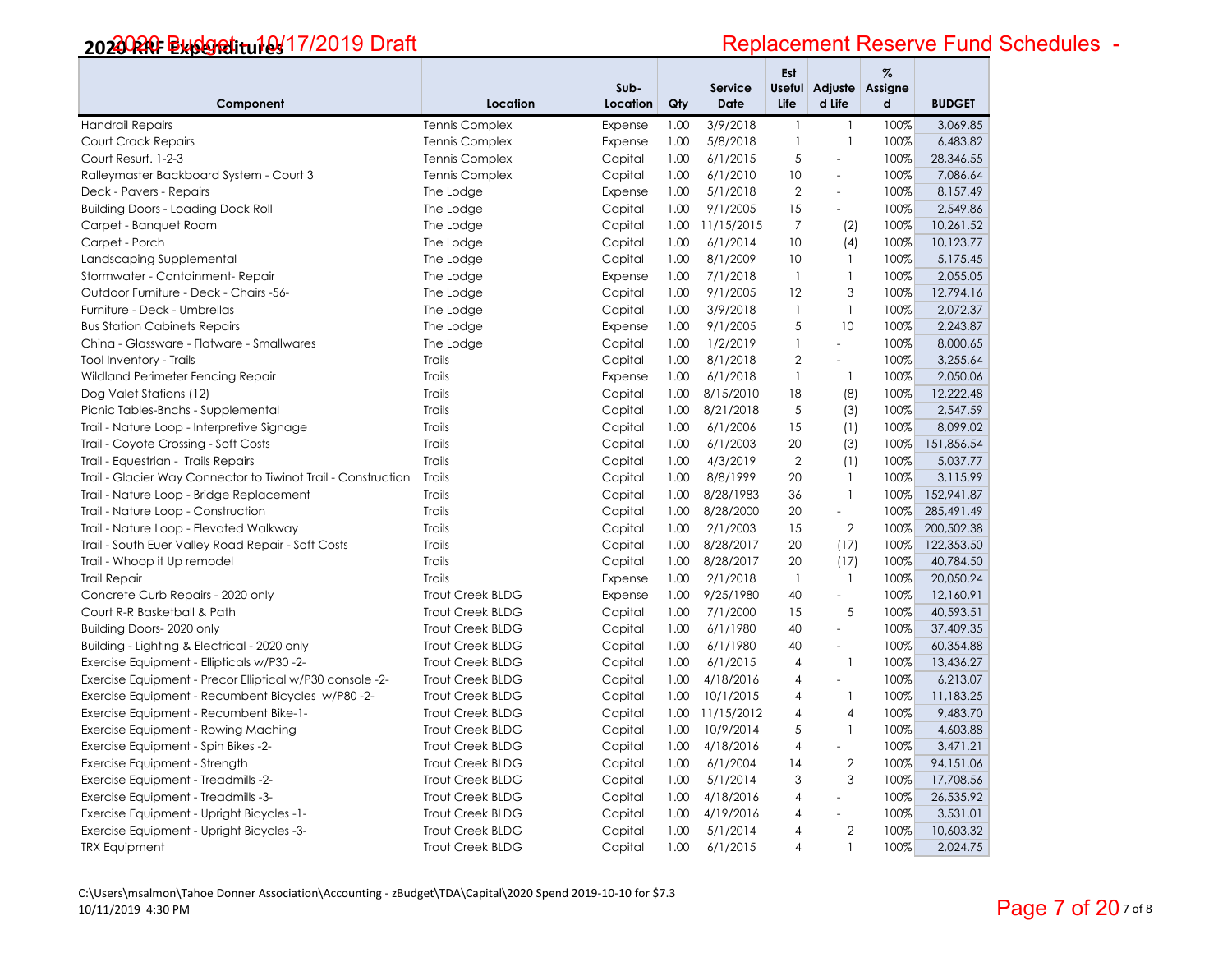| Component                                                                              | Location                   | Sub-<br>Location   | Qty          | Service<br><b>Date</b> | Est<br>Life    | Useful Adjuste<br>d Life                             | $\%$<br>Assigne<br>d | <b>BUDGET</b>         |
|----------------------------------------------------------------------------------------|----------------------------|--------------------|--------------|------------------------|----------------|------------------------------------------------------|----------------------|-----------------------|
| Fence Repairs - 2020 only                                                              | Trout Creek BLDG           | Capital            | 1.00         | 9/6/1980               | 40             | ÷,                                                   | 100%                 | 30,355.57             |
|                                                                                        | Trout Creek BLDG           |                    | 1.00         | 6/1/1980               | 40             | ÷.                                                   | 100%                 | 79,679.13             |
| Building Flooring - 2020 only                                                          | Trout Creek BLDG           | Capital            |              |                        | 40             |                                                      | 100%                 | 23,790.73             |
| <b>HVAC - 2020 only</b>                                                                | Trout Creek BLDG           | Capital            | 1.00<br>1.00 | 10/1/1980<br>6/1/1993  | 25             | L,                                                   | 100%                 | 17,716.60             |
| Landscaping-Lawns-Ir - Phase 2<br>Kids Club Equipment                                  | Trout Creek BLDG           | Capital            | 1.00         | 6/1/2015               | 2              | $\mathbf{2}$<br>3                                    | 100%                 | 2,024.75              |
| Kids Club Furniture                                                                    | Trout Creek BLDG           | Capital            | 1.00         | 6/1/2015               | $\overline{2}$ | 3                                                    | 100%                 | 2,024.75              |
| Restrooms - Gymside - 2020 only                                                        | Trout Creek BLDG           | Capital            | 1.00         | 6/1/1980               | 40             | $\sim$                                               | 100%                 | 293,589.32            |
| Stormwater - Containment- Repair                                                       | Trout Creek BLDG           | Capital            |              | 7/1/2017               | $\mathbf{1}$   | $\mathbf{2}$                                         | 100%                 |                       |
|                                                                                        | Trout Creek BLDG           | Expense            | 1.00         |                        | 40             |                                                      | 100%                 | 2,055.05<br>21,435.25 |
| Building Painting Exterior - 2020 only<br>Building Painting Interior (old) - 2020 only | Trout Creek BLDG           | Expense            | 1.00<br>1.00 | 4/19/1980<br>6/1/1980  | 40             | $\overline{\phantom{a}}$<br>$\overline{\phantom{a}}$ | 100%                 | 12,196.11             |
| Roof Repair - Trout Creek - 2020 only                                                  | Trout Creek BLDG           | Expense<br>Expense | 1.00         | 7/7/1980               | 40             | $\overline{\phantom{a}}$                             | 100%                 | 12,082.44             |
| Signage - Facility Int and Ext - 2020 only                                             | Trout Creek BLDG           | Capital            | 1.00         | 9/4/1980               | 40             | $\overline{\phantom{a}}$                             | 100%                 | 9,105.20              |
| Snowblower - TCRC -                                                                    | Trout Creek BLDG           | Capital            | 1.00         | 5/15/2014              | 6              | ÷.                                                   | 100%                 | 3,639.55              |
|                                                                                        | <b>Trout Creek BLDG</b>    | Capital            | 1.00         | 8/2/1980               | 40             | $\overline{\phantom{a}}$                             | 100%                 | 92,387.23             |
| Building Siding (new) - 2020 only<br>Building - Int Trim - 2020 only                   | Trout Creek BLDG           | Capital            | 1.00         | 6/1/1980               | 40             | $\overline{\phantom{a}}$                             | 100%                 | 18,070.93             |
| Window Screens - 2020 only                                                             | Trout Creek BLDG           | Capital            | 1.00         | 6/1/1980               | 40             | $\sim$                                               | 100%                 | 2,632.18              |
| Building Windows - (new) - 2020 only                                                   | <b>Trout Creek BLDG</b>    | Capital            | 1.00         | 6/1/1980               | 40             | $\blacksquare$                                       | 100%                 | 54,878.93             |
| Chemical Probes (12)                                                                   | <b>Trout Creek POOLSPA</b> | Expense            | 1.00         | 8/9/2018               | 1              |                                                      | 100%                 | 5,577.87              |
| Furn Patio Umbr-Stnd                                                                   | Trout Creek POOLSPA        | Capital            | 1.00         | 6/1/2013               | 6              |                                                      | 100%                 | 3,133.31              |
| Furniture - Patio - Rec - Chaise                                                       | Trout Creek POOLSPA        | Capital            | 1.00         | 6/1/2013               | 6              |                                                      | 100%                 | 46,116.81             |
| Furniture - Patio - Rec - Tables & Chairs                                              | <b>Trout Creek POOLSPA</b> | Capital            | 1.00         | 6/1/2013               | 6              |                                                      | 100%                 | 15,371.93             |
| <b>TCRC Furniture - Benches - 10</b>                                                   | <b>Trout Creek POOLSPA</b> | Capital            | 1.00         | 6/1/2010               | 10             | $\sim$                                               | 100%                 | 7,592.83              |
| Cover Wheel Asmb Reel - Lap Pool                                                       | Trout Creek POOLSPA        | Capital            | 1.00         | 6/1/2005               | 13             | $\overline{2}$                                       | 100%                 | 5,061.88              |
| Filter Sand - REC Pool                                                                 | <b>Trout Creek POOLSPA</b> | Capital            | 1.00         | 10/12/2018             | $\overline{2}$ | ÷                                                    | 100%                 | 2,942.08              |
| Inflatable - WIBIT Aquatrack Elements Partial R/R (A)                                  | Trout Creek POOLSPA        | Capital            | 1.00         | 7/11/2016              | 3              |                                                      | 100%                 | 8,125.28              |
| Pool Cover-Rec Pool                                                                    | <b>Trout Creek POOLSPA</b> | Capital            | 1.00         | 8/13/2013              | 6              |                                                      | 100%                 | 6,627.59              |
| Pumps - Chem -3- Spas                                                                  | Trout Creek POOLSPA        | Capital            | 1.00         | 8/28/2017              | 3              | ÷,                                                   | 100%                 | 3,578.84              |
| Pumps-Chem-2-Kiddy                                                                     | <b>Trout Creek POOLSPA</b> | Capital            | 1.00         | 8/28/2017              | 3              | ÷.                                                   | 100%                 | 2,039.22              |
| Pumps- Chem-2- Lap                                                                     | <b>Trout Creek POOLSPA</b> | Capital            | 1.00         | 8/28/2017              | 3              |                                                      | 100%                 | 2,039.22              |
| Pumps- Chem-2- Rec                                                                     | <b>Trout Creek POOLSPA</b> | Capital            | 1.00         | 8/28/2017              | 3              | $\overline{a}$                                       | 100%                 | 2,039.22              |
|                                                                                        |                            |                    |              |                        |                |                                                      |                      |                       |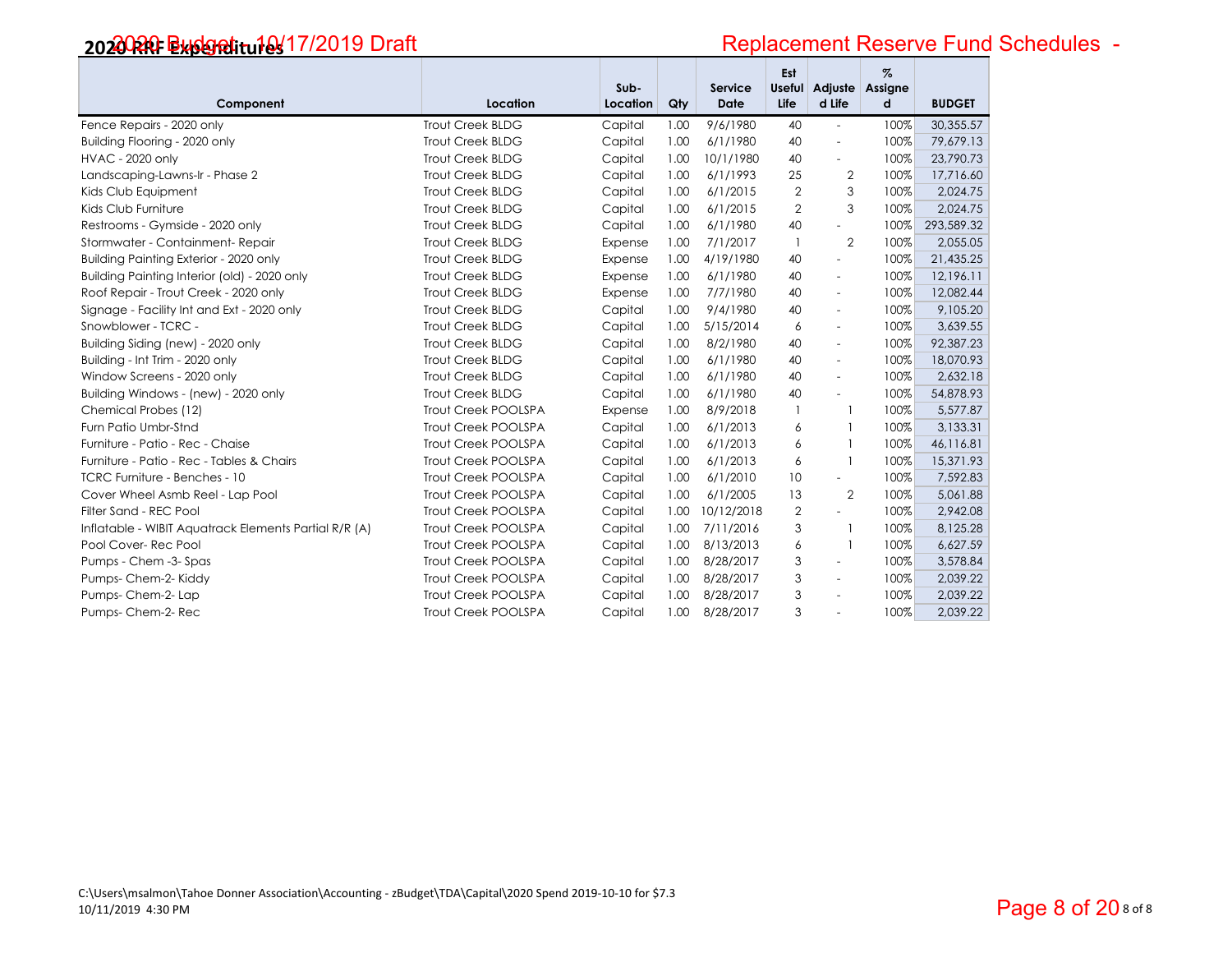# Replacement Reserve Fund Schedules -

**January 1, 2020 Financial Exhibit Tahoe Donner AssociationThirty Year Cash Flow/Capital Budget Summary Average CY assessment/unit interest** 

| Number of units, 1/1/2020           |    | 6,473     |
|-------------------------------------|----|-----------|
| Annual capital assessment, 1/1/2020 |    | 4.984.210 |
| Average CY assessment/unit interest | S  | 770       |
| Average increase/unit interest      | \$ | 50        |
| Inflation rate                      |    | 3.00%     |
| Interest rate on investments        |    | 2.00%     |
| Tax rate on investment income       |    | 8.00%     |
| Capital contingency rate            |    | 0.00%     |

| <b>I GITOR DOITIRE ASSOCIATION</b><br>Annual Capital assessment, 17172020<br>Scenario 1<br>Thirty Year Cash Flow/Capital Budget Summary<br>Average CY assessment/unit interest<br>January 1, 2020<br>Average increase/unit interest |                                                                      |                                                         |                                                                                                                |                                                                  |                                                                                 |                                                        |                                                                      |                                                                                          |                                                                       |                                                                                    |                                      |                                      | 3, 4,984,210<br>\$<br>770<br>$\sqrt{2}$<br>50 |                          |
|-------------------------------------------------------------------------------------------------------------------------------------------------------------------------------------------------------------------------------------|----------------------------------------------------------------------|---------------------------------------------------------|----------------------------------------------------------------------------------------------------------------|------------------------------------------------------------------|---------------------------------------------------------------------------------|--------------------------------------------------------|----------------------------------------------------------------------|------------------------------------------------------------------------------------------|-----------------------------------------------------------------------|------------------------------------------------------------------------------------|--------------------------------------|--------------------------------------|-----------------------------------------------|--------------------------|
|                                                                                                                                                                                                                                     |                                                                      |                                                         |                                                                                                                |                                                                  | <b>Financial Exhibit</b>                                                        |                                                        |                                                                      |                                                                                          |                                                                       |                                                                                    | Inflation rate                       |                                      |                                               | 3.00%                    |
|                                                                                                                                                                                                                                     |                                                                      |                                                         |                                                                                                                |                                                                  |                                                                                 |                                                        |                                                                      |                                                                                          |                                                                       |                                                                                    | Interest rate on investments         |                                      |                                               | 2.00%                    |
|                                                                                                                                                                                                                                     |                                                                      |                                                         |                                                                                                                |                                                                  |                                                                                 |                                                        |                                                                      |                                                                                          |                                                                       |                                                                                    |                                      | Tax rate on investment income        |                                               | 8.00%                    |
|                                                                                                                                                                                                                                     |                                                                      |                                                         |                                                                                                                |                                                                  |                                                                                 |                                                        |                                                                      |                                                                                          |                                                                       |                                                                                    | Capital contingency rate             |                                      |                                               | 0.00%                    |
|                                                                                                                                                                                                                                     |                                                                      |                                                         |                                                                                                                |                                                                  |                                                                                 |                                                        |                                                                      |                                                                                          |                                                                       |                                                                                    |                                      |                                      |                                               |                          |
| Year                                                                                                                                                                                                                                | Annual<br>Percent<br>Change to<br>Capital /<br>Reserve<br>Assessment | Capital /<br>Reserve<br>Account<br>Beginning<br>Balance | Expired Useful Ratio of Fully<br>Life of<br>Components<br><b>Expressed in</b><br>Dollars aka<br>"Fully Funded" | Percent<br>Funded<br>Value to<br>Capital /<br>Reserve<br>Balance | <b>Annual Dollar</b><br>Change to<br>Capital /<br>Reserve<br><b>Assessments</b> | Annual<br>Member<br>Capital /<br>Reserve<br>Assessment | Annual Avg.<br>Capital /<br>Reserve<br>Assessment /<br>Unit interest | Change in<br>Avg. Annual<br>Capital /<br>Reserve<br>Assessment /<br><b>Unit interest</b> | Monthly<br>Avg. Capital<br>/ Reserve<br>Assessment /<br>Unit interest | Change in<br>Avg. Monthly<br>Capital /<br>Reserve<br>Assessment /<br>Unit interest | Estimated<br>Interest, Net<br>of Tax | <b>Annual</b><br><b>Expenditures</b> | Capital<br>Contingency                        | Ending<br>Balance        |
| 1/1/2020                                                                                                                                                                                                                            | 6.93%                                                                | 12,400,000                                              | 40,699,922                                                                                                     | 30.47%                                                           | 323,210                                                                         | 4,984,210                                              | 770                                                                  | 50                                                                                       | 64                                                                    | $\overline{4}$                                                                     | 206,877                              | (7, 297, 600)                        | $\mathcal{L}$                                 | 10,293,487               |
| 1/1/2021                                                                                                                                                                                                                            | 7.00%                                                                | 10,293,487                                              | 41,304,767                                                                                                     | 24.92%                                                           | 348,895                                                                         | 5,333,104                                              | 824                                                                  | 54                                                                                       | 69                                                                    | $\overline{4}$                                                                     | 183,261                              | (6,000,411)                          | $\sim$                                        | 9,809,441                |
| 1/1/2022                                                                                                                                                                                                                            | 7.00%                                                                | 9,809,441                                               | 42,543,244                                                                                                     | 23.06%                                                           | 373,317                                                                         | 5,706,422                                              | 882                                                                  | 58                                                                                       | 73                                                                    | 5                                                                                  | 190,362                              | (4,633,791)                          | $\sim$                                        | 11,072,433               |
| 1/1/2023<br>1/1/2024                                                                                                                                                                                                                | 7.00%<br>7.00%                                                       | 11,072,433                                              | 44,901,807                                                                                                     | 24.66%                                                           | 399,450                                                                         | 6,105,871                                              | 943<br>1,009                                                         | 62<br>66                                                                                 | 79                                                                    | 5                                                                                  | 193,173                              | (7, 253, 667)                        | $\sim$                                        | 10,117,810               |
| 1/1/2025                                                                                                                                                                                                                            | 4.00%                                                                | 10,117,810<br>12,701,894                                | 44,749,468<br>47,701,956                                                                                       | 22.61%<br>26.63%                                                 | 427,411<br>261,331                                                              | 6,533,282<br>6,794,613                                 | 1,050                                                                | 40                                                                                       | 84<br>87                                                              | 6<br>$\mathbf{3}$                                                                  | 208,027<br>220,227                   | (4, 157, 225)<br>(8, 260, 733)       | $\sim$                                        | 12,701,894<br>11,456,002 |
| 1/1/2026                                                                                                                                                                                                                            | 4.00%                                                                | 11,456,002                                              | 46,369,941                                                                                                     | 24.71%                                                           | 271,785                                                                         | 7,066,398                                              | 1,092                                                                | 42                                                                                       | 91                                                                    | $\mathbf{3}$                                                                       | 227,541                              | (5, 245, 669)                        | $\sim$<br>$\sim$                              | 13,504,271               |
| 1/1/2027                                                                                                                                                                                                                            | 4.00%                                                                | 13,504,271                                              | 48,718,921                                                                                                     | 27.72%                                                           | 282,656                                                                         | 7,349,054                                              | 1,135                                                                | 44                                                                                       | 95                                                                    | $\overline{4}$                                                                     | 259,525                              | (6, 148, 380)                        | $\mathbb{Z}^{\mathbb{Z}}$                     | 14,964,470               |
| 1/1/2028                                                                                                                                                                                                                            | 4.00%                                                                | 14,964,470                                              | 50,157,829                                                                                                     | 29.83%                                                           | 293,962                                                                         | 7,643,016                                              | 1,181                                                                | 45                                                                                       | 98                                                                    | $\overline{4}$                                                                     | 279,677                              | (7, 172, 333)                        | $\sim$                                        | 15,714,829               |
| 1/1/2029                                                                                                                                                                                                                            | 4.00%                                                                | 15,714,829                                              | 51,050,015                                                                                                     | 30.78%                                                           | 305,721                                                                         | 7,948,737                                              | 1,228                                                                | 47                                                                                       | 102                                                                   | $\overline{4}$                                                                     | 295,301                              | (7, 280, 478)                        | $\mathbb{Z}^{\mathbb{Z}}$                     | 16,678,388               |
| 1/1/2030                                                                                                                                                                                                                            | 4.00%                                                                | 16,678,388                                              | 52,068,576                                                                                                     | 32.03%                                                           | 317,949                                                                         | 8,266,686                                              | 1,277                                                                | 49                                                                                       | 106                                                                   | $\overline{4}$                                                                     | 301,865                              | (8,812,092)                          | $\sim$                                        | 16,434,847               |
| 1/1/2031                                                                                                                                                                                                                            | 4.00%                                                                | 16,434,847                                              | 51,842,046                                                                                                     | 31.70%                                                           | 330,667                                                                         | 8,597,353                                              | 1,328                                                                | 51                                                                                       | 111                                                                   | $\overline{4}$                                                                     | 318,753                              | (6,819,995)                          | $\sim$                                        | 18,530,958               |
| 1/1/2032                                                                                                                                                                                                                            | 4.00%                                                                | 18,530,958                                              | 53,840,154                                                                                                     | 34.42%                                                           | 343,894                                                                         | 8,941,248                                              | 1,381                                                                | 53                                                                                       | 115                                                                   | $\overline{4}$                                                                     | 366,506                              | (6, 165, 528)                        | $\sim$                                        | 21,673,184               |
| 1/1/2033                                                                                                                                                                                                                            | 4.00%                                                                | 21,673,184                                              | 56,742,947                                                                                                     | 38.20%                                                           | 357,650                                                                         | 9,298,898                                              | 1,437                                                                | 55                                                                                       | 120                                                                   | 5                                                                                  | 414,646                              | (7,575,095)                          | $\sim$                                        | 23,811,631               |
| 1/1/2034                                                                                                                                                                                                                            | 4.00%                                                                | 23,811,631                                              | 58,493,302                                                                                                     | 40.71%                                                           | 371,956                                                                         | 9,670,853                                              | 1,494                                                                | 57                                                                                       | 125                                                                   | 5                                                                                  | 465,637                              | (6,681,417)                          | $\sim$                                        | 27,266,705               |
| 1/1/2035                                                                                                                                                                                                                            | 4.00%                                                                | 27,266,705                                              | 61,353,516                                                                                                     | 44.44%                                                           | 386,834                                                                         | 10,057,688                                             | 1,554                                                                | 60                                                                                       | 129                                                                   | 5                                                                                  | 524,461                              | (7,584,449)                          | $\sim$                                        | 30,264,404               |
| 1/1/2036                                                                                                                                                                                                                            | 0.00%                                                                | 30,264,404                                              | 63,544,731                                                                                                     | 47.63%                                                           | $\sim$                                                                          | 10,057,688                                             | 1,554                                                                | $\sim$                                                                                   | 129                                                                   | $\sim$                                                                             | 595,383                              | (5,870,900)                          | $\sim$                                        | 35,046,575               |
| 1/1/2037                                                                                                                                                                                                                            | 0.00%                                                                | 35,046,575                                              | 67,694,549                                                                                                     | 51.77%                                                           | $\sim$                                                                          | 10,057,688                                             | 1,554                                                                | $\mathcal{L}$                                                                            | 129                                                                   | $\sim$                                                                             | 649,562                              | (9,546,223)                          | $\sim$                                        | 36,207,602               |
| 1/1/2038                                                                                                                                                                                                                            | 0.00%                                                                | 36,207,602                                              | 68,518,135                                                                                                     | 52.84%                                                           | $\mathcal{L}_{\mathcal{A}}$                                                     | 10,057,688                                             | 1,554                                                                | $\mathbb{Z}^{\mathbb{Z}}$                                                                | 129                                                                   | $\mathbb{Z}^2$                                                                     | 673,011                              | (9, 319, 504)                        | $\mathbb{R}^2$                                | 37,618,797               |
| 1/1/2039                                                                                                                                                                                                                            | 0.00%                                                                | 37,618,797                                              | 69,751,068                                                                                                     | 53.93%                                                           | $\mathcal{L}$                                                                   | 10,057,688                                             | 1,554                                                                | $\mathbb{Z}^{\mathbb{Z}}$                                                                | 129                                                                   | $\mathbb{Z}^2$                                                                     | 715,016                              | (7,576,136)                          | $\sim$                                        | 40,815,364               |
| 1/1/2040                                                                                                                                                                                                                            | 0.00%                                                                | 40,815,364                                              | 73,072,247                                                                                                     | 55.86%                                                           | $\sim$                                                                          | 10,057,688                                             | 1,554                                                                | $\sim$                                                                                   | 129                                                                   | $\sim$                                                                             | 765,955                              | (8,432,397)                          | $\mathbb{R}^2$                                | 43,206,610               |
| 1/1/2041                                                                                                                                                                                                                            | 0.00%                                                                | 43,206,610                                              | 75,844,841                                                                                                     | 56.97%                                                           | $\sim$                                                                          | 10,057,688                                             | 1,554                                                                | $\sim$                                                                                   | 129                                                                   | $\sim$                                                                             | 784,283                              | (11, 222, 802)                       | $\sim$                                        | 42,825,778               |
| 1/1/2042                                                                                                                                                                                                                            | 0.00%                                                                | 42,825,778                                              | 76,283,812                                                                                                     | 56.14%                                                           | $\mathbb{Z}^2$                                                                  | 10,057,688                                             | 1,554                                                                | $\mathcal{L}^{\pm}$                                                                      | 129                                                                   | $\mathcal{L}^{\pm}$                                                                | 782,687                              | (10,634,566)                         | $\sim$                                        | 43,031,587               |
| 1/1/2043                                                                                                                                                                                                                            | 0.00%                                                                | 43,031,587                                              | 77,744,336                                                                                                     | 55.35%                                                           | $\sim$                                                                          | 10,057,688                                             | 1,554                                                                | $\sim$                                                                                   | 129                                                                   | $\sim$                                                                             | 776,237                              | (11, 747, 300)                       | $\sim$                                        | 42,118,211               |
| 1/1/2044                                                                                                                                                                                                                            | 0.00%                                                                | 42,118,211                                              | 78,496,399                                                                                                     | 53.66%                                                           | $\omega$                                                                        | 10,057,688                                             | 1,554                                                                | $\omega$                                                                                 | 129                                                                   | $\sim$                                                                             | 788,045                              | (8,637,047)                          | $\sim$                                        | 44,326,897               |
| 1/1/2045                                                                                                                                                                                                                            | 0.00%                                                                | 44,326,897                                              | 82,518,442                                                                                                     | 53.72%                                                           | $\sim$                                                                          | 10,057,688                                             | 1,554                                                                | $\sim$                                                                                   | 129                                                                   | $\sim$                                                                             | 768,964                              | (15, 128, 426)                       | $\sim$                                        | 40,025,123               |
| 1/1/2046                                                                                                                                                                                                                            | 0.00%                                                                | 40,025,123                                              | 80,868,424                                                                                                     | 49.49%                                                           | $\sim$                                                                          | 10,057,688                                             | 1,554                                                                | $\mathcal{L}^{\pm}$                                                                      | 129                                                                   | $\sim$                                                                             | 731,313                              | (10,617,352)                         | $\sim$                                        | 40,196,772               |
| 1/1/2047                                                                                                                                                                                                                            | 0.00%                                                                | 40,196,772                                              | 83,955,822                                                                                                     | 47.88%                                                           | $\sim$                                                                          | 10,057,688                                             | 1,554                                                                | $\sim$                                                                                   | 129                                                                   | $\sim$                                                                             | 747,191                              | (9, 234, 791)                        | $\sim$                                        | 41,766,859               |
| 1/1/2048                                                                                                                                                                                                                            | 0.00%                                                                | 41,766,859                                              | 88,724,747                                                                                                     | 47.07%                                                           | $\overline{\phantom{a}}$                                                        | 10,057,688                                             | 1,554                                                                | $\sim$                                                                                   | 129                                                                   | $\sim$                                                                             | 740,849                              | (13,064,317)                         | $\sim$                                        | 39,501,079               |
| 1/1/2049                                                                                                                                                                                                                            | 0.00%                                                                | 39,501,079                                              | 90,170,109                                                                                                     | 43.81%                                                           | $\mathcal{L}$                                                                   | 10,057,688                                             | 1,554                                                                | $\mathcal{L}$                                                                            | 129                                                                   | $\mathcal{L}^{\mathcal{A}}$                                                        | 708,719                              | (12,025,198)                         | $\sim$                                        | 38,242,287               |
|                                                                                                                                                                                                                                     | 10/10/2019                                                           | Hughes Reserves and Asset Management, LLC               |                                                                                                                |                                                                  |                                                                                 |                                                        |                                                                      |                                                                                          |                                                                       |                                                                                    |                                      |                                      | Page 9 of 20                                  |                          |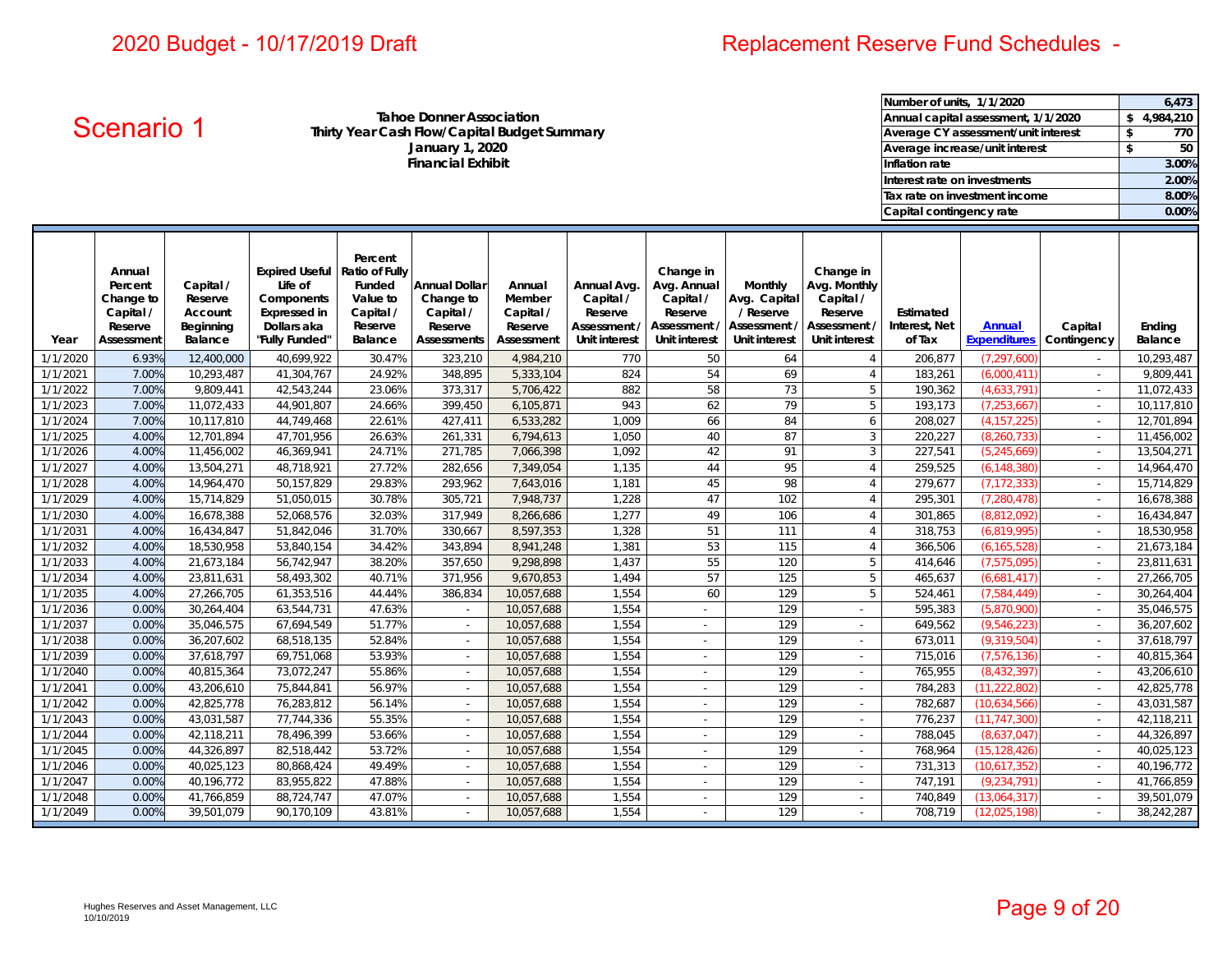Scenario 2

# Replacement Reserve Fund Schedules -

**January 1, 2020 Financial Exhibit Tahoe Donner AssociationThirty Year Cash Flow/Capital Budget Summary Average CY assessment/unit interest** 

| Number of units, 1/1/2020           | 6,473     |
|-------------------------------------|-----------|
| Annual capital assessment, 1/1/2020 | 4,661,000 |
| Average CY assessment/unit interest | 720       |
| Average increase/unit interest      |           |
| Inflation rate                      | 3.00%     |
| Interest rate on investments        | 2.00%     |
| Tax rate on investment income       | 8.00%     |
| Capital contingency rate            | 0.00%     |

| Year     | Annual<br>Percent<br>Change to<br>Capital /<br>Reserve<br>Assessment | Capital /<br>Reserve<br>Account<br>Beginning<br>Balance | Expired Useful Ratio of Fully<br>Life of<br>Components<br><b>Expressed in</b><br>Dollars aka<br>"Fully Funded" | Percent<br>Funded<br>Value to<br>Capital /<br>Reserve<br>Balance | <b>Annual Dollar</b><br>Change to<br>Capital /<br>Reserve<br><b>Assessments</b> | Annual<br>Member<br>Capital /<br>Reserve<br>Assessment | Annual Avg.<br>Capital /<br>Reserve<br>Assessment /<br><b>Unit interest</b> | Change in<br>Avg. Annual<br>Capital /<br>Reserve<br>Assessment /<br>Unit interest | Monthly<br>Avg. Capital<br>/ Reserve<br>Assessment /<br>Unit interest | Change in<br>Avg. Monthly<br>Capital /<br>Reserve<br>Assessment /<br>Unit interest | Estimated<br>Interest, Net<br>of Tax | Annual<br><b>Expenditures</b> | Capital<br>Contingency   | Ending<br>Balance |
|----------|----------------------------------------------------------------------|---------------------------------------------------------|----------------------------------------------------------------------------------------------------------------|------------------------------------------------------------------|---------------------------------------------------------------------------------|--------------------------------------------------------|-----------------------------------------------------------------------------|-----------------------------------------------------------------------------------|-----------------------------------------------------------------------|------------------------------------------------------------------------------------|--------------------------------------|-------------------------------|--------------------------|-------------------|
| 1/1/2020 | 0.00%                                                                | 12,400,000                                              | 40,699,922                                                                                                     | 30.47%                                                           |                                                                                 | 4,661,000                                              | 720                                                                         |                                                                                   | 60                                                                    |                                                                                    | 203,903                              | (7, 297, 600)                 |                          | 9,967,304         |
| 1/1/2021 | 7.00%                                                                | 9,967,304                                               | 41,304,767                                                                                                     | 24.13%                                                           | 326,270                                                                         | 4,987,270                                              | 770                                                                         | 50                                                                                | 64                                                                    | $\overline{4}$                                                                     | 174,077                              | (6,000,411)                   |                          | 9,128,240         |
| 1/1/2022 | 7.00%                                                                | 9,128,240                                               | 42,543,244                                                                                                     | 21.46%                                                           | 349,109                                                                         | 5,336,379                                              | 824                                                                         | 54                                                                                | 69                                                                    | $\overline{4}$                                                                     | 174,423                              | (4,633,791)                   | $\overline{\phantom{a}}$ | 10,005,251        |
| 1/1/2023 | 7.00%                                                                | 10,005,251                                              | 44,901,807                                                                                                     | 22.28%                                                           | 373,547                                                                         | 5,709,925                                              | 882                                                                         | 58                                                                                | 74                                                                    | 5                                                                                  | 169.894                              | (7, 253, 667)                 | $\overline{\phantom{a}}$ | 8,631,404         |
| 1/1/2024 | 7.00%                                                                | 8,631,404                                               | 44,749,468                                                                                                     | 19.29%                                                           | 399,695                                                                         | 6,109,620                                              | 944                                                                         | 62                                                                                | 79                                                                    | 5                                                                                  | 176,780                              | (4, 157, 225)                 | $\overline{a}$           | 10,760,579        |
| 1/1/2025 | 4.00%                                                                | 10,760,579                                              | 47,701,956                                                                                                     | 22.56%                                                           | 244,385                                                                         | 6,354,005                                              | 982                                                                         | 38                                                                                | 82                                                                    | 3                                                                                  | 180,453                              | (8, 260, 733)                 | $\overline{a}$           | 9,034,304         |
| 1/1/2026 | 4.00%                                                                | 9,034,304                                               | 46,369,941                                                                                                     | 19.48%                                                           | 254,160                                                                         | 6,608,165                                              | 1,021                                                                       | 39                                                                                | 85                                                                    | 3                                                                                  | 178,766                              | (5, 245, 669)                 | $\overline{\phantom{a}}$ | 10,575,566        |
| 1/1/2027 | 4.00%                                                                | 10,575,566                                              | 48,718,921                                                                                                     | 21.71%                                                           | 264,327                                                                         | 6,872,492                                              | 1,062                                                                       | 41                                                                                | 88                                                                    | 3                                                                                  | 201,252                              | (6, 148, 380)                 | $\sim$                   | 11,500,930        |
| 1/1/2028 | 4.00%                                                                | 11,500,930                                              | 50,157,829                                                                                                     | 22.93%                                                           | 274,900                                                                         | 7,147,391                                              | 1,104                                                                       | 42                                                                                | 92                                                                    | $\overline{4}$                                                                     | 211,388                              | (7, 172, 333)                 | $\sim$                   | 11,687,375        |
| 1/1/2029 | 4.00%                                                                | 11,687,375                                              | 51,050,015                                                                                                     | 22.89%                                                           | 285,896                                                                         | 7,433,287                                              | 1,148                                                                       | 44                                                                                | 96                                                                    | $\overline{4}$                                                                     | 216,454                              | (7, 280, 478)                 | $\sim$                   | 12,056,638        |
| 1/1/2030 | 4.00%                                                                | 12,056,638                                              | 52,068,576                                                                                                     | 23.16%                                                           | 297,331                                                                         | 7,730,619                                              | 1,194                                                                       | 46                                                                                | 100                                                                   | $\overline{4}$                                                                     | 211,893                              | (8,812,092)                   | $\sim$                   | 11,187,057        |
| 1/1/2031 | 4.00%                                                                | 11,187,057                                              | 51,842,046                                                                                                     | 21.58%                                                           | 309.225                                                                         | 8,039,843                                              | 1,242                                                                       | 48                                                                                | 104                                                                   | 4                                                                                  | 217.064                              | (6,819,995)                   | $\overline{a}$           | 12,623,970        |
| 1/1/2032 | 4.00%                                                                | 12,623,970                                              | 53,840,154                                                                                                     | 23.45%                                                           | 321.594                                                                         | 8.361.437                                              | 1,292                                                                       | 50                                                                                | 108                                                                   | $\overline{4}$                                                                     | 252.483                              | (6, 165, 528)                 | $\sim$                   | 15,072,362        |
| 1/1/2033 | 4.00%                                                                | 15,072,362                                              | 56,742,947                                                                                                     | 26.56%                                                           | 334,457                                                                         | 8,695,895                                              | 1,343                                                                       | 52                                                                                | 112                                                                   | $\overline{4}$                                                                     | 287,643                              | (7,575,095)                   | $\overline{a}$           | 16,480,804        |
| 1/1/2034 | 4.00%                                                                | 16,480,804                                              | 58,493,302                                                                                                     | 28.18%                                                           | 347.836                                                                         | 9,043,730                                              | 1.397                                                                       | 54                                                                                | 116                                                                   | $\overline{4}$                                                                     | 324.980                              | (6,681,417)                   | $\sim$                   | 19,168,098        |
| 1/1/2035 | 4.00%                                                                | 19,168,098                                              | 61,353,516                                                                                                     | 31.24%                                                           | 361,749                                                                         | 9,405,480                                              | 1,453                                                                       | 56                                                                                | 121                                                                   | 5                                                                                  | 369,446                              | (7,584,449)                   | $\overline{\phantom{a}}$ | 21,358,575        |
| 1/1/2036 | 0.00%                                                                | 21,358,575                                              | 63,544,731                                                                                                     | 33.61%                                                           | $\sim$                                                                          | 9,405,480                                              | 1.453                                                                       | $\overline{a}$                                                                    | 121                                                                   | $\sim$                                                                             | 425,516                              | (5,870,900)                   | $\overline{\phantom{a}}$ | 25,318,670        |
| 1/1/2037 | 0.00%                                                                | 25,318,670                                              | 67,694,549                                                                                                     | 37.40%                                                           | $\sim$                                                                          | 9,405,480                                              | 1,453                                                                       | $\sim$                                                                            | 121                                                                   | $\sim$                                                                             | 464,569                              | (9,546,223)                   | $\sim$                   | 25,642,496        |
| 1/1/2038 | 0.00%                                                                | 25,642,496                                              | 68,518,135                                                                                                     | 37.42%                                                           | $\sim$                                                                          | 9,405,480                                              | 1,453                                                                       | $\sim$                                                                            | 121                                                                   | $\overline{\phantom{a}}$                                                           | 472,613                              | (9,319,504)                   | $\sim$                   | 26,201,084        |
| 1/1/2039 | 0.00%                                                                | 26,201,084                                              | 69,751,068                                                                                                     | 37.56%                                                           | $\sim$                                                                          | 9,405,480                                              | 1,453                                                                       | $\sim$                                                                            | 121                                                                   | ÷.                                                                                 | 498,930                              | (7,576,136)                   | $\sim$                   | 28,529,358        |
| 1/1/2040 | 0.00%                                                                | 28,529,358                                              | 73,072,247                                                                                                     | 39.04%                                                           | $\sim$                                                                          | 9,405,480                                              | 1,453                                                                       | ÷                                                                                 | 121                                                                   | ÷.                                                                                 | 533,893                              | (8,432,397)                   | $\sim$                   | 30,036,333        |
| 1/1/2041 | 0.00%                                                                | 30,036,333                                              | 75,844,841                                                                                                     | 39.60%                                                           |                                                                                 | 9,405,480                                              | 1,453                                                                       |                                                                                   | 121                                                                   |                                                                                    | 535,949                              | (11, 222, 802)                | $\overline{a}$           | 28,754,959        |
| 1/1/2042 | 0.00%                                                                | 28,754,959                                              | 76,283,812                                                                                                     | 37.69%                                                           |                                                                                 | 9,405,480                                              | 1,453                                                                       |                                                                                   | 121                                                                   |                                                                                    | 517,784                              | (10,634,566)                  | ÷                        | 28,043,657        |
| 1/1/2043 | 0.00%                                                                | 28,043,657                                              | 77,744,336                                                                                                     | 36.07%                                                           |                                                                                 | 9,405,480                                              | 1.453                                                                       | $\sim$                                                                            | 121                                                                   | $\sim$                                                                             | 494,459                              | (11, 747, 300)                | $\overline{\phantom{a}}$ | 26,196,295        |
| 1/1/2044 | 0.00%                                                                | 26,196,295                                              | 78,496,399                                                                                                     | 33.37%                                                           |                                                                                 | 9,405,480                                              | 1,453                                                                       | $\sim$                                                                            | 121                                                                   | $\sim$                                                                             | 489,081                              | (8,637,047)                   | $\overline{a}$           | 27,453,809        |
| 1/1/2045 | 0.00%                                                                | 27,453,809                                              | 82,518,442                                                                                                     | 33.27%                                                           |                                                                                 | 9,405,480                                              | 1,453                                                                       | $\overline{a}$                                                                    | 121                                                                   | $\sim$                                                                             | 452,499                              | (15, 128, 426)                | ÷                        | 22,183,361        |
| 1/1/2046 | 0.00%                                                                | 22,183,361                                              | 80,868,424                                                                                                     | 27.43%                                                           |                                                                                 | 9,405,480                                              | 1,453                                                                       | $\sim$                                                                            | 121                                                                   | $\sim$                                                                             | 397,025                              | (10,617,352)                  | ÷                        | 21,368,514        |
| 1/1/2047 | 0.00%                                                                | 21,368,514                                              | 83,955,822                                                                                                     | 25.45%                                                           |                                                                                 | 9,405,480                                              | 1,453                                                                       | ٠                                                                                 | 121                                                                   | $\sim$                                                                             | 394,751                              | (9, 234, 791)                 | ٠                        | 21,933,953        |
| 1/1/2048 | 0.00%                                                                | 21,933,953                                              | 88,724,747                                                                                                     | 24.72%                                                           |                                                                                 | 9,405,480                                              | 1,453                                                                       | ٠                                                                                 | 121                                                                   | $\sim$                                                                             | 369.923                              | (13,064,317)                  |                          | 18,645,040        |
| 1/1/2049 | 0.00%                                                                | 18.645.040                                              | 90.170.109                                                                                                     | 20.68%                                                           |                                                                                 | 9.405.480                                              | 1.453                                                                       |                                                                                   | 121                                                                   |                                                                                    | 318.967                              | (12,025,198)                  |                          | 16,344,288        |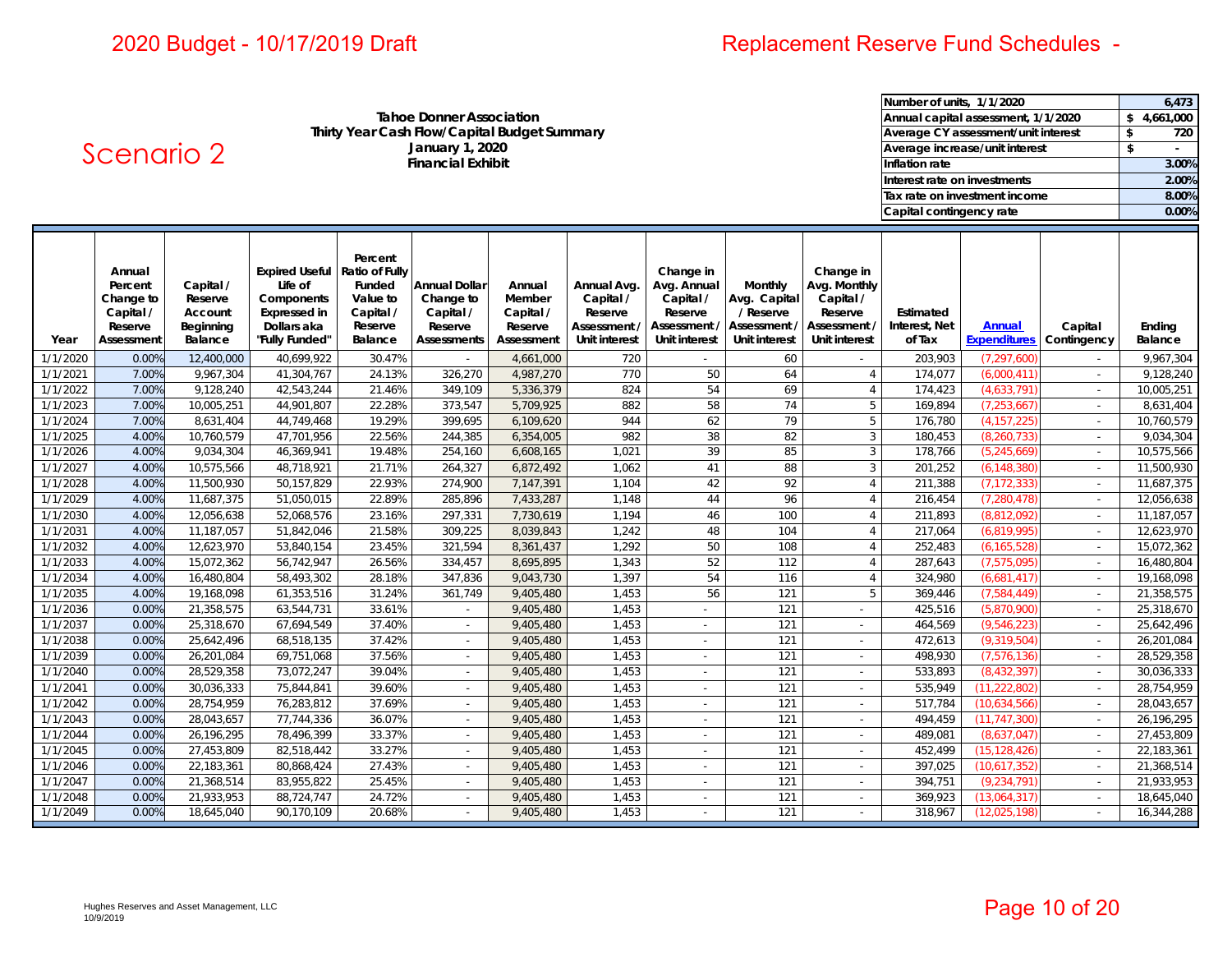# Replacement Reserve Fund Schedules -

**January 1, 2020 Financial Exhibit Tahoe Donner AssociationThirty Year Cash Flow/Capital Budget Summary Average CY assessment/unit interest** 

| Number of units, 1/1/2020           | 6,473     |
|-------------------------------------|-----------|
| Annual capital assessment, 1/1/2020 | 4,661,000 |
| Average CY assessment/unit interest | 720       |
| Average increase/unit interest      | \$        |
| Inflation rate                      | 3.00%     |
| Interest rate on investments        | 2.00%     |
| Tax rate on investment income       | 8.00%     |
| Capital contingency rate            | 0.00%     |

|                      | <b>Scenario 3</b>                                                    |                                                         |                                                                                                        |                                                                                           | Tance Donner Association<br>January 1, 2020<br><b>Financial Exhibit</b>  | Thirty Year Cash Flow/Capital Budget Summary           |                                                                      |                                                                                   |                                                                       |                                                                                           | Inflation rate<br>Interest rate on investments<br>Capital contingency rate | Annuai capital assessment, 1/1/2020<br>Average CY assessment/unit interest<br>Average increase/unit interest<br>Tax rate on investment income |                                      | ЭÞ.<br>4,661,000<br>\$<br>720<br>\$<br>3.00%<br>2.00%<br>8.00%<br>0.00% |
|----------------------|----------------------------------------------------------------------|---------------------------------------------------------|--------------------------------------------------------------------------------------------------------|-------------------------------------------------------------------------------------------|--------------------------------------------------------------------------|--------------------------------------------------------|----------------------------------------------------------------------|-----------------------------------------------------------------------------------|-----------------------------------------------------------------------|-------------------------------------------------------------------------------------------|----------------------------------------------------------------------------|-----------------------------------------------------------------------------------------------------------------------------------------------|--------------------------------------|-------------------------------------------------------------------------|
| Year                 | Annual<br>Percent<br>Change to<br>Capital /<br>Reserve<br>Assessment | Capital /<br>Reserve<br>Account<br>Beginning<br>Balance | <b>Expired Useful</b><br>Life of<br>Components<br><b>Expressed in</b><br>Dollars aka<br>'Fully Funded" | Percent<br><b>Ratio of Fully</b><br>Funded<br>Value to<br>Capital /<br>Reserve<br>Balance | <b>Annual Dollar</b><br>Change to<br>Capital /<br>Reserve<br>Assessments | Annual<br>Member<br>Capital /<br>Reserve<br>Assessment | Annual Avg.<br>Capital /<br>Reserve<br>Assessment /<br>Unit interest | Change in<br>Avg. Annual<br>Capital /<br>Reserve<br>Assessment /<br>Unit interest | Monthly<br>Avg. Capital<br>/ Reserve<br>Assessment /<br>Unit interest | Change in<br>Avg. Monthly<br>Capital /<br>Reserve<br>Assessment /<br><b>Unit interest</b> | Estimated<br>Interest, Net<br>of Tax                                       | <b>Annual</b><br><b>Expenditures</b>                                                                                                          | Capital<br>Contingency               | Ending<br>Balance                                                       |
| 1/1/2020             | 0.00%                                                                | 12,400,000                                              | 40,699,922                                                                                             | 30.47%                                                                                    |                                                                          | 4,661,000                                              | 720                                                                  |                                                                                   | 60                                                                    |                                                                                           | 203,903                                                                    | (7, 297, 600)                                                                                                                                 |                                      | 9,967,304                                                               |
| 1/1/2021             | 10.00%                                                               | 9,967,304                                               | 41,304,767                                                                                             | 24.13%                                                                                    | 466,100                                                                  | 5,127,100                                              | 792<br>871                                                           | 72<br>79                                                                          | 66<br>73                                                              | 6<br>$7\overline{ }$                                                                      | 175,364                                                                    | (6,000,411)                                                                                                                                   | $\mathcal{L}^{\pm}$<br>$\mathcal{L}$ | 9,269,356                                                               |
| 1/1/2022<br>1/1/2023 | 10.00%<br>10.00%                                                     | 9,269,356<br>10,455,187                                 | 42,543,244<br>44,901,807                                                                               | 21.79%<br>23.28%                                                                          | 512,710<br>563,981                                                       | 5,639,810<br>6,203,791                                 | 958                                                                  | 87                                                                                | 80                                                                    | $7\overline{ }$                                                                           | 179,812<br>182,717                                                         | (4,633,791)<br>(7, 253, 667)                                                                                                                  | $\mathcal{L}_{\mathcal{A}}$          | 10,455,187<br>9,588,027                                                 |
| 1/1/2024             | 10.00%                                                               | 9,588,027                                               | 44,749,468                                                                                             | 21.43%                                                                                    | 620,379                                                                  | 6,824,170                                              | 1,054                                                                | 96                                                                                | 88                                                                    | $\,8\,$                                                                                   | 200,956                                                                    | (4, 157, 225)                                                                                                                                 | $\mathcal{L}$                        | 12,455,928                                                              |
| 1/1/2025             | 4.00%                                                                | 12,455,928                                              | 47,701,956                                                                                             | 26.11%                                                                                    | 272,967                                                                  | 7,097,137                                              | 1,096                                                                | 42                                                                                | 91                                                                    | $\overline{4}$                                                                            | 218,484                                                                    | (8, 260, 733)                                                                                                                                 | $\mathcal{L}_{\mathcal{A}}$          | 11,510,816                                                              |
| 1/1/2026             | 4.00%                                                                | 11,510,816                                              | 46,369,941                                                                                             | 24.82%                                                                                    | 283,885                                                                  | 7,381,022                                              | 1,140                                                                | 44                                                                                | 95                                                                    | $\overline{4}$                                                                            | 231,444                                                                    | (5, 245, 669)                                                                                                                                 | $\sim$                               | 13,877,613                                                              |
| 1/1/2027             | 4.00%                                                                | 13,877,613                                              | 48,718,921                                                                                             | 28.49%                                                                                    | 295,241                                                                  | 7,676,263                                              | 1,186                                                                | 46                                                                                | 99                                                                    | $\overline{4}$                                                                            | 269,405                                                                    | (6, 148, 380)                                                                                                                                 | $\mathcal{L}^{\pm}$                  | 15,674,901                                                              |
| 1/1/2028             | 4.00%                                                                | 15,674,901                                              | 50,157,829                                                                                             | 31.25%                                                                                    | 307,051                                                                  | 7,983,314                                              | 1,233                                                                | 47                                                                                | 103                                                                   | $\overline{4}$                                                                            | 295,879                                                                    | (7, 172, 333)                                                                                                                                 | $\mathcal{L}_{\mathcal{A}}$          | 16,781,761                                                              |
| 1/1/2029             | 4.00%                                                                | 16,781,761                                              | 51,050,015                                                                                             | 32.87%                                                                                    | 319,333                                                                  | 8,302,646                                              | 1,283                                                                | 49                                                                                | 107                                                                   | $\overline{4}$                                                                            | 318,188                                                                    | (7, 280, 478)                                                                                                                                 | $\sim$                               | 18,122,117                                                              |
| 1/1/2030             | 4.00%                                                                | 18,122,117                                              | 52,068,576                                                                                             | 34.80%                                                                                    | 332,106                                                                  | 8,634,752                                              | 1,334                                                                | 51                                                                                | 111                                                                   | $\overline{4}$                                                                            | 331,815                                                                    | (8,812,092)                                                                                                                                   | $\sim$                               | 18,276,593                                                              |
| 1/1/2031             | 4.00%                                                                | 18,276,593                                              | 51,842,046                                                                                             | 35.25%                                                                                    | 345,390                                                                  | 8,980,142                                              | 1,387                                                                | 53                                                                                | 116                                                                   | $\overline{4}$                                                                            | 356,163                                                                    | (6,819,995)                                                                                                                                   | $\mathcal{L}$                        | 20,792,903                                                              |
| 1/1/2032             | 4.00%                                                                | 20,792,903                                              | 53,840,154                                                                                             | 38.62%                                                                                    | 359,206                                                                  | 9,339,348                                              | 1,443                                                                | 55                                                                                | 120                                                                   | 5                                                                                         | 411,789                                                                    | (6, 165, 528)                                                                                                                                 | $\sim$                               | 24,378,511                                                              |
| 1/1/2033             | 4.00%                                                                | 24,378,511                                              | 56,742,947                                                                                             | 42.96%                                                                                    | 373,574                                                                  | 9,712,922                                              | 1,501                                                                | 58                                                                                | 125                                                                   | 5                                                                                         | 468,233                                                                    | (7,575,095)                                                                                                                                   | $\mathcal{L}_{\mathcal{A}}$          | 26,984,571                                                              |
| 1/1/2034             | 4.00%                                                                | 26,984,571                                              | 58,493,302                                                                                             | 46.13%                                                                                    | 388,517                                                                  | 10,101,439                                             | 1,561                                                                | 60                                                                                | 130                                                                   | 5                                                                                         | 527,980                                                                    | (6,681,417)                                                                                                                                   | $\mathcal{L}_{\mathcal{A}}$          | 30,932,572                                                              |
| 1/1/2035             | 4.00%                                                                | 30,932,572                                              | 61,353,516                                                                                             | 50.42%                                                                                    | 404,058                                                                  | 10,505,496                                             | 1,623                                                                | 62                                                                                | 135                                                                   | 5                                                                                         | 596,033                                                                    | (7,584,449)                                                                                                                                   | $\sim$                               | 34,449,653                                                              |
| 1/1/2036             | 0.00%                                                                | 34,449,653                                              | 63,544,731                                                                                             | 54.21%                                                                                    | $\sim$                                                                   | 10,505,496                                             | 1,623                                                                | $\mathcal{L}^{\pm}$                                                               | 135                                                                   | $\sim$                                                                                    | 676,512                                                                    | (5,870,900)                                                                                                                                   | $\sim$                               | 39,760,761                                                              |
| 1/1/2037             | 0.00%                                                                | 39,760,761                                              | 67,694,549                                                                                             | 58.74%                                                                                    | $\sim$                                                                   | 10,505,496                                             | 1,623                                                                | $\sim$                                                                            | 135                                                                   | $\sim$                                                                                    | 740,423                                                                    | (9,546,223)                                                                                                                                   | $\sim$                               | 41,460,458                                                              |
| 1/1/2038             | 0.00%                                                                | 41,460,458                                              | 68,518,135                                                                                             | 60.51%                                                                                    | $\sim$                                                                   | 10,505,496                                             | 1,623                                                                | $\sim$                                                                            | 135                                                                   | $\sim$                                                                                    | 773,784                                                                    | (9, 319, 504)                                                                                                                                 | $\sim$                               | 43,420,233                                                              |
| 1/1/2039             | 0.00%                                                                | 43,420,233                                              | 69,751,068                                                                                             | 62.25%                                                                                    | $\sim$                                                                   | 10,505,496                                             | 1,623                                                                | $\mathbb{R}^2$                                                                    | 135                                                                   | $\sim$                                                                                    | 825,882                                                                    | (7,576,136)                                                                                                                                   | $\mathbb{Z}^2$                       | 47,175,476                                                              |
| 1/1/2040             | 0.00%                                                                | 47,175,476                                              | 73,072,247                                                                                             | 64.56%                                                                                    | $\sim$                                                                   | 10,505,496                                             | 1,623                                                                | $\sim$                                                                            | 135                                                                   | $\sim$                                                                                    | 887,101                                                                    | (8, 432, 397)                                                                                                                                 | $\sim$                               | 50,135,677                                                              |
| 1/1/2041             | 0.00%                                                                | 50,135,677                                              | 75,844,841                                                                                             | 66.10%                                                                                    | $\sim$                                                                   | 10,505,496                                             | 1,623                                                                | $\mathcal{L}^{\pm}$                                                               | 135                                                                   | $\sim$                                                                                    | 915,897                                                                    | (11, 222, 802)                                                                                                                                | $\mathbb{Z}^2$                       | 50,334,268                                                              |
| 1/1/2042             | 0.00%                                                                | 50,334,268                                              | 76,283,812                                                                                             | 65.98%                                                                                    | $\mathbb{Z}^2$                                                           | 10,505,496                                             | 1,623                                                                | $\mathbb{Z}^2$                                                                    | 135                                                                   | $\sim$                                                                                    | 924,963                                                                    | (10,634,566)                                                                                                                                  | $\mathbb{Z}^2$                       | 51,130,162                                                              |
| 1/1/2043             | 0.00%                                                                | 51,130,162                                              | 77,744,336                                                                                             | 65.77%                                                                                    | $\sim$                                                                   | 10,505,496                                             | 1,623                                                                | $\sim$                                                                            | 135                                                                   | $\sim$                                                                                    | 929,370                                                                    | (11, 747, 300)                                                                                                                                | $\sim$                               | 50,817,729                                                              |
| 1/1/2044             | 0.00%                                                                | 50,817,729                                              | 78,496,399                                                                                             | 64.74%                                                                                    | $\sim$                                                                   | 10,505,496                                             | 1,623                                                                | $\sim$                                                                            | 135                                                                   | $\sim$                                                                                    | 952,236                                                                    | (8,637,047)                                                                                                                                   | $\mathcal{L}_{\mathcal{A}}$          | 53,638,414                                                              |
| 1/1/2045             | 0.00%                                                                | 53,638,414                                              | 82,518,442                                                                                             | 65.00%                                                                                    | $\sim$                                                                   | 10,505,496                                             | 1,623                                                                | $\omega_{\rm c}$                                                                  | 135                                                                   | $\sim$                                                                                    | 944,416                                                                    | (15, 128, 426)                                                                                                                                | $\sim$                               | 49,959,900                                                              |
| 1/1/2046             | 0.00%                                                                | 49,959,900                                              | 80,868,424                                                                                             | 61.78%                                                                                    | $\sim$                                                                   | 10,505,496                                             | 1,623                                                                | $\mathcal{L}^{\pm}$                                                               | 135                                                                   | $\sim$                                                                                    | 918,233                                                                    | (10,617,352)                                                                                                                                  | $\sim$                               | 50,766,278                                                              |
| 1/1/2047             | 0.00%                                                                | 50,766,278                                              | 83,955,822                                                                                             | 60.47%                                                                                    | $\sim$                                                                   | 10,505,496                                             | 1,623                                                                | $\sim$                                                                            | 135                                                                   | $\sim$                                                                                    | 945,790                                                                    | (9, 234, 791)                                                                                                                                 | $\mathbb{R}^2$                       | 52,982,773                                                              |
| 1/1/2048             | 0.00%                                                                | 52,982,773                                              | 88,724,747                                                                                             | 59.72%                                                                                    | $\overline{\phantom{a}}$                                                 | 10,505,496                                             | 1,623                                                                | $\sim$                                                                            | 135                                                                   | $\sim$                                                                                    | 951,342                                                                    | (13,064,317)                                                                                                                                  | $\sim$                               | 51,375,294                                                              |
| 1/1/2049             | 0.00%                                                                | 51,375,294                                              | 90,170,109                                                                                             | 56.98%                                                                                    | $\mathcal{L}$                                                            | 10,505,496                                             | 1,623                                                                | $\mathbb{Z}^2$                                                                    | 135                                                                   | $\sim$                                                                                    | 931,324                                                                    | (12,025,198)                                                                                                                                  | $\mathcal{L}$                        | 50,786,917                                                              |
|                      | 10/9/2019                                                            | Hughes Reserves and Asset Management, LLC               |                                                                                                        |                                                                                           |                                                                          |                                                        |                                                                      |                                                                                   |                                                                       |                                                                                           |                                                                            |                                                                                                                                               | Page 11 of 20                        |                                                                         |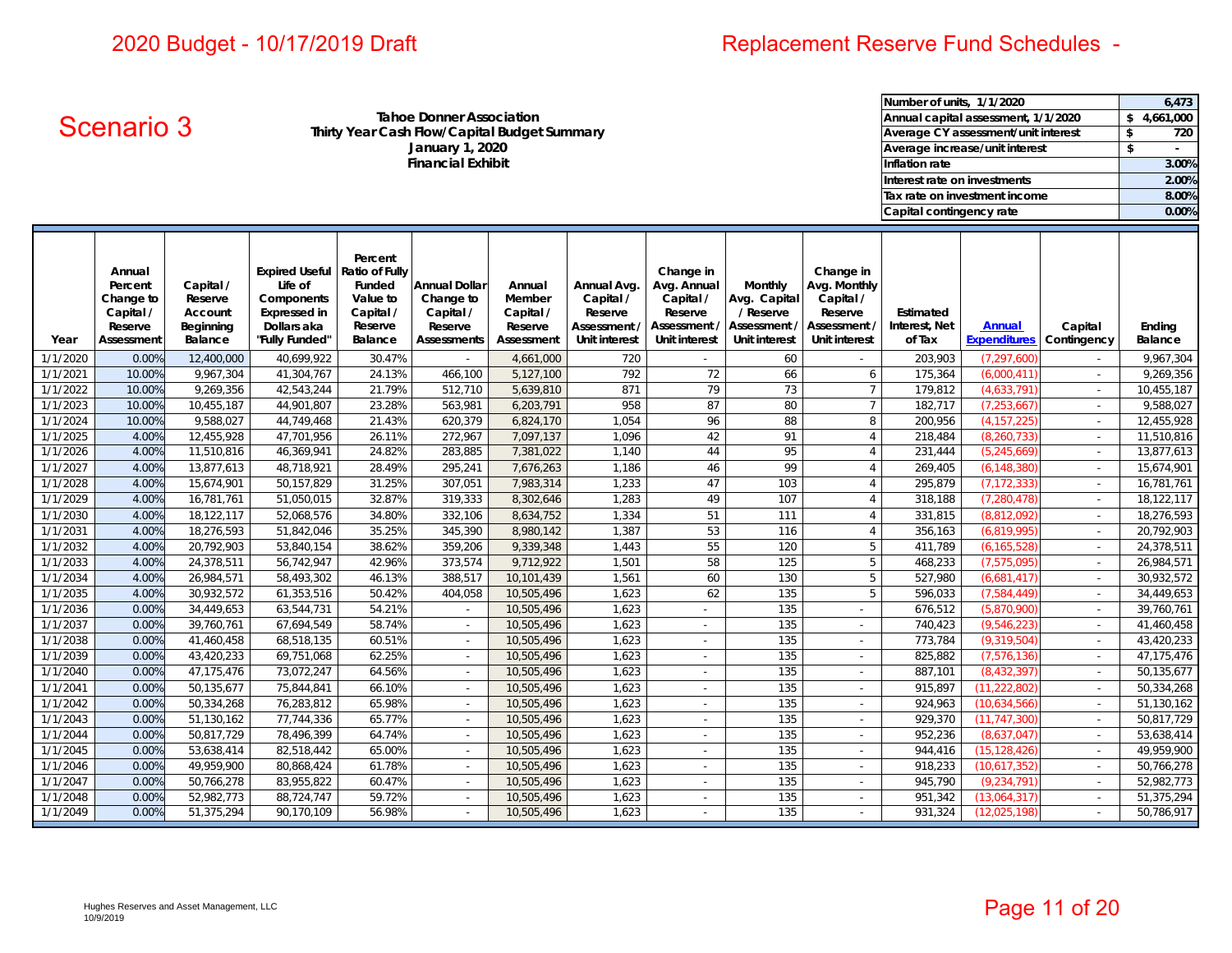|                                                            | Minimum<br>Remaining | Maximum<br>Remaining | <b>Est. Current</b>    | Average<br>Percent of<br><b>Expired</b><br>Replacement Service Life by | Est. Future<br>Replacement | <b>Fiscal Year</b><br>Beginning<br><b>Balance</b><br><b>Allocation by</b> | Annual<br><b>Assessment</b><br><b>Allocation by</b> | Monthly<br><b>Assessment</b><br><b>Allocation by</b> | Percent Funded: 30.47%<br><b>Expired</b><br><b>Useful Life of</b><br>Component<br>in Dollars aka<br>"Fully |
|------------------------------------------------------------|----------------------|----------------------|------------------------|------------------------------------------------------------------------|----------------------------|---------------------------------------------------------------------------|-----------------------------------------------------|------------------------------------------------------|------------------------------------------------------------------------------------------------------------|
| Category                                                   | Service Life         | Service Life         | Cost                   | Category                                                               | Cost                       | Category                                                                  | Category                                            | Category                                             | Funded"                                                                                                    |
| $\Omega$                                                   | (120.00)             | (120.00)             |                        | 0.00%                                                                  |                            |                                                                           |                                                     |                                                      |                                                                                                            |
| ADA<br>Administrative                                      | 0.67<br>0.00         | 39.41<br>0.00        | 2,040,448<br>215,609   | 66.41%<br>99.67%                                                       | 3,517,504<br>215,626       | 412,865<br>65,470                                                         | 196,733<br>12,060                                   | 16,394<br>1,005                                      | 1,355,126<br>214,889                                                                                       |
| Appliances                                                 | 0.42                 | 26.26                | 573,158                | 59.38%                                                                 | 726,485                    | 103,688                                                                   | 40,632                                              | 3,386                                                | 340,330                                                                                                    |
| Artwork/Accessories                                        | 1.67                 | 6.32                 | 22,751                 | 64.43%                                                                 | 25,283                     | 4,466                                                                     | 1,414                                               | 118                                                  | 14,658                                                                                                     |
| Asphalt/Paving                                             | 0.30                 | 25.41                | 5,111,801              | 79.21%                                                                 | 7,327,865                  | 1,233,634                                                                 | 409,846                                             | 34,154                                               | 4,049,098                                                                                                  |
| <b>Bike Equipment</b>                                      | 0.35                 | 2.35                 | 73,618                 | 42.67%                                                                 | 76,713                     | 9,570                                                                     | 4,291                                               | 358                                                  | 31,412                                                                                                     |
| <b>Boat Components</b>                                     | 0.42                 | 7.30                 | 127,376                | 65.06%                                                                 | 139,009                    | 25,249                                                                    | 7,775                                               | 648                                                  | 82,875                                                                                                     |
| Cabinets/Build-Ins                                         | 1.42<br>0.07         | 35.41                | 506,148<br>113,170     | 65.51%                                                                 | 718,924                    | 101,022                                                                   | 40,209                                              | 3,351                                                | 331,579                                                                                                    |
| Communication<br>Computers                                 | 0.08                 | 9.50<br>12.66        | 1,044,519              | 53.67%<br>68.19%                                                       | 133,097<br>1,142,576       | 18,504<br>217,004                                                         | 7,444<br>63,904                                     | 620<br>5,325                                         | 60,734<br>712,261                                                                                          |
| Concrete                                                   | 4.31                 | 33.42                | 170,915                | 55.33%                                                                 | 366,647                    | 28,810                                                                    | 20,506                                              | 1,709                                                | 94,561                                                                                                     |
| Decks                                                      | 0.33                 | 28.42                | 1,281,852              | 73.08%                                                                 | 1,742,543                  | 285,395                                                                   | 97,460                                              | 8,122                                                | 936,738                                                                                                    |
| <b>Docks</b>                                               | 0.34                 | 4.42                 | 83,331                 | 64.07%                                                                 | 93,511                     | 16,267                                                                    | 5,230                                               | 436                                                  | 53,394                                                                                                     |
| Doors/Hardware                                             | 0.42                 | 30.35                | 735,898                | 71.06%                                                                 | 927.020                    | 159,327                                                                   | 51,848                                              | 4,321                                                | 522,951                                                                                                    |
| Drainage                                                   | 1.95                 | 28.42                | 254,247                | 63.97%                                                                 | 520,102                    | 49,556                                                                    | 29,089                                              | 2,424                                                | 162,654                                                                                                    |
| Electrical                                                 | 0.42                 | 53.42                | 1,802,190<br>271,607   | 62.38%                                                                 | 3,239,238                  | 342,516                                                                   | 181,170                                             | 15,097                                               | 1,124,222                                                                                                  |
| Electronics<br>Elevators                                   | 0.41<br>25.67        | 14.06<br>25.67       | 55,000                 | 52.58%<br>76.52%                                                       | 300,934<br>117,452         | 43,513<br>12,821                                                          | 16,831<br>6,569                                     | 1,403<br>547                                         | 142,821<br>42,083                                                                                          |
| Equestrian Component                                       | 0.11                 | 26.26                | 279,044                | 39.63%                                                                 | 487,335                    | 33,695                                                                    | 27,257                                              | 2,271                                                | 110,595                                                                                                    |
| Equipment                                                  | 0.08                 | 33.42                | 2,918,293              | 68.36%                                                                 | 3,625,912                  | 607,781                                                                   | 202,796                                             | 16,900                                               | 1,994,889                                                                                                  |
| Exercise Equipment                                         | 0.30                 | 4.60                 | 317,516                | 82.83%                                                                 | 329,695                    | 80,130                                                                    | 18,440                                              | 1,537                                                | 263,006                                                                                                    |
| Fencing                                                    | 0.37                 | 23.42                | 850,830                | 67.29%                                                                 | 1,125,231                  | 174,424                                                                   | 62,934                                              | 5,244                                                | 572,503                                                                                                    |
| Fire Systems                                               | 1.67                 | 30.35                | 283,539                | 68.20%                                                                 | 501,315                    | 58,914                                                                    | 28,038                                              | 2,337                                                | 193,370                                                                                                    |
| Flooring                                                   | 0.42                 | 29.00                | 860,558                | 66.20%                                                                 | 1,085,411                  | 173,568                                                                   | 60,707                                              | 5,059                                                | 569,695                                                                                                    |
| Forestry Equipment                                         | 0.22                 | 19.33                | 160,215<br>252,239     | 75.04%                                                                 | 206,583                    | 36,630                                                                    | 11,554                                              | 963                                                  | 120,230                                                                                                    |
| Forestry Equipment - Chipper<br>Framing                    | 4.42<br>4.50         | 9.12<br>14.47        | 11,372                 | 42.43%<br>42.70%                                                       | 305,082<br>15,215          | 32,611<br>1,479                                                           | 17,063<br>851                                       | 1,422<br>71                                          | 107,037<br>4,856                                                                                           |
| Furniture                                                  | 0.01                 | 32.42                | 665,140                | 67.48%                                                                 | 843,394                    | 136,743                                                                   | 47,171                                              | 3,931                                                | 448,826                                                                                                    |
| Gates                                                      | 0.58                 | 25.58                | 68,088                 | 30.67%                                                                 | 109,610                    | 6,362                                                                     | 6,130                                               | 511                                                  | 20,882                                                                                                     |
| Golf Course Component                                      | 0.16                 | 25.51                | 5,981,291              | 84.22%                                                                 | 7,279,381                  | 1,534,728                                                                 | 407,134                                             | 33,928                                               | 5,037,365                                                                                                  |
| Golf Course Equipment                                      | 0.42                 | 9.66                 | 1,259,722              | 69.81%                                                                 | 1,435,615                  | 267,912                                                                   | 80,294                                              | 6,691                                                | 879,356                                                                                                    |
| Hardware                                                   | 0.92                 | 1.07                 | 17,561                 | 72.42%                                                                 | 18,094                     | 3,875                                                                     | 1,012                                               | 84                                                   | 12,718                                                                                                     |
| <b>HVAC</b>                                                | 0.75                 | 33.42                | 985,281                | 54.95%                                                                 | 1,808,850                  | 164,937                                                                   | 101,169                                             | 8,431                                                | 541,366                                                                                                    |
| Irrigation                                                 | 0.25<br>1.35         | 10.42                | 1,602,595<br>235,953   | 87.06%                                                                 | 2,095,129                  | 425,060                                                                   | 117,180                                             | 9,765                                                | 1,395,155                                                                                                  |
| Kitchen Component<br>andscaping                            | 0.41                 | 21.35<br>39.46       | 1,355,501              | 72.50%<br>52.53%                                                       | 293,881<br>1,777,764       | 52,121<br>216,921                                                         | 16,437<br>99,430                                    | 1,370<br>8,286                                       | 171,076<br>711,989                                                                                         |
| ease                                                       | 0.00                 | 0.00                 | 38,025                 | 99.67%                                                                 | 38,028                     | 11,546                                                                    | 2,127                                               | 177                                                  | 37,898                                                                                                     |
| Lift Component                                             | 0.35                 | 38.50                | 3,232,526              | 45.27%                                                                 | 7,461,227                  | 445,829                                                                   | 417,305                                             | 34,775                                               | 1,463,324                                                                                                  |
| Medical Safety                                             | 0.39                 | 10.12                | 35,649                 | 40.53%                                                                 | 43,361                     | 4,402                                                                     | 2,425                                               | 202                                                  | 14,450                                                                                                     |
| Misc Component                                             | 0.09                 | 43.42                | 1,977,166              | 60.09%                                                                 | 2,795,525                  | 361,981                                                                   | 156,353                                             | 13,029                                               | 1,188,112                                                                                                  |
| Outdoor Furniture                                          | 0.04                 | 22.42                | 589,661                | 66.33%                                                                 | 702,735                    | 119,165                                                                   | 39,304                                              | 3,275                                                | 391,130                                                                                                    |
| Paint                                                      | 0.18                 | 24.00                | 621,145                | 55.43%                                                                 | 697,517                    | 104,900                                                                   | 39,012                                              | 3,251                                                | 344,307                                                                                                    |
| Plumbing<br>Pool/Spa Component                             | 1.42<br>0.09         | 43.42<br>14.87       | 1,474,901<br>1,061,761 | 63.64%<br>39.84%                                                       | 2,296,826<br>1,285,361     | 285,953<br>128,882                                                        | 128,461<br>71,890                                   | 10,705<br>5,991                                      | 938,569<br>423,023                                                                                         |
| Pumps/Motors                                               | 1.41                 | 28.50                | 185,078                | 78.58%                                                                 | 217,176                    | 44,310                                                                    | 12,147                                              | 1,012                                                | 145,438                                                                                                    |
| Recreation Equipment                                       | 0.36                 | 22.36                | 202,043                | 67.14%                                                                 | 251,304                    | 41,327                                                                    | 14,055                                              | 1,171                                                | 135,645                                                                                                    |
| Refurbishment                                              | 1.42                 | 23.42                | 837,892                | 68.12%                                                                 | 1,310,211                  | 173,887                                                                   | 73,280                                              | 6,107                                                | 570,740                                                                                                    |
| Repairs                                                    | 4.42                 | 4.42                 | 2,800                  | 63.63%                                                                 | 3,190                      | 543                                                                       | 178                                                 | 15                                                   | 1,782                                                                                                      |
| Restaurant Equipment                                       | 0.00                 | 15.67                | 244,228                | 67.74%                                                                 | 288,391                    | 50,408                                                                    | 16,130                                              | 1,344                                                | 165,451                                                                                                    |
| Roofing                                                    | 0.41                 | 28.50                | 1,231,261              | 60.43%                                                                 | 1,955,512                  | 226,677                                                                   | 109,371                                             | 9,114                                                | 744,010                                                                                                    |
| Safety                                                     | 3.41                 | 7.41                 | 6,557<br>126,307       | 64.34%<br>70.87%                                                       | 7,869                      | 1,285                                                                     | 440                                                 | 37<br>889                                            | 4,219                                                                                                      |
| Security<br>Shelving                                       | 0.41<br>8.42         | 20.42<br>9.00        | 14,602                 | 50.26%                                                                 | 190,836<br>18,772          | 27,271<br>2,236                                                           | 10,673<br>1,050                                     | 87                                                   | 89,511<br>7,339                                                                                            |
| Siding                                                     | 3.16                 | 9.47                 | 458,971                | 95.35%                                                                 | 531,655                    | 133,332                                                                   | 29,735                                              | 2,478                                                | 437,631                                                                                                    |
| Signage                                                    | 0.04                 | 25.35                | 1,098,188              | 48.72%                                                                 | 1,939,922                  | 163,007                                                                   | 108,499                                             | 9,042                                                | 535,031                                                                                                    |
| Ski Equipment                                              | 0.07                 | 34.37                | 816,526                | 44.94%                                                                 | 972,761                    | 111,792                                                                   | 54,406                                              | 4,534                                                | 366,930                                                                                                    |
| Snow Equipment                                             | 0.37                 | 38.55                | 2,108,286              | 53.31%                                                                 | 2,496,835                  | 342,456                                                                   | 139,647                                             | 11,637                                               | 1,124,027                                                                                                  |
| Snowmaking                                                 | 1.05                 | 21.05                | 1,060,213              | 30.83%                                                                 | 1,955,732                  | 99,570                                                                    | 109,384                                             | 9,115                                                | 326,813                                                                                                    |
| Snowmelt                                                   | 5.67                 | 5.67                 | 21,000                 | 84.73%                                                                 | 24,830                     | 5,421                                                                     | 1,389                                               | 116                                                  | 17,793                                                                                                     |
| Snowmobile                                                 | 0.42                 | 39.01                | 194,205                | 59.97%                                                                 | 225,454                    | 35,483                                                                    | 12,610                                              | 1,051                                                | 116,463                                                                                                    |
| Software<br>Structural                                     | 0.00<br>0.18         | 11.85<br>53.42       | 692,847<br>3,807,795   | 49.02%<br>58.91%                                                       | 754,425<br>7,235,443       | 103,481<br>683,448                                                        | 42,195<br>404,676                                   | 3,516<br>33,723                                      | 339,651<br>2,243,250                                                                                       |
| Telephone                                                  | 1.07                 | 3.41                 | 53,869                 | 76.32%                                                                 | 55,794                     | 12,526                                                                    | 3,121                                               | 260                                                  | 41,114                                                                                                     |
| Televisions                                                | 5.41                 | 5.41                 | 3,925                  | 82.06%                                                                 | 4,606                      | 981                                                                       | 258                                                 | 21                                                   | 3,221                                                                                                      |
| Tennis Court Component                                     | 0.35                 | 21.41                | 854,515                | 89.20%                                                                 | 1,105,993                  | 232,217                                                                   | 61,858                                              | 5,155                                                | 762,194                                                                                                    |
| Tile                                                       | 4.50                 | 19.47                | 192,403                | 37.78%                                                                 | 280,891                    | 22,146                                                                    | 15,710                                              | 1,309                                                | 72,688                                                                                                     |
| Trails                                                     | 0.09                 | 31.60                | 2,397,273              | 80.86%                                                                 | 2,920,445                  | 590,549                                                                   | 163,340                                             | 13,612                                               | 1,938,331                                                                                                  |
| Uniforms                                                   | 0.11                 | 2.60                 | 182,281                | 68.17%                                                                 | 189,175                    | 37,859                                                                    | 10,581                                              | 882                                                  | 124,263                                                                                                    |
| Vehicle/Fleet<br>Hughes Reserves and Asset Management, LLC | 0.42                 | 39.12                | 1,876,004              | 61.00%                                                                 | 2,326,587                  | 348,642                                                                   | 130,125                                             | 10,844                                               | 1,144,332                                                                                                  |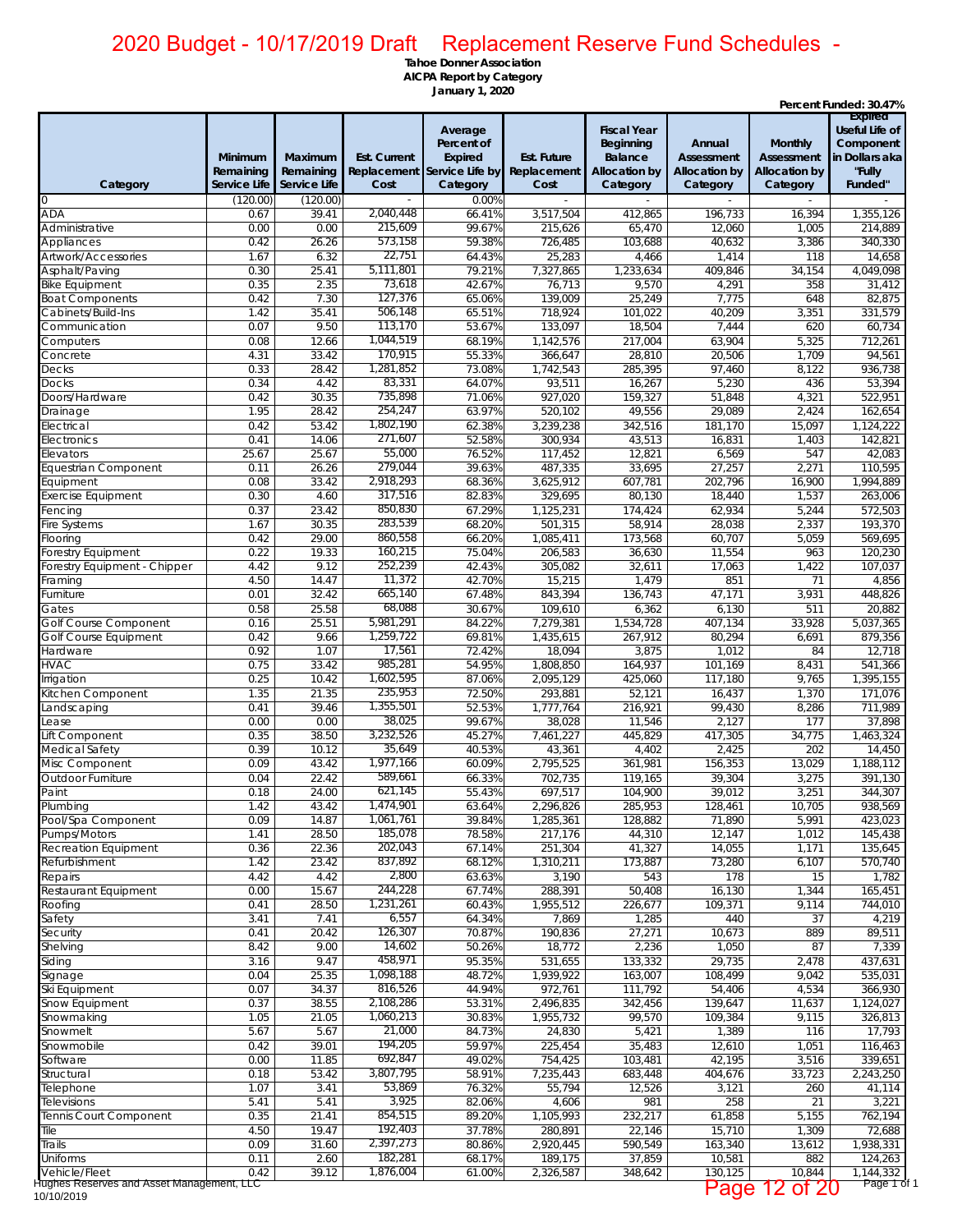|                   | Wall Treatment 2020 Budget -0.420/        |  |      |       | 1772019 Drait    |                 |            | Replacements Reserver | <del>ันnd <sup>7247</sup> hedule\$</del> |               | 51,217<br>8,844 |
|-------------------|-------------------------------------------|--|------|-------|------------------|-----------------|------------|-----------------------|------------------------------------------|---------------|-----------------|
| Well Component    |                                           |  | 6.42 | 21.42 | 347,763          | 101.34%         | 450,004    | 107,375               | 25,169                                   | 2,097         | 352,433         |
|                   | Window Treatment                          |  | 0.42 | 13.62 | 54,129           | 51.38%          | 64,872     | 8,473                 | 3,628                                    | 302           | 27,810          |
| Windows           |                                           |  | 0.42 | 24.00 | 874,735<br>5,000 | 65.23%          | 1,168,053  | 173,850               | 65,329                                   | 5,444         | 570,620         |
| Wiring<br>(blank) |                                           |  | 1.25 | 1.25  |                  | 60.42%<br>0.00% | 5,189      | 920                   | 290                                      | 24            | 3,021           |
|                   |                                           |  |      |       | 61,682,889       |                 | 89,115,549 | 12,400,000            | 4,984,210                                | 415,351       | 40,699,922      |
|                   |                                           |  |      |       |                  |                 |            |                       |                                          |               |                 |
|                   |                                           |  |      |       |                  |                 |            |                       |                                          |               |                 |
|                   |                                           |  |      |       |                  |                 |            |                       |                                          |               |                 |
|                   |                                           |  |      |       |                  |                 |            |                       |                                          |               |                 |
|                   |                                           |  |      |       |                  |                 |            |                       |                                          |               |                 |
|                   |                                           |  |      |       |                  |                 |            |                       |                                          |               |                 |
|                   |                                           |  |      |       |                  |                 |            |                       |                                          |               |                 |
|                   |                                           |  |      |       |                  |                 |            |                       |                                          |               |                 |
|                   |                                           |  |      |       |                  |                 |            |                       |                                          |               |                 |
|                   |                                           |  |      |       |                  |                 |            |                       |                                          |               |                 |
|                   |                                           |  |      |       |                  |                 |            |                       |                                          |               |                 |
|                   |                                           |  |      |       |                  |                 |            |                       |                                          |               |                 |
|                   |                                           |  |      |       |                  |                 |            |                       |                                          |               |                 |
|                   |                                           |  |      |       |                  |                 |            |                       |                                          |               |                 |
|                   |                                           |  |      |       |                  |                 |            |                       |                                          |               |                 |
|                   |                                           |  |      |       |                  |                 |            |                       |                                          |               |                 |
|                   |                                           |  |      |       |                  |                 |            |                       |                                          |               |                 |
|                   |                                           |  |      |       |                  |                 |            |                       |                                          |               |                 |
|                   |                                           |  |      |       |                  |                 |            |                       |                                          |               |                 |
|                   |                                           |  |      |       |                  |                 |            |                       |                                          |               |                 |
|                   |                                           |  |      |       |                  |                 |            |                       |                                          |               |                 |
|                   |                                           |  |      |       |                  |                 |            |                       |                                          |               |                 |
|                   |                                           |  |      |       |                  |                 |            |                       |                                          |               |                 |
|                   |                                           |  |      |       |                  |                 |            |                       |                                          |               |                 |
|                   |                                           |  |      |       |                  |                 |            |                       |                                          |               |                 |
|                   |                                           |  |      |       |                  |                 |            |                       |                                          |               |                 |
|                   |                                           |  |      |       |                  |                 |            |                       |                                          |               |                 |
|                   |                                           |  |      |       |                  |                 |            |                       |                                          |               |                 |
|                   |                                           |  |      |       |                  |                 |            |                       |                                          |               |                 |
|                   |                                           |  |      |       |                  |                 |            |                       |                                          |               |                 |
|                   |                                           |  |      |       |                  |                 |            |                       |                                          |               |                 |
|                   |                                           |  |      |       |                  |                 |            |                       |                                          |               |                 |
|                   |                                           |  |      |       |                  |                 |            |                       |                                          |               |                 |
|                   |                                           |  |      |       |                  |                 |            |                       |                                          |               |                 |
|                   |                                           |  |      |       |                  |                 |            |                       |                                          |               |                 |
|                   |                                           |  |      |       |                  |                 |            |                       |                                          |               |                 |
|                   |                                           |  |      |       |                  |                 |            |                       |                                          |               |                 |
|                   |                                           |  |      |       |                  |                 |            |                       |                                          |               |                 |
|                   |                                           |  |      |       |                  |                 |            |                       |                                          |               |                 |
|                   |                                           |  |      |       |                  |                 |            |                       |                                          |               |                 |
|                   |                                           |  |      |       |                  |                 |            |                       |                                          |               |                 |
|                   |                                           |  |      |       |                  |                 |            |                       |                                          |               |                 |
|                   |                                           |  |      |       |                  |                 |            |                       |                                          |               |                 |
|                   |                                           |  |      |       |                  |                 |            |                       |                                          |               |                 |
|                   |                                           |  |      |       |                  |                 |            |                       |                                          |               |                 |
|                   |                                           |  |      |       |                  |                 |            |                       |                                          |               |                 |
|                   |                                           |  |      |       |                  |                 |            |                       |                                          |               |                 |
|                   |                                           |  |      |       |                  |                 |            |                       |                                          |               |                 |
|                   |                                           |  |      |       |                  |                 |            |                       |                                          |               |                 |
|                   |                                           |  |      |       |                  |                 |            |                       |                                          |               |                 |
|                   |                                           |  |      |       |                  |                 |            |                       |                                          |               |                 |
|                   |                                           |  |      |       |                  |                 |            |                       |                                          |               |                 |
|                   |                                           |  |      |       |                  |                 |            |                       |                                          |               |                 |
|                   |                                           |  |      |       |                  |                 |            |                       |                                          |               |                 |
|                   |                                           |  |      |       |                  |                 |            |                       |                                          |               |                 |
|                   |                                           |  |      |       |                  |                 |            |                       |                                          |               |                 |
|                   |                                           |  |      |       |                  |                 |            |                       |                                          |               |                 |
| 0/10/2019         | lughes Reserves and Asset Management, LLC |  |      |       |                  |                 |            |                       |                                          | Page 13 of 20 | Page 2 o        |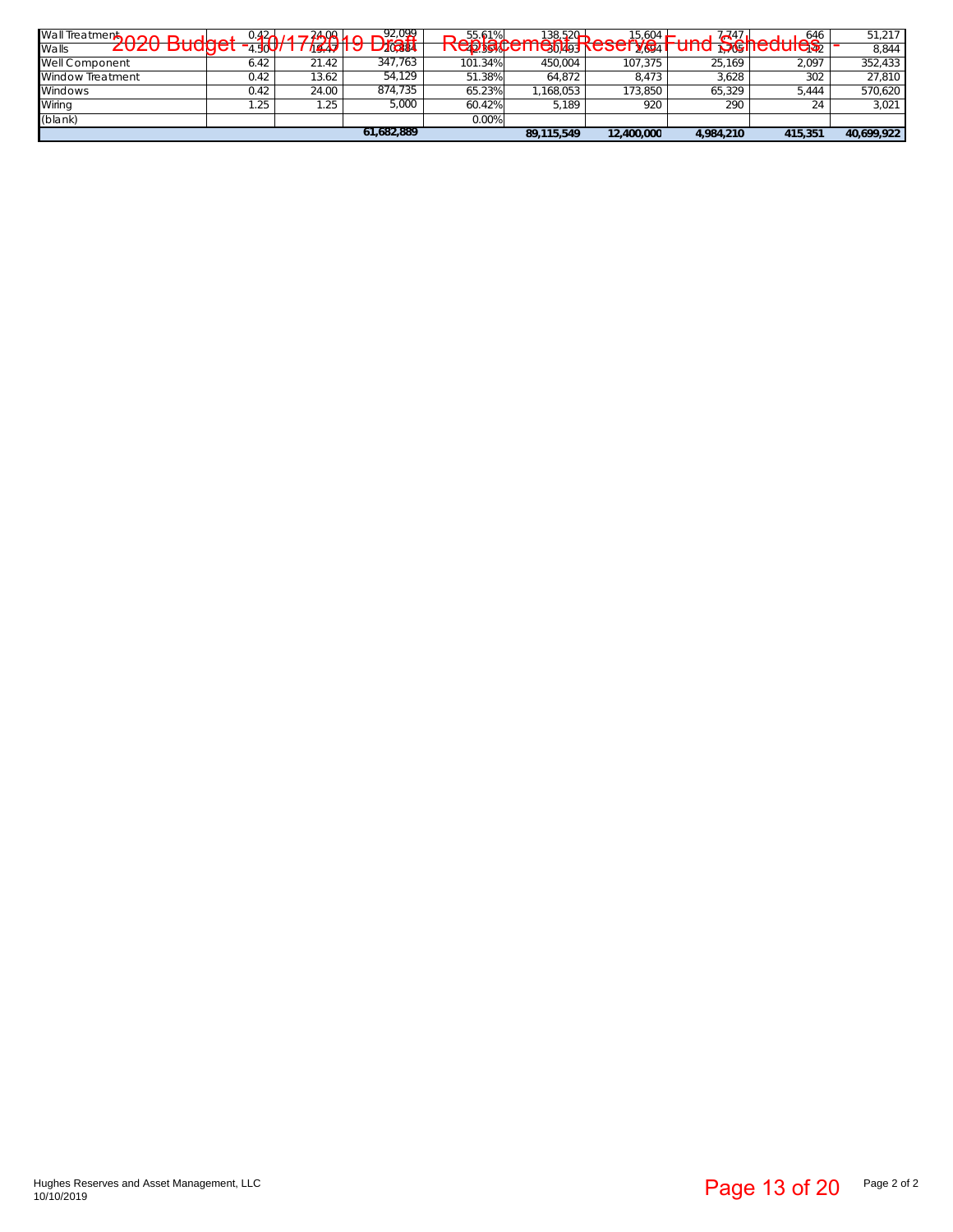**Tahoe Donner Association AICPA Report by Location January 1, 2020**

|                                           | Minimum                   | Maximum                   | <b>Est. Current</b> | Average<br>Percent of<br>Expired                    | <b>Est. Future</b> | <b>Fiscal Year</b><br>Beginning<br><b>Balance</b> | Annual<br><b>Assessment</b>      | <b>Monthly</b><br><b>Assessment</b> | <b>Expired Useful</b><br>Life of<br>Component in |
|-------------------------------------------|---------------------------|---------------------------|---------------------|-----------------------------------------------------|--------------------|---------------------------------------------------|----------------------------------|-------------------------------------|--------------------------------------------------|
| Location                                  | Remaining<br>Service Life | Remaining<br>Service Life | Cost                | Replacement Service Life by Replacement<br>Location | Cost               | <b>Allocation by</b><br>Location                  | <b>Allocation by</b><br>Location | <b>Allocation by</b><br>Location    | Dollars aka<br>"Fully Funded"                    |
| Administration                            | 0.00                      | 39.41                     | 2,557,555           | 69.39%                                              | 3,888,242          | 540,662                                           | 217,468                          | 18,122                              | 1,774,590                                        |
| Alder Creek Café                          | 1.08                      | 35.41                     | 164,989             | 47.75%                                              | 227,936            | 24,004                                            | 12,748                           | 1,062                               | 78,788                                           |
| <b>Bikeworks</b>                          | 0.35                      | 2.35                      | 73,618              | 42.67%                                              | 76,713             | 9,570                                             | 4,291                            | 358                                 | 31,412                                           |
| Campground                                | 0.30                      | 41.42                     | 638,582             | 71.45%                                              | 1,027,384          | 139,015                                           | 57,461                           | 4,788                               | 456,282                                          |
| Capital Projects                          | 0.00                      | 0.00                      | 215,609             | 99.67%                                              | 215,626            | 65,470                                            | 12,060                           | 1,005                               | 214,889                                          |
| <b>Chalet House</b>                       | 1.31                      | 24.60                     | 349,619             | 75.57%                                              | 458,119            | 80,491                                            | 25,622                           | 2,135                               | 264,193                                          |
| <b>Cross Country</b>                      | 0.04                      | 39.01                     | 3,868,726           | 45.39%                                              | 5,803,428          | 535,043                                           | 324,584                          | 27,049                              | 1,756,145                                        |
| Equestrian Center                         | 0.11                      | 28.75                     | 976,839             | 36.70%                                              | 1,637,873          | 109,213                                           | 91,606                           | 7,634                               | 358,463                                          |
| Food Trailer                              | 3.58                      | 10.58                     | 65,500              | 43.77%                                              | 86,358             | 8,735                                             | 4,830                            | 402                                 | 28,670                                           |
| Forestry                                  | 0.22                      | 39.12                     | 2,085,217           | 48.42%                                              | 3,429,497          | 307,586                                           | 191,811                          | 15,984                              | 1,009,576                                        |
| General Maintenance                       | 0.46                      | 14.52                     | 611,451             | 65.21%                                              | 787,032            | 121,488                                           | 44,018                           | 3,668                               | 398,753                                          |
| <b>Golf Complex</b>                       | 0.30                      | 18.42                     | 988,539             | 76.35%                                              | 1,236,747          | 229,963                                           | 69,171                           | 5,764                               | 754,797                                          |
| <b>Golf Course</b>                        | 0.14                      | 39.33                     | 11,206,314          | 81.76%                                              | 14,200,722         | 2,791,616                                         | 794,243                          | 66,187                              | 9,162,787                                        |
|                                           | 0.00                      | 12.75                     | 2,185,152           | 58.51%                                              | 2,393,097          | 389,512                                           | 133,845                          | 11,154                              | 1,278,478                                        |
| Maintenance                               | 0.08                      | 53.42                     | 2,993,677           | 56.26%                                              | 5,085,584          | 513,169                                           | 284,435                          | 23,703                              | 1,684,350                                        |
| Marina                                    | 0.09                      | 39.33                     | 1,363,521           | 69.64%                                              | 1,780,071          | 289,312                                           | 99,559                           | 8,297                               | 949,594                                          |
| No. Woods Pool-Bldg.                      | 0.09                      | 23.42                     | 435,775             | 60.17%                                              | 544,697            | 79,891                                            | 30,465                           | 2,539                               | 262,224                                          |
| Northwoods                                | 0.01                      | 39.33                     | 3,857,543           | 68.91%                                              | 6,155,812          | 809,823                                           | 344,293                          | 28,691                              | 2,658,043                                        |
| Pizza                                     | 0.12                      | 26.33                     | 493,118             | 64.40%                                              | 663,241            | 96,758                                            | 37,095                           | 3,091                               | 317,583                                          |
| Recreation                                | 0.36                      | 23.59                     | 593,780             | 67.21%                                              | 732,970            | 121,588                                           | 40,995                           | 3,416                               | 399,083                                          |
| Ski Area - Mtn Ops                        | 0.18                      | 39.46                     | 5,273,469           | 76.66%                                              | 6,135,156          | 1,231,707                                         | 343,138                          | 28,595                              | 4,042,773                                        |
| Ski Area - Mtn Ops - Lift Maintenance     | 0.35                      | 38.50                     | 4,053,129           | 49.59%                                              | 8,604,523          | 612,423                                           | 481,249                          | 40,104                              | 2,010,126                                        |
| Ski Area - Mtn Ops - Rental-Retail        | 0.49                      | 19.90                     | 1,090,310           | 49.80%                                              | 1,408,948          | 165,442                                           | 78,802                           | 6,567                               | 543,023                                          |
| Ski Area - Mtn Ops - Snowmaking           | 1.05                      | 21.05                     | 1,060,213           | 30.83%                                              | 1,955,732          | 99,570                                            | 109,384                          | 9,115                               | 326,813                                          |
| Ski Area - Mtn Ops - Top Shop             | 0.41                      | 17.41                     | 289,049             | 71.60%                                              | 365,969            | 63,051                                            | 20,469                           | 1,706                               | 206,949                                          |
| Ski Area - Mtn Ops - Winter Food-Beverage | 0.42                      | 14.66                     | 453,275             | 80.45%                                              | 509,902            | 111,103                                           | 28,519                           | 2,377                               | 364,669                                          |
| Snowplay                                  | 0.62                      | 7.67                      | 145,230             | 67.57%                                              | 168,319            | 29,897                                            | 9,414                            | 785                                 | 98,131                                           |
| Tennis Complex                            | 0.18                      | 22.87                     | 2,019,210           | 77.63%                                              | 2,656,866          | 477,587                                           | 148,598                          | 12,383                              | 1,567,562                                        |
| The Lodge                                 | 0.00                      | 53.42                     | 3,673,425           | 65.34%                                              | 6,838,492          | 731,268                                           | 382,475                          | 31,873                              | 2,400,205                                        |
| <b>Trails</b>                             | 0.09                      | 31.60                     | 2,947,858           | 79.47%                                              | 3,536,113          | 713,719                                           | 197,774                          | 16,481                              | 2,342,604                                        |
| Trout Creek BLDG                          | 0.30                      | 29.41                     | 3,517,861           | 65.93%                                              | 4,712,053          | 706,654                                           | 263,544                          | 21,962                              | 2,319,416                                        |
| Trout Creek POOLSPA                       | 0.41                      | 17.57                     | 1,434,737           | 44.53%                                              | 1,792,326          | 194,669                                           | 100,244                          | 8,354                               | 638,954                                          |
|                                           |                           |                           | 61,682,889          |                                                     | 89,115,549         | 12,400,000                                        | 4,984,210                        | 415,351                             | 40,699,922                                       |

**Percent Funded: 30.47%**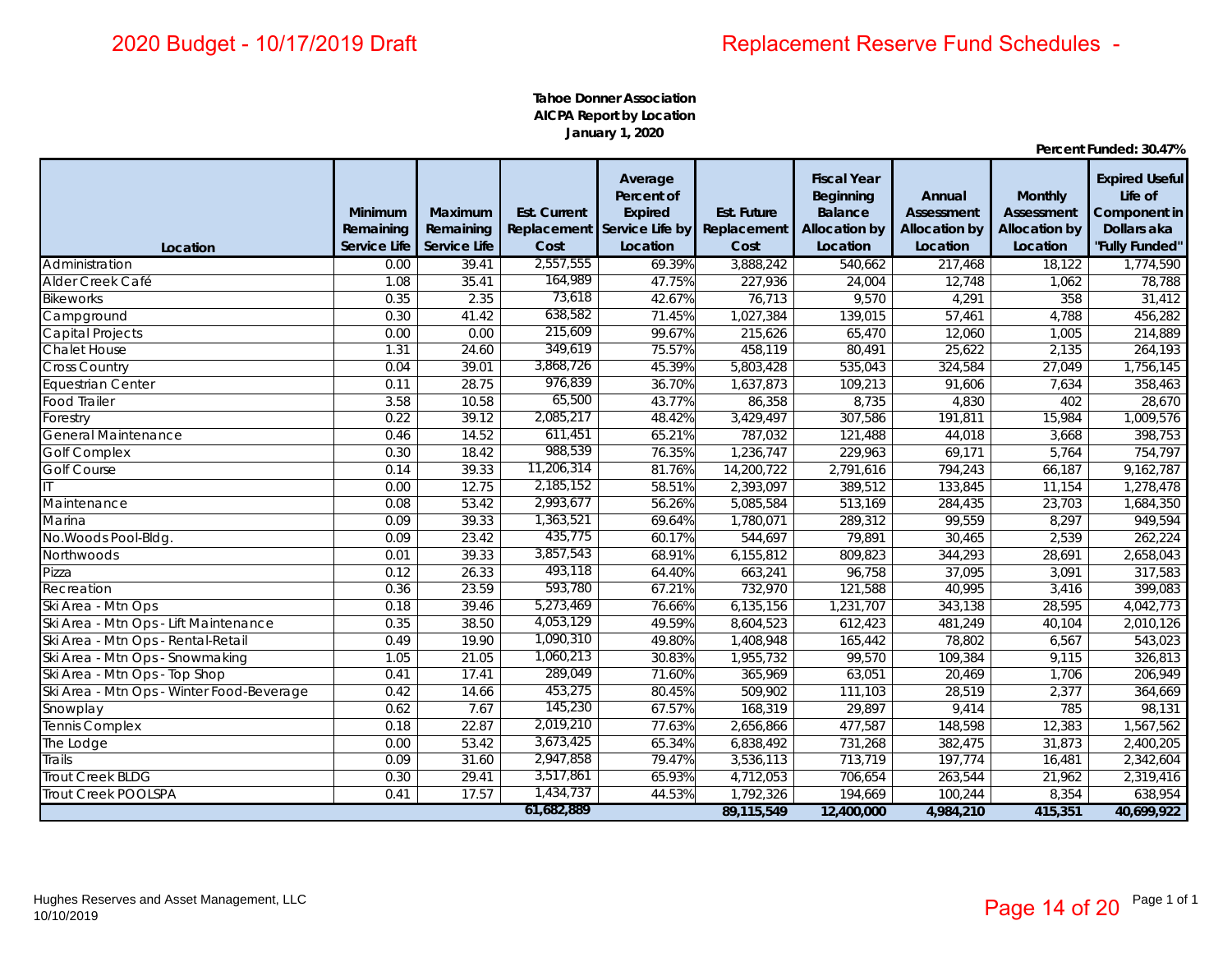**Structural** 

Paint

Decks

Paint

Paint

Structural

## Replacement Reserve Fund Schedules -

| Category                    | Component                                                             | Location                 | Service<br><b>Date</b> | <b>Est Useful</b><br>Life | Life | Adjusted Replacem<br>ent Date | Total<br>Current<br><b>Budgeted</b><br>Cost | <b>Future</b><br>Replacement<br><b>Cost (Current</b><br><b>Budgeted</b><br>Cost) |
|-----------------------------|-----------------------------------------------------------------------|--------------------------|------------------------|---------------------------|------|-------------------------------|---------------------------------------------|----------------------------------------------------------------------------------|
|                             |                                                                       |                          |                        |                           |      |                               | 9/20/2019 Draft SPEND                       | 7,767,528.85                                                                     |
|                             |                                                                       |                          |                        |                           |      | 9/26/2019 Deferrals Total     |                                             | (438, 479.20)                                                                    |
|                             | genereally, below items deferred to 2021 - change in 2020 Spend is 6% |                          |                        |                           |      | 9/26/2019 Budget adjustments  |                                             | (34, 979.88)                                                                     |
|                             |                                                                       |                          |                        |                           |      |                               | 10/17/2019 Draft SPEND                      | 7,294,069.77                                                                     |
|                             |                                                                       |                          |                        |                           |      |                               |                                             |                                                                                  |
|                             | 2019-09-26 - Deferrals to Replacement Reserves Study                  |                          |                        |                           |      |                               |                                             |                                                                                  |
| Paint                       | Amenity Signage Maintenance - Clean and Paint                         | Administration           | 1/16/2019              | 3                         | (1)  | 01/15/21                      | 6,050.00                                    | 6,239.45                                                                         |
| Signage                     | No Smoking Signage                                                    | Administration           | 6/1/2015               | 5                         |      | 05/31/21                      | 2,000.00                                    | 2,085.45                                                                         |
| <b>Bike Equipment</b>       | Fatbikes - 6                                                          | <b>Bikeworks</b>         | 12/7/2016              | 3                         |      | 12/07/21                      | 4.618.00                                    | 4,889.53                                                                         |
| Fencing                     | Fencing - repair                                                      | <b>Cross Country</b>     | 5/9/2019               |                           |      | 05/08/21                      | 10,969.00                                   | 11,416.40                                                                        |
| Paint                       | <b>Building Paint and Stain - Exterior</b>                            | <b>Cross Country</b>     | 8/28/2017              | 4                         |      | 08/28/23                      | 25,000.00                                   | 27,852.26                                                                        |
| Paint                       | <b>Building Paint and Stain - Interior</b>                            | <b>Cross Country</b>     | 3/9/2018               | 2                         | 2    | 03/09/22                      | 10,199.00                                   | 10,879.39                                                                        |
| <b>Equestrian Component</b> | <b>Western Tack</b>                                                   | <b>Equestrian Center</b> | 8/22/2014              | 6                         |      | 08/21/21                      | 13,000.00                                   | 13,645.71                                                                        |
| Asphalt/Paving              | Asphalt Cart Path Repair                                              | Golf Course              | 6/5/2019               |                           |      | 06/04/21                      | 11,565.00                                   | 12,063.04                                                                        |
| Fencing                     | <b>Fence Repair</b>                                                   | <b>Golf Course</b>       | 6/1/2014               | 5                         |      | 05/31/21                      | 10,000.00                                   | 10,427.27                                                                        |
| Golf Course Component       | <b>Bunker Sand Partial Supplement</b>                                 | <b>Golf Course</b>       | 8/28/2017              |                           | 3    | 08/28/21                      | 6,000.00                                    | 6,301.08                                                                         |
| Computers                   | <b>Workstations-Managers (C)</b>                                      | ΙT                       | 1/5/2016               | 4                         |      | 01/04/21                      | 26,369.00                                   | 27,170.51                                                                        |
| Electronics                 | Amenity TV's                                                          | IT                       | 6/1/2015               | 5                         |      | 05/31/21                      | 22,000.00                                   | 22,940.00                                                                        |
| Wiring                      | IT Wiring Upgrades - Amenities Non Fiber                              |                          | 4/3/2018               |                           |      | 04/02/21                      | 5,000.00                                    | 5,188.80                                                                         |
| Asphalt/Paving              | Maint.Yd. Asphalt Repairs                                             | Maintenance              | 8/1/2018               |                           | 2    | 07/31/21                      | 5,087.00                                    | 5,330.60                                                                         |
| <b>Docks</b>                | Swim Platform                                                         | Marina                   | 4/11/2016              | 4                         |      | 04/11/21                      | 5,143.00                                    | 5,340.66                                                                         |
| Fencing                     | Fencing-Repairs                                                       | Marina                   | 5/16/2019              |                           |      | 05/15/21                      | 2,000.00                                    | 2.082.76                                                                         |
| Paint                       | <b>Building Painting-Exterior</b>                                     | Marina                   | 4/15/2016              |                           |      | 04/15/21                      | 8,280,00                                    | 8,601.00                                                                         |

Signage Signage - Facility Marina 6/1/2015 5 1 05/31/21 5,000.00 5,213.64

Asphalt/Paving Tennis Comp Walkways Seal-Stripe Tennis Complex 6/1/2015 4 2 05/31/21 12,000.00 12,512.73 Misc Component Awning for deck Tennis Complex 5/9/2009 14 (2) 05/09/21 30,000.00 31,223.64 Misc Component Barbeque Tennis Tennis Complex 6/1/2010 15 (4) 05/31/21 7,000.00 7,299.09

Cabinets/Build-Ins Bar - Mahogany The Lodge 9/1/2019 14 - 08/31/33 5,099.00 7,637.23 Equipment Dance Floor The Lodge 8/12/2012 10 (1) 08/12/21 3,150.00 3,303.79

s Deck-Pavers Repair Northwoods 4/30/2018 1 2 | 04/29/21| 7,085.00 | 7,368.61 Flooring Carpet Runners Northwoods 3/1/2015 4 2 02/28/21 2,652.00 2,744.80 Fencing DSL Rails (terrain park) Ski Area - Mtn Ops 11/15/2012 8 3 11/15/23 5,140.00 5,763.15 Landscaping Trail maintenance 2020 only Ski Area - Mtn Ops 6/17/1980 40 1 06/17/21 28,700.00 29,965.04 Signage Ski Area Signage - Supplemental Ski Area - Mtn Ops 8/1/2018 1 2 07/31/21 5,000.00 5,239.44

Storage Sheds Repairs **12.000.00** Marina 6/1/2006 14 1 05/31/21 2,000.00 2,085.45

Paint /Stain - Building - Rec Hut, Pumphouse, Fence No.Woods Pool-Bldg. 4/14/2016 4 1 04/14/21 6,630.00 6,886.48

Tower Painting - Eagle Rock **Ski Area - Mtn Ops - Lift Mc 8/9/2009** 10 2 08/09/21 20,359.00 21,347.76

Building Siding Repairs - Supplemental Tennis Complex 8/8/2019 10 (8) 08/07/21 6,000.00 6,290.89

Tennis Complex 8/8/2019 2 - 08/07/21 10,000.00 10,484.81

Paint-Exter. - Sheds & Handrails

#### Page 15 of 2010f2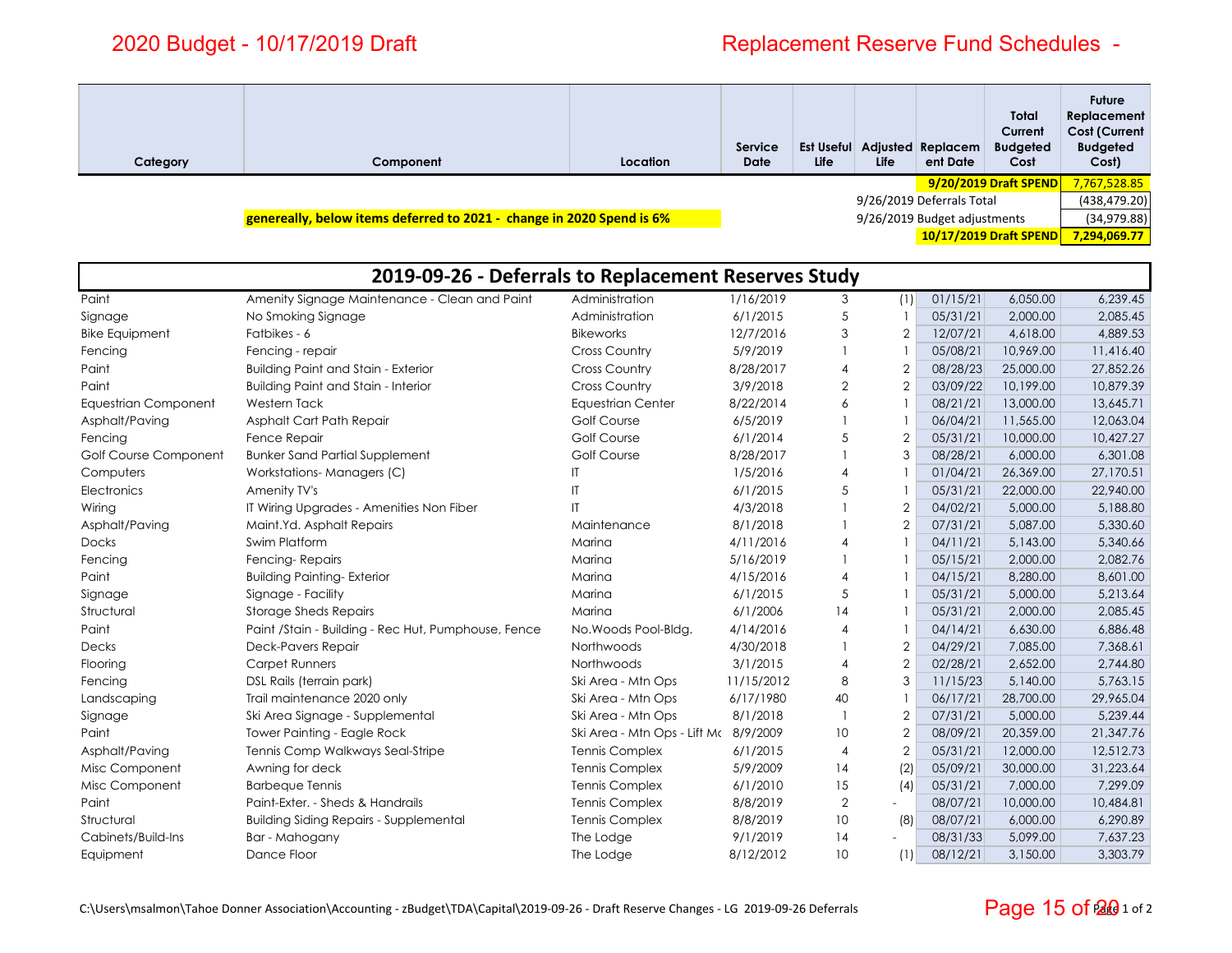# Replacement Reserve Fund Schedules -

| Category             | Component                                           | Location            | <b>Service</b><br><b>Date</b> | <b>Est Useful</b><br><b>Life</b> | <b>Adjusted</b><br>Life | Replacem<br>ent Date | <b>Total</b><br>Current<br><b>Budgeted</b><br>Cost | <b>Future</b><br>Replacement<br><b>Cost (Current</b><br><b>Budgeted</b><br>Cost) |
|----------------------|-----------------------------------------------------|---------------------|-------------------------------|----------------------------------|-------------------------|----------------------|----------------------------------------------------|----------------------------------------------------------------------------------|
| Equipment            | Lift - hydraulic                                    | The Lodge           | 9/1/2005                      | 15                               |                         | 09/01/21             | 4,200.00                                           | 4,412.18                                                                         |
| Fire Systems         | Fire Sprinkler System - Kitchen                     | The Lodge           | 9/1/2005                      | 15                               |                         | 09/01/21             | 5,135.00                                           | 5,394.42                                                                         |
| <b>HVAC</b>          | <b>HVAC - Chemical Water Treatment</b>              | The Lodge           | 9/1/2005                      | 15                               |                         | 09/01/21             | 2,000.00                                           | 2,101.04                                                                         |
| <b>HVAC</b>          | HVAC - Pumps - 60 GPM - 5 HP -2-                    | The Lodge           | 9/1/2005                      | 15                               |                         | 09/01/21             | 3,446.00                                           | 3,620.09                                                                         |
| <b>HVAC</b>          | HVAC - Pumps - 86 GPM - 7.5 HP -2-                  | The Lodge           | 9/1/2005                      | 15                               |                         | 09/01/21             | 3,668.00                                           | 3,853.31                                                                         |
| Restaurant Equipment | Heaters - Outdoor -10- & tanks                      | The Lodge           | 6/1/2016                      | $\overline{4}$                   |                         | 06/01/21             | 3,543.00                                           | 3,694.38                                                                         |
| Signage              | Trailhead Kiosk - 01 - Nature Loop                  | Trails              | 5/1/2010                      | 10                               |                         | 04/30/21             | 4,000.00                                           | 4,160.46                                                                         |
| Signage              | Trailhead Kiosk - 02 - Teton Way                    | Trails              | 5/1/2010                      | 10                               |                         | 04/30/21             | 4,000.00                                           | 4,160.46                                                                         |
| Signage              | Trailhead Kiosk - 03 - Glacier Way                  | <b>Trails</b>       | 5/1/2010                      | 10 <sup>°</sup>                  |                         | 04/30/21             | 4,000.00                                           | 4,160.46                                                                         |
| Signage              | Trailhead Kiosk - 04 - Hawks Peak                   | Trails              | 5/1/2010                      | 10 <sup>°</sup>                  |                         | 04/30/21             | 4,000.00                                           | 4,160.46                                                                         |
| Signage              | Trailhead Kiosk - 05 - Campground                   | Trails              | 5/1/2010                      | 10 <sup>°</sup>                  |                         | 04/30/21             | 4,000.00                                           | 4,160.46                                                                         |
| Signage              | Trailhead Kiosk - 06 - NWCH                         | Trails              | 5/1/2010                      | 10 <sup>°</sup>                  |                         | 04/30/21             | 4,000.00                                           | 4,160.46                                                                         |
| Signage              | Trailhead Kiosk - 07 - Alder Creek Adventure Center | <b>Trails</b>       | 5/1/2010                      | 10 <sup>2</sup>                  |                         | 04/30/21             | 4,000.00                                           | 4,160.46                                                                         |
| Signage              | Trailhead Kiosk - 08 - Moondance Hut                | Trails              | 5/1/2010                      | 10 <sup>°</sup>                  |                         | 04/30/21             | 4,000.00                                           | 4,160.46                                                                         |
| Signage              | Trailhead Kiosks Signage                            | Trails              | 5/1/2010                      | 10                               |                         | 04/30/21             | 25,000.00                                          | 26,002.86                                                                        |
| Electrical           | Rec Pool - Electrical/FRP Upgrade/Repl              | Trout Creek POOLSPA | 11/15/2014                    | 5                                | $\overline{2}$          | 11/14/21             | 7,850.00                                           | 8,296.78                                                                         |
|                      |                                                     |                     |                               |                                  |                         |                      |                                                    | 438,479.20                                                                       |

C:\Users\msalmon\Tahoe Donner Association\Accounting ‐ zBudget\TDA\Capital\2019‐09‐26 ‐ Draft Reserve Changes ‐ LG 2019‐09‐26 Deferrals Page 2 of 2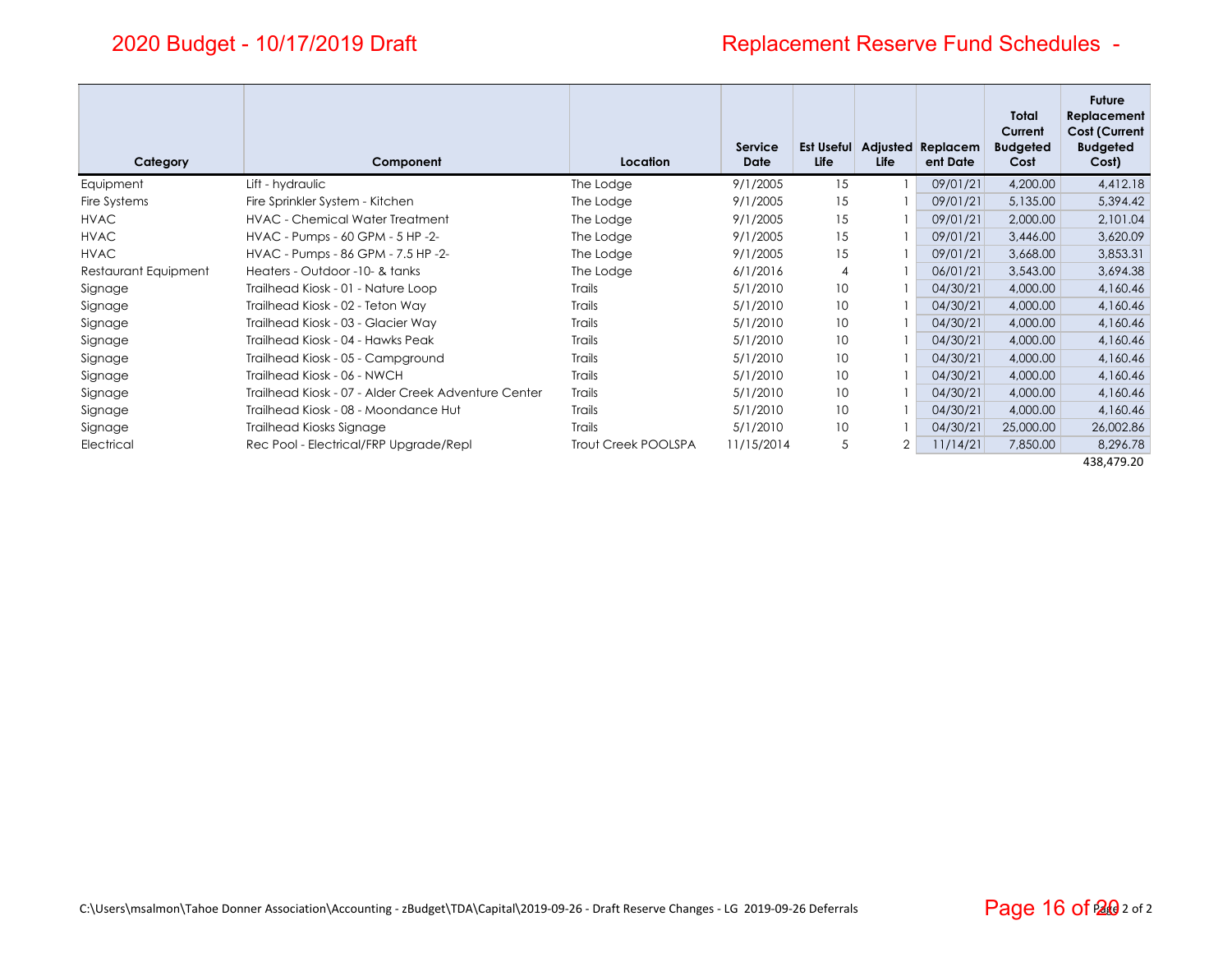# <u>t</u> Replacement Reserve Fund Schedules - Replacement Reserve Fund Schedules -

| Category              | Component                                                                                                      | Location                         | <b>Service</b><br><b>Date</b> | <b>Est Useful</b><br>Life | Adjusted<br>Life            | Replace<br>ment<br><b>Date</b> | Total<br>Current<br><b>Budgeted</b><br>Cost | <u>ruiuie</u><br>Replacement<br><b>Cost (Current</b><br><b>Budgeted</b><br>Cost) |
|-----------------------|----------------------------------------------------------------------------------------------------------------|----------------------------------|-------------------------------|---------------------------|-----------------------------|--------------------------------|---------------------------------------------|----------------------------------------------------------------------------------|
|                       |                                                                                                                | initial update of Study Aug 2019 |                               |                           | 9,061,839.00                |                                |                                             |                                                                                  |
|                       | Below are initial 2020 spend items, adjusted in study from initial raw update of study, ending with 9/20 draft |                                  |                               |                           | 9/5/2019 Deferrals Total    |                                |                                             | (2,538,041.89)                                                                   |
|                       |                                                                                                                |                                  |                               |                           | 9/5/2019 Budget adjustments |                                |                                             | 1,243,731.74                                                                     |
| 9/20/2019 Draft SPEND |                                                                                                                |                                  |                               |                           |                             | 7,767,528.85                   |                                             |                                                                                  |

|                             | 2019-09-05 - Deferrals to Replacement Reserves Study                      |                          |            |                 |                |                |           |           |
|-----------------------------|---------------------------------------------------------------------------|--------------------------|------------|-----------------|----------------|----------------|-----------|-----------|
| Vehicle/Fleet               | No. 137 - Ford 07 - F150 - 8M11322 - Asst Dir of Ops 10-30 Administration |                          | 6/1/2007   | 12              |                | 2 05/31/21     | 49,400.00 | 51,510.72 |
| Vehicle/Fleet               | No. 141 - Ford 15 - Explorer Sport - 7KCT011 - GM                         | Administration           | 10/1/2015  | $\overline{4}$  | 6              | 09/30/25       | 66,000.00 | 78,226.05 |
| Asphalt/Paving              | Campground - Asphalt - Seal-Stripe                                        | Campground               | 4/22/2016  | $\mathbf{2}$    | 3              | 04/22/21       | 8,429.00  | 8,760.74  |
| Outdoor Furniture           | Tables-Picnic - Supplemental                                              | Campground               | 8/1/2014   | 5               | 2              | 07/31/21       | 5,087.00  | 5,330.60  |
| Paint                       | Bath House - Ext Paint                                                    | Campground               | 8/6/2013   | 5               | 3              | 08/06/21       | 2,625.00  | 2,751.82  |
| Roofing                     | <b>Bath House - Roof Repairs</b>                                          | Campground               | 6/1/1997   | 30              |                | 06/01/27       | 3,000.00  | 3,735.06  |
| Asphalt/Paving              | Asphalt Driveway seal                                                     | <b>Chalet House</b>      | 4/22/2016  | 5               | $\sim$         | 04/22/21       | 2,560.00  | 2,660.75  |
| Outdoor Furniture           | Adirondack Chairs - 10 -                                                  | <b>Cross Country</b>     | 5/9/2015   | 8               | $\sim$         | 05/09/23       | 6,000.00  | 6,624.76  |
| Plumbing                    | Plumbing - Drinking Fountain, Bottle Fillers (2)                          | <b>Cross Country</b>     | 5/9/2015   | 14              | $\blacksquare$ | 05/08/29       | 6,500.00  | 8,569.86  |
| Signage                     | Signage - Amenity - Interior                                              | <b>Cross Country</b>     | 5/9/2015   | 5               | 5              | 05/08/25       | 10,000.00 | 11,714.16 |
| Ski Equipment               | High End Demo Equipment - Year 2                                          | <b>Cross Country</b>     | 9/5/2019   | 5               | (3)            | 09/04/21       | 20,000.00 | 21,017.19 |
| Ski Equipment               | High End Demo Equipment - Year 3                                          | <b>Cross Country</b>     | 9/5/2019   | 5               | (2)            | 09/04/22       | 20,000.00 | 21,647.27 |
| Ski Equipment               | High End Demo Equipment - Year 4                                          | Cross Country            | 9/5/2019   | 5               |                | $(1)$ 09/05/23 | 20,000.00 | 22,296.24 |
| Ski Equipment               | High End Demo Equipment - Year 5                                          | <b>Cross Country</b>     | 9/5/2019   | 5               | $\sim$         | 09/04/24       | 20,000.00 | 22,966.52 |
| Snow Equipment              | Groomer- Ginzu Groomer no. 1                                              | <b>Cross Country</b>     | 9/11/2012  | 6               | 7              | 09/11/25       | 6,000.00  | 7,099.96  |
| Structural                  | <b>Building - Fireplaces - 3 - Repairs</b>                                | <b>Cross Country</b>     | 10/31/2015 | 5               |                | 10/30/21       | 3,000.00  | 3,166.90  |
| <b>Equestrian Component</b> | Horses Yr 2                                                               | <b>Equestrian Center</b> | 5/13/2019  | 3               |                | $(1)$ 05/12/21 | 5,817.00  | 6,056.22  |
| <b>Equestrian Component</b> | Horses Yr 3                                                               | <b>Equestrian Center</b> | 5/13/2019  | 3               | $\blacksquare$ | 05/12/22       | 5,817.00  | 6,237.79  |
| <b>Equestrian Component</b> | <b>Stall Mats</b>                                                         | <b>Equestrian Center</b> | 6/1/2014   | 11              |                | 05/31/25       | 3,091.00  | 3,627.59  |
| Landscaping                 | South Arena Footing                                                       | <b>Equestrian Center</b> | 6/1/2016   | 5               | 4              | 06/01/25       | 48,000.00 | 56,332.73 |
| Structural                  | <b>Tack Sheds/Cargo Containers - Repairs</b>                              | <b>Equestrian Center</b> | 5/29/2018  | 4               | $\sim$         | 05/29/22       | 3,300.00  | 3,543.30  |
| Equipment                   | Club Car - Beverage Cart 2                                                | Golf Complex             | 7/30/2008  | 12              | 5              | 07/30/25       | 26,500.00 | 31,249.21 |
| Furniture                   | Furniture - Golf Office                                                   | <b>Golf Complex</b>      | 9/1/2005   | 12              | 8              | 09/01/25       | 3,000.00  | 3,547.11  |
| Golf Course Component       | <b>Driving Range Dividers</b>                                             | <b>Golf Complex</b>      | 6/1/2009   | $\overline{11}$ | 5              | 06/01/25       | 2,128.00  | 2,497.42  |
| Golf Course Component       | <b>Golf Rental Clubs</b>                                                  | <b>Golf Complex</b>      | 8/28/2017  | 3               |                | 08/28/21       | 10,841.00 | 11,385.00 |
| Golf Course Component       | <b>Ball Washers -30-</b>                                                  | <b>Golf Course</b>       | 6/1/2007   | 12              | 2              | 05/31/21       | 12,705.00 | 13,247.85 |
| Golf Course Component       | Club Car - Turf (1) A                                                     | Golf Course              | 6/1/2011   | 10              | $\sim$         | 05/31/21       | 19,500.00 | 20,333.18 |
| Golf Course Component       | Club Car - Turf (1) B                                                     | <b>Golf Course</b>       | 6/1/2011   | 10              | $\sim$         | 05/31/21       | 19,500.00 | 20,333.18 |
| Golf Course Component       | Club Car - Turf (1) C                                                     | Golf Course              | 6/1/2011   | 10              | $\sim$         | 05/31/21       | 19,500.00 | 20,333.18 |
| Golf Course Component       | Club Car - Turf (1) D                                                     | <b>Golf Course</b>       | 6/1/2011   | 10              | $\blacksquare$ | 05/31/21       | 19,500.00 | 20,333.18 |
| Golf Course Component       | Club Car - Turf (1) E                                                     | <b>Golf Course</b>       | 7/9/2015   | 5               | 2              | 07/08/22       | 19,500.00 | 21,007.25 |
| Golf Course Component       | Club Car - Turf (1) H                                                     | <b>Golf Course</b>       | 8/1/2018   | 5               | 3              | 08/01/26       | 19,500.00 | 23,687.90 |
| Golf Course Component       | Club Car - Turf (2) F & G                                                 | Golf Course              | 5/1/2010   | 5               | 8              | 05/01/23       | 39,000.00 | 43,033.10 |
| Golf Course Component       | Sod Repair                                                                | <b>Golf Course</b>       | 6/6/2019   |                 |                | 06/05/21       | 25,000.00 | 26,078.73 |
| Golf Course Equipment       | <b>Backpack Blowers (5)</b>                                               | <b>Golf Course</b>       | 6/1/2016   | 4               |                | 06/01/21       | 4,000.00  | 4,170.91  |

#### Page 17 of 20Page 1 of 4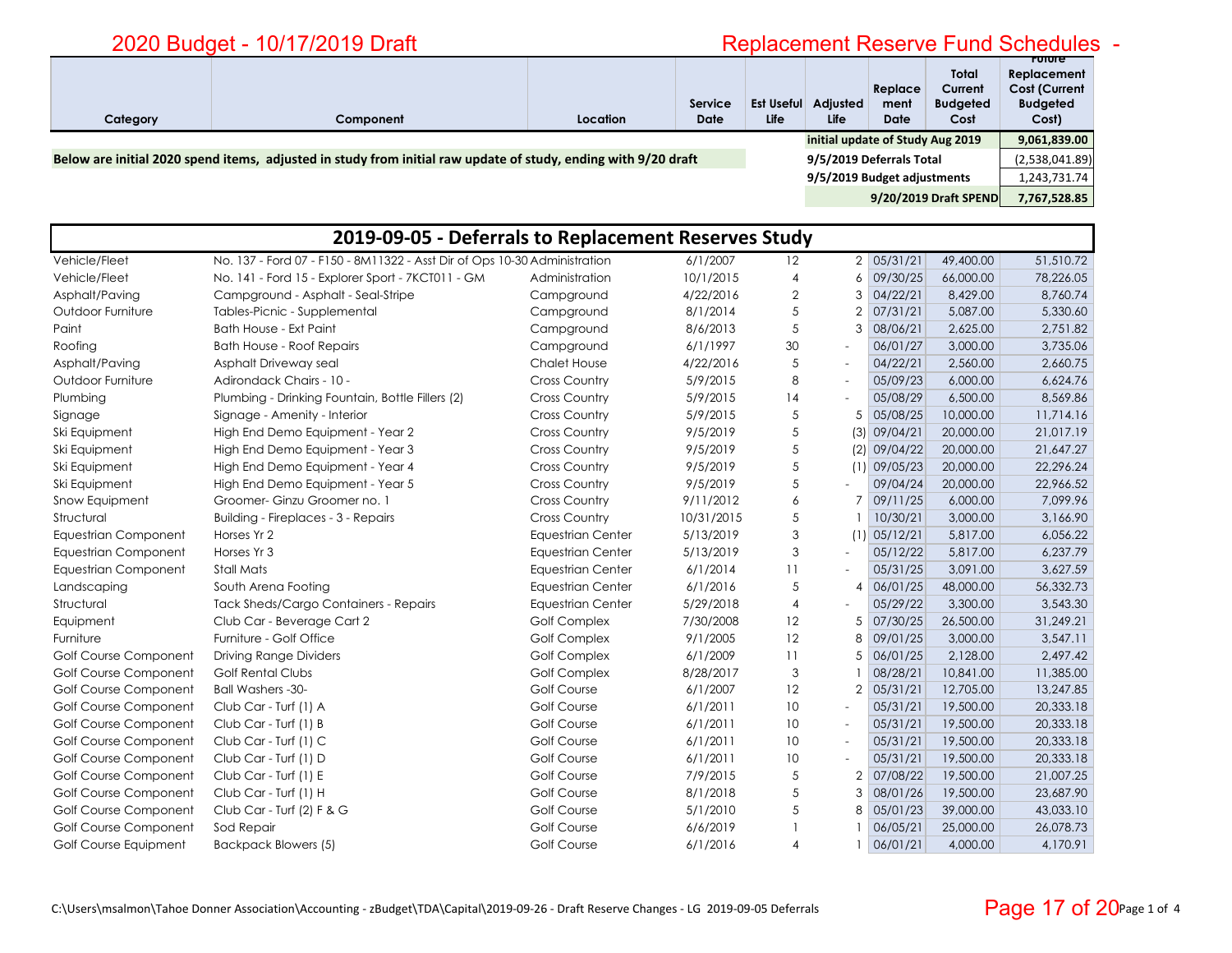# **Future**  Replacement Reserve Fund Schedules -

| Category               | Component                                              | Location               | Service<br><b>Date</b> | Life           | Est Useful Adjusted<br>Life | Replace<br>ment<br><b>Date</b> | <b>Total</b><br>Current<br><b>Budgeted</b><br>Cost | Replacement<br><b>Cost (Current</b><br><b>Budgeted</b><br>Cost) |
|------------------------|--------------------------------------------------------|------------------------|------------------------|----------------|-----------------------------|--------------------------------|----------------------------------------------------|-----------------------------------------------------------------|
| Golf Course Equipment  | <b>Bernhard Accumaster Grind.Reel</b>                  | Golf Course            | 6/1/2005               | 13             |                             | 3 06/01/21                     | 30,000.00                                          | 31,281.82                                                       |
| Golf Course Equipment  | Mower Brushes - Fairway                                | Golf Course            | 4/13/2016              | 5              | $\overline{a}$              | 04/13/21                       | 20,303.00                                          | 21,086.71                                                       |
| Golf Course Equipment  | Mower Walk Bhnd Grns -2a-                              | <b>Golf Course</b>     | 6/1/2007               | 10             | 4                           | 05/31/21                       | 11,800.00                                          | 12,304.18                                                       |
| Golf Course Equipment  | Mower Walk Bhnd Grns -2b-                              | <b>Golf Course</b>     | 6/1/2007               | 10             | 4                           | 05/31/21                       | 11,800.00                                          | 12,304.18                                                       |
| Golf Course Equipment  | Mower Walk Bhnd Grns -2c-                              | Golf Course            | 6/1/2007               | 10             | 4                           | 05/31/21                       | 11,800.00                                          | 12,304.18                                                       |
| Golf Course Equipment  | Mower Walk Bhnd Grns -3a-                              | Golf Course            | 6/1/2007               | 10             | 5                           | 05/31/22                       | 11,800.00                                          | 12,673.05                                                       |
| Golf Course Equipment  | Mower Walk Bhnd Grns - 3b-                             | Golf Course            | 6/1/2007               | 10             | 5                           | 05/31/22                       | 11,800.00                                          | 12,673.05                                                       |
| Golf Course Equipment  | Mower Walk Bhnd Grns -3c-                              | <b>Golf Course</b>     | 6/1/2007               | 10             | 5                           | 05/31/22                       | 11,800.00                                          | 12.673.05                                                       |
| Golf Course Equipment  | Roller Kit - Fairway                                   | Golf Course            | 8/28/2017              | 5              | (1)                         | 08/28/21                       | 13,500.00                                          | 14,177.42                                                       |
| Golf Course Equipment  | Sand - Seed Buckets                                    | Golf Course            | 8/1/2004               | 15             | $\overline{2}$              | 08/01/21                       | 10,413.00                                          | 10.911.65                                                       |
| Golf Course Equipment  | Toro Workman hd-xd #2                                  | <b>Golf Course</b>     | 5/1/2010               | 8              | ⊿                           | 05/01/22                       | 30,605.00                                          | 32,787.02                                                       |
| Irrigation             | Irrigation Sys-Driving Range                           | <b>Golf Course</b>     | 6/1/1992               | 25             | 8                           | 06/01/25                       | 41,500.00                                          | 48,704.34                                                       |
| Communication          | <b>POS Terminals-Outdoor Scanners</b>                  | $\mathsf{I}\mathsf{T}$ | 6/1/2014               | 6              | $\mathbf{1}$                | 05/31/21                       | 7,728.00                                           | 8,058.20                                                        |
| Computers              | POS Terminal - Aloha                                   | $\mathsf{I}$           | 1/26/2016              | $\overline{4}$ |                             | 01/25/21                       | 2,035.00                                           | 2.100.42                                                        |
| Computers              | POS(1) Aloha                                           | $\mathsf{I}\mathsf{T}$ | 3/6/2019               | $\mathbf{1}$   |                             | 03/05/21                       | 2,259.00                                           | 2,338.99                                                        |
| Computers              | RTP Systems(2) Hardware and Software                   | $\mathsf{I}$           | 6/1/2018               | $\mathbf{1}$   | $\overline{2}$              | 05/31/21                       | 8,000.00                                           | 8.341.82                                                        |
| Computers              | Workstations - Managerial                              | $\mathsf{I}\mathsf{T}$ | 1/26/2016              | 4              | $\mathbf{1}$                | 01/25/21                       | 14,440.00                                          | 14,904.23                                                       |
| Hardware               | Workgroup Printer-Acctg                                | $\mathsf{I}$           | 1/15/2015              | $\overline{4}$ | $\overline{2}$              | 01/14/21                       | 3,430.00                                           | 3.537.12                                                        |
| Hardware               | <b>Workgroup Printer- Communications</b>               | $\mathsf{I}\mathsf{T}$ | 1/26/2016              | 3              | $\overline{2}$              | 01/25/21                       | 7,656.00                                           | 7,902.13                                                        |
| Misc Component         | Wireless Infrastructure Upgrade                        | $\mathsf{I}$           | 4/25/2016              | $\overline{4}$ | $\overline{2}$              | 04/25/22                       | 30,000.00                                          | 32,123.29                                                       |
| Software               | Aspenware-Unity - Annual Maintenance - to replace E-IT |                        | 9/5/2019               | $\mathbf{1}$   |                             | 09/04/21                       | 20,000.00                                          | 21.017.19                                                       |
| Software               | Ntwrk Softwr-WSQL Ser Lic                              | $\mathsf{I}\mathsf{T}$ | 8/13/2016              | 3              | $\overline{2}$              | 08/13/21                       | 24,441.00                                          | 25,636.30                                                       |
| Software               | <b>POS Licenses</b>                                    | $\sf I\sf T$           | 6/1/2015               | $\overline{4}$ | $\overline{2}$              | 05/31/21                       | 8,250.00                                           | 8,602.50                                                        |
| Software               | <b>VMWare</b>                                          | $\mathsf{I}$           | 5/1/2010               | $\overline{7}$ | 8                           | 04/30/25                       | 15,500.00                                          | 18,145.20                                                       |
| Software               | Weather Station - XC                                   | IT                     | 8/13/2013              | $\overline{7}$ | 5                           | 08/13/25                       | 2,062.00                                           | 2,434.30                                                        |
| <b>Boat Components</b> | Sailboat-Getaway Hull                                  | Marina                 | 6/1/2008               | 10             | 7                           | 06/01/25                       | 8,900.00                                           | 10,445.03                                                       |
| <b>Boat Components</b> | Sailboat-Wave Hull (2)                                 | Marina                 | 6/1/2008               | 10             | 7                           | 06/01/25                       | 14,000.00                                          | 16,430.38                                                       |
| Decks                  | Wooden Deck @ Boathouse                                | Marina                 | 6/1/1998               | 25             | (2)                         | 05/31/21                       | 10,000.00                                          | 10,427.27                                                       |
| <b>Decks</b>           | Deck - Paver / Wood Repair                             | No. Woods Pool-Bldg.   | 4/1/2014               | 5              | $\overline{2}$              | 03/31/21                       | 15,000.00                                          | 15,563.89                                                       |
| Outdoor Furniture      | NWDS Furniture- Pool Deck - Chaise                     | No. Woods Pool-Bldg.   | 1/15/2013              | 6              | $\epsilon$                  | 01/15/25                       | 35,798.00                                          | 41,549.26                                                       |
| Outdoor Furniture      | NWDS Furniture- Pool Deck - Tables & Chairs            | No. Woods Pool-Bldg.   | 1/15/2013              | 6              | 6                           | 01/15/25                       | 17,898.00                                          | 20,773.47                                                       |
| Equipment              | ATM Machine                                            | Northwoods             | 4/1/2015               | 5              | 5                           | 03/31/25                       | 3,000.00                                           | 3,503.46                                                        |
| Equipment              | Trash Receptacles - Int                                | Northwoods             | 6/13/2012              | 8              | 5                           | 06/13/25                       | 8,636.00                                           | 10,145.05                                                       |
| Flooring               | Carpet Meadow meeting Room                             | Northwoods             | 4/1/2015               | $\overline{4}$ | $\epsilon$                  | 03/31/25                       | 3,410.00                                           | 3.982.26                                                        |
| Furniture              | Office Remodel-Furn-ASO                                | Northwoods             | 6/1/1999               | 20             | 6                           | 05/31/25                       | 20,000.00                                          | 23,471.97                                                       |
| <b>HVAC</b>            | HVAC Eastside AC <sup>*</sup>                          | Northwoods             | 6/1/2008               | 10             | 7                           | 06/01/25                       | 10,221.00                                          | 11,995.35                                                       |
| Landscaping            | Landscaping-Lawns-Ir                                   | Northwoods             | 6/15/1990              | 30             | 10                          | 06/15/30                       | 25,000.00                                          | 34,050.93                                                       |
| Misc Component         | Event Tent - Wall Replacement                          | Northwoods             | 4/22/2016              | 3              | 3                           | 04/22/22                       | 7,087.00                                           | 7.586.75                                                        |
| Paint                  | Paint Int-Lobby-Hlw                                    | Northwoods             | 3/31/2015              | $\overline{4}$ | 6                           | 03/30/25                       | 15,000.00                                          | 17,515.87                                                       |
| Paint                  | Paint: Meeting Room/Pizza Entrance                     | Northwoods             | 4/1/2015               | 5              | 5                           | 03/31/25                       | 5,600.00                                           | 6,539.79                                                        |
| Refurbishment          | Construction costs - NWCH - 1-Office                   | Northwoods             | 8/21/2005              | 15             | .5                          | 08/21/25                       | 122,191.00                                         | 144,346.30                                                      |
| Structural             | Building Siding (perform with windows)*                | Northwoods             | 6/1/1993               | 20             |                             | 12 06/01/25                    | 36,000.00                                          | 42,249.55                                                       |

#### Page 18 of 20Page 2 of 4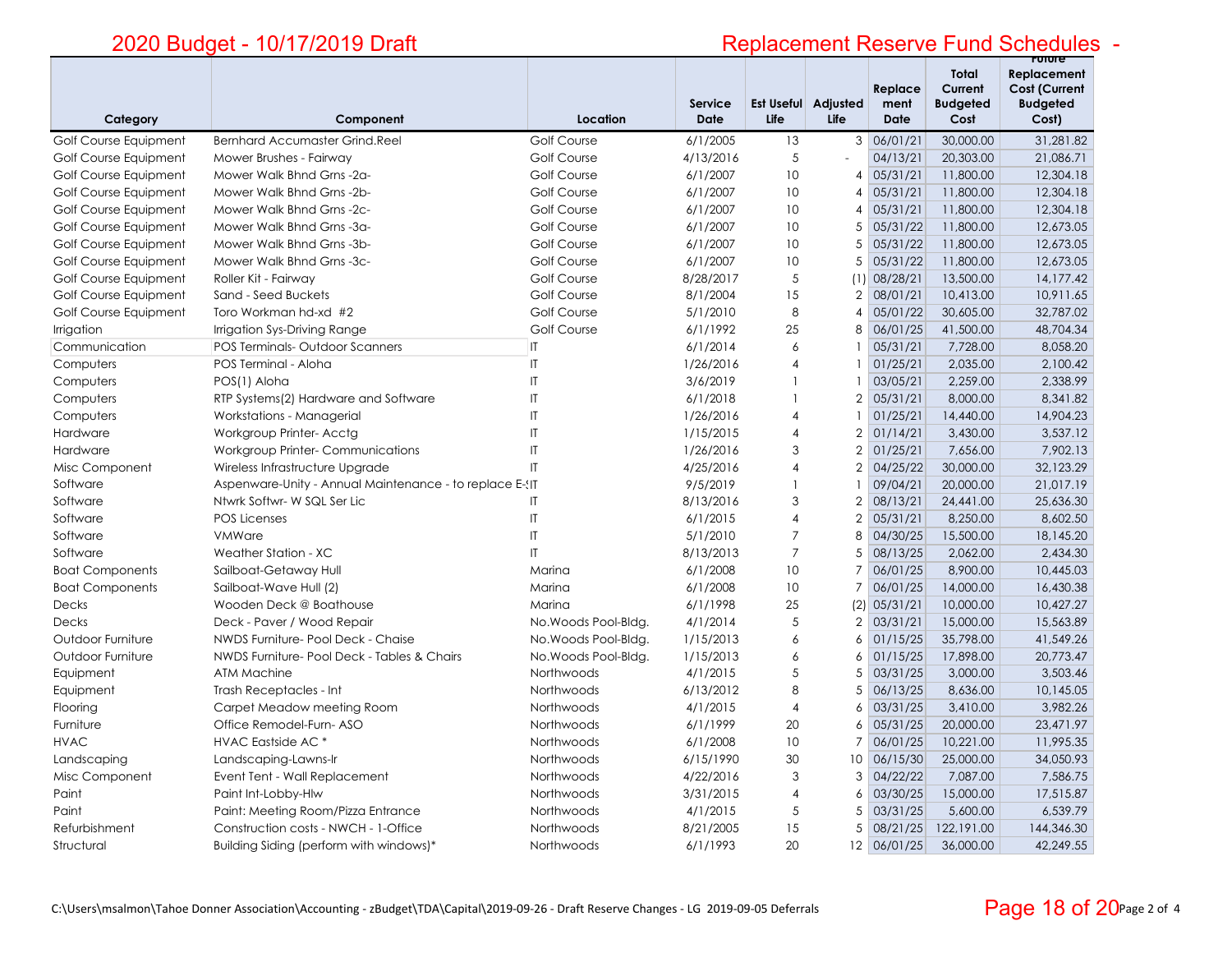# **Future**  Replacement Reserve Fund Schedules -

| Category                      | Component                                                                      | Location                    | Service<br><b>Date</b> | Life                     | Est Useful Adjusted<br>Life | Replace<br>ment<br><b>Date</b> | <b>Total</b><br>Current<br><b>Budgeted</b><br>Cost | Replacement<br><b>Cost (Current</b><br><b>Budgeted</b><br>Cost) |
|-------------------------------|--------------------------------------------------------------------------------|-----------------------------|------------------------|--------------------------|-----------------------------|--------------------------------|----------------------------------------------------|-----------------------------------------------------------------|
| Structural                    | Concrete Walks *                                                               | Northwoods                  | 6/1/1990               | 30                       |                             | 5 05/31/25                     | 35,000.00                                          | 41,075.95                                                       |
| Structural                    | NW Bridge No 1 - Tennis - Wk. Repair *                                         | Northwoods                  | 6/1/2004               | 15                       | 6                           | 06/01/25                       | 20,000.00                                          | 23.471.97                                                       |
| Structural                    | NW Bridge-Wk. - ADA no. 2 Repair *                                             | Northwoods                  | 6/1/1998               | 20                       | 7                           | 05/31/25                       | 20,000.00                                          | 23,471.97                                                       |
| Structural                    | NW Pool Bridge-Wk. Repair *                                                    | Northwoods                  | 6/1/2004               | 15                       | 6                           | 06/01/25                       | 6,500.00                                           | 7,628.39                                                        |
| Structural                    | Railing Repair *                                                               | Northwoods                  | 6/1/2014               | $\overline{4}$           | $\overline{7}$              | 05/31/25                       | 2,000.00                                           | 2,347.20                                                        |
| Windows                       | Building Windows (perform with siding) *                                       | Northwoods                  | 6/1/1993               | 20                       | 12                          | 06/01/25                       | 50,500.00                                          | 59,266.73                                                       |
| Cabinets/Build-Ins            | <b>Bakery Shelving-Cabinetry</b>                                               | Pizza                       | 6/1/2004               | 15                       | $\mathbf{2}$                | 06/01/21                       | 3,000.00                                           | 3,128.18                                                        |
| Flooring                      | Flooring Kitchen                                                               | Pizza                       | 8/1/2009               | 10                       | $\overline{2}$              | 08/01/21                       | 20,346.00                                          | 21,320.32                                                       |
| Flooring                      | Flooring Restaurant/Hall/Meadowroom                                            | Pizza                       | 6/1/2009               | 10                       | $\overline{2}$              | 06/01/21                       | 25,000.00                                          | 26,068.18                                                       |
| Furniture                     | Furniture Barstools-Lounge                                                     | Pizza                       | 6/1/2009               | 15                       | (3)                         | 06/01/21                       | 21,200.00                                          | 22,105.82                                                       |
| Furniture                     | Furniture-Resturant                                                            | Pizza                       | 6/1/2009               | 15                       |                             | (3) 06/01/21                   | 19,500.00                                          | 20,333.18                                                       |
| Refurbishment                 | Paint - Kitch-Bake - RFP                                                       | Pizza                       | 6/1/2012               | 10                       |                             | $(1)$ 06/01/21                 | 12,000.00                                          | 12,512.73                                                       |
| Restaurant Equipment          | Meat Slicer SB-3500                                                            | Pizza                       | 6/1/2004               | 15                       | 2                           | 06/01/21                       | 2,300.00                                           | 2,398.27                                                        |
| Restaurant Equipment          | Mixer-Hobart                                                                   | Pizza                       | 6/1/2004               | 15                       | $\mathbf{2}$                | 06/01/21                       | 2,895.00                                           | 3,018.70                                                        |
| Restaurant Equipment          | Salad Bar                                                                      | Pizza                       | 6/1/2009               | 10                       | $\overline{2}$              | 06/01/21                       | 10,000.00                                          | 10,427.27                                                       |
| Equipment                     | Popcorn-Cotton Candy machine                                                   | Recreation                  | 6/13/2012              | 8                        | 5                           | 06/13/25                       | 2,000.00                                           | 2,349.48                                                        |
| Vehicle/Fleet                 | No. 144 - Starcraft 14 - XL 30' Bus - 41279S1 - Rec/Dayca Recreation           |                             | 8/9/2014               | 15                       | (7)                         | 08/09/22                       | 115,000.00                                         | 124,200.14                                                      |
| Vehicle/Fleet                 | Vehicle Bus Wrap - Yr 2                                                        | Ski Area - Mtn Ops          | 9/5/2019               | $\overline{4}$           | (2)                         | 09/04/21                       | 5,000.00                                           | 5,254.30                                                        |
| Vehicle/Fleet                 | Vehicle Bus Wrap - Yr 3                                                        | Ski Area - Mtn Ops          | 9/5/2019               | 4                        |                             | $(1)$ 09/04/22                 | 5,000.00                                           | 5,411.82                                                        |
| Vehicle/Fleet                 | Vehicle Bus Wrap - Yr 4                                                        | Ski Area - Mtn Ops          | 9/5/2019               | 4                        | $\mathbf{r}$                | 09/05/23                       | 5,000.00                                           | 5,574.06                                                        |
| Snowmobile                    | Alpina - Sherpa - 2010 - SM312                                                 | Ski Area - Mtn Ops          | 6/1/2013               | $\overline{7}$           |                             | 06/01/21                       | 46,500.00                                          | 48,486.81                                                       |
| Vehicle/Fleet                 | No. 140 - Goshin 10 - Shuttle Bus - 8W50914 - (DH Ski) (Rec Ski Area - Mtn Ops |                             | 7/4/2010               | 12                       | (1)                         | 07/03/21                       | 115,000.00                                         | 120,234.30                                                      |
| Vehicle/Fleet                 | No. 142 - Goshin 11 - Shuttle Bus - 58091E1 (DH Ski) (Rec) Ski Area - Mtn Ops  |                             | 7/4/2011               | 12                       | $\blacksquare$              | 07/04/23                       | 115,000.00                                         | 127,551.40                                                      |
| Snowmobile                    | Rhino Utility Vehicle 2008                                                     | Ski Area - Mtn Ops - Lift M | 6/1/2008               | 10                       | 4                           | 06/01/22                       | 18,221.00                                          | 19,569.12                                                       |
| <b>Tennis Court Component</b> | Windscreens 1-11                                                               | <b>Tennis Complex</b>       | 6/1/2009               | 10                       | $\overline{2}$              | 06/01/21                       | 19,000.00                                          | 19.811.82                                                       |
| Appliances                    | Appliance - BackBar Refrigerator                                               | The Lodge                   | 9/4/2013               | 9                        | (1)                         | 09/04/21                       | 6,000.00                                           | 6,304.65                                                        |
| Appliances                    | Appliance - Griddle - Counter Unit - Gas                                       | The Lodge                   | 9/1/2004               | 15                       | $\overline{2}$              | 09/01/21                       | 6,000.00                                           | 6,303.12                                                        |
| Appliances                    | Appliance - Ice Maker - Manitowoc                                              | The Lodge                   | 7/15/2010              | 8                        | 3                           | 07/14/21                       | 3,454.00                                           | 3,614.43                                                        |
| Appliances                    | Appliance - Kegerator - Banquets                                               | The Lodge                   | 6/12/2012              | 8                        |                             | 06/12/21                       | 3,242.00                                           | 3,383.53                                                        |
| Appliances                    | Appliance - Range: motor rebuild                                               | The Lodge                   | 7/1/2011               | $\overline{\phantom{a}}$ | 9                           | 06/30/21                       | 2,000.00                                           | 2,090.52                                                        |
| Appliances                    | Appliance - Remote Condenser - Refrigeration Unit - 1                          | The Lodge                   | 8/29/2018              | $\overline{2}$           | - 1                         | 08/28/21                       | 4,700.00                                           | 4,936.24                                                        |
| Appliances                    | Appliance - Steam Table - Food Warmers                                         | The Lodge                   | 9/1/2005               | 15                       |                             | 09/01/21                       | 6,000.00                                           | 6,303.12                                                        |
| Appliances                    | Appliance - Walk-in Refrigeration Repair                                       | The Lodge                   | 8/28/2017              | $\overline{2}$           | $\overline{2}$              | 08/28/21                       | 2,039.00                                           | 2,141.32                                                        |
| Artwork/Accessories           | <b>Wedding Arbor</b>                                                           | The Lodge                   | 9/1/2016               | $\overline{4}$           |                             | 09/01/21                       | 2,000.00                                           | 2,101.04                                                        |
| <b>Decks</b>                  | Deck - Pavers - Grotto and Walkway                                             | The Lodge                   | 9/1/2005               | 15                       | 5                           | 09/01/25                       | 11,167.00                                          | 13,203.52                                                       |
| Equipment                     | <b>ATM Machine</b>                                                             | The Lodge                   | 4/1/2015               | 5                        | 5                           | 03/31/25                       | 3,000.00                                           | 3,503.46                                                        |
| Furniture                     | Furniture - Banquet - Chairs - White Folding                                   | The Lodge                   | 5/15/2010              | 8                        | 3                           | 05/14/21                       | 5,000.00                                           | 5.206.47                                                        |
| Furniture                     | Furniture - Bar - Bar Stools                                                   | The Lodge                   | 9/1/2010               | 8                        | 3                           | 08/31/21                       | 4,186.00                                           | 4,397.48                                                        |
| Furniture                     | Furniture - Bar - Chairs                                                       | The Lodge                   | 5/1/2010               | 10                       |                             | 04/30/21                       | 15,438.00                                          | 16,057.29                                                       |
| Furniture                     | Furniture - Bar - Tables -6-                                                   | The Lodge                   | 9/1/2010               | 10                       |                             | 08/31/21                       | 3,379.00                                           | 3,549.71                                                        |
| Furniture                     | Furniture - Dining - Chairs -60-                                               | The Lodge                   | 6/1/2011               | 8                        | $\overline{2}$              | 05/31/21                       | 18,942.00                                          | 19,751.34                                                       |
| Furniture                     | Furniture - Dining - Tables -15-                                               | The Lodge                   | 11/15/2012             | 8                        | 1                           | 11/15/21                       | 8,637.00                                           | 9,128.58                                                        |